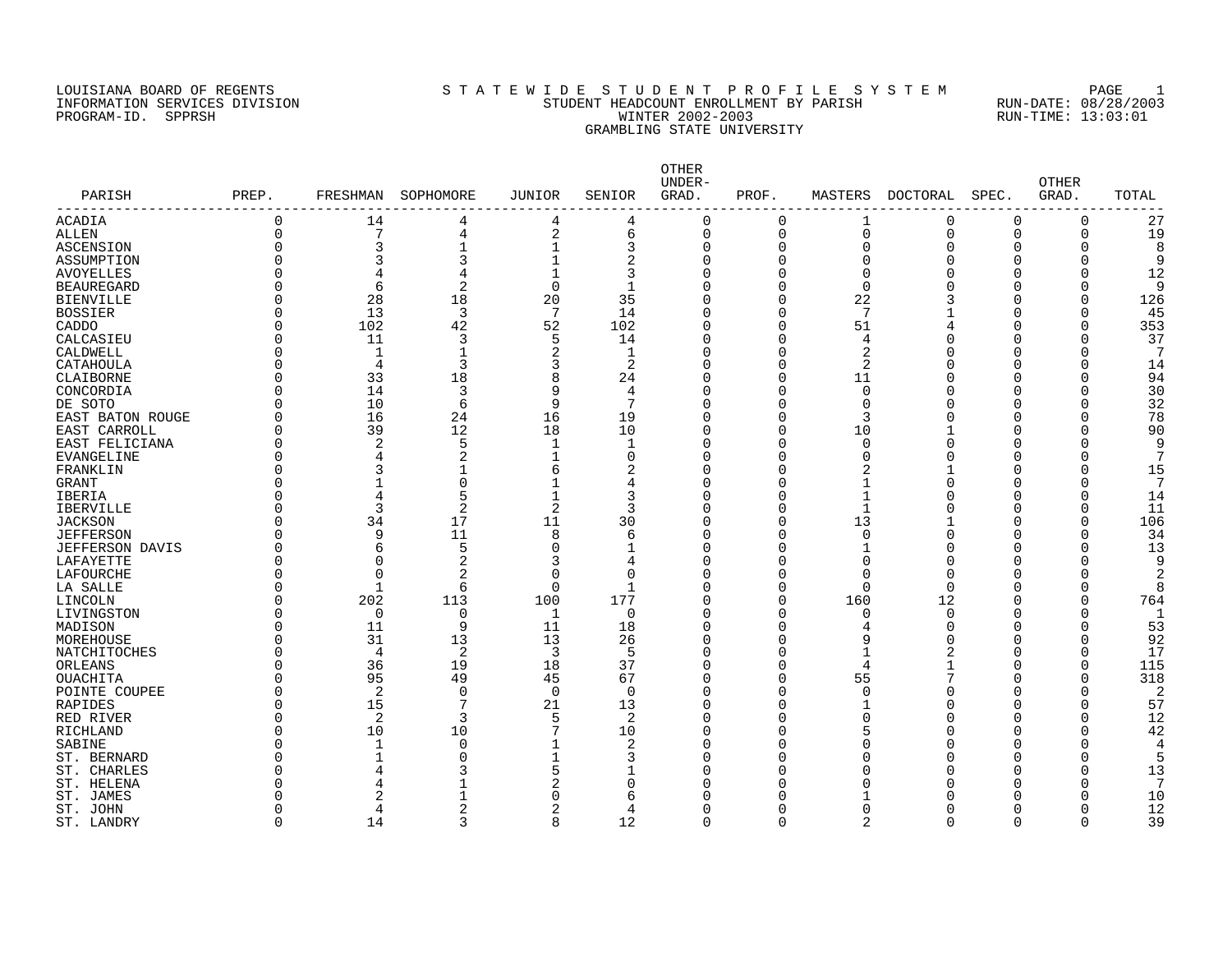# LOUISIANA BOARD OF REGENTS SOURCLEARIE WIDE STUDENT PROFILE SYSTEM PAGE 2 INFORMATION SERVICES DIVISION STUDENT HEADCOUNT ENROLLMENT BY PARISH RUN-DATE: 08/28/2003 PROGRAM-ID. SPPRSH WINTER 2002-2003 RUN-TIME: 13:03:01 GRAMBLING STATE UNIVERSITY

| PARISH              | PREP. | FRESHMAN | SOPHOMORE | JUNIOR | SENIOR | OTHER<br>UNDER-<br>GRAD. | PROF. | MASTERS | DOCTORAL | SPEC. | <b>OTHER</b><br>GRAD. | TOTAL |
|---------------------|-------|----------|-----------|--------|--------|--------------------------|-------|---------|----------|-------|-----------------------|-------|
| ST. MARTIN          |       |          |           |        |        |                          |       |         |          |       |                       |       |
| ST. MARY            |       |          |           |        |        |                          |       |         |          |       |                       |       |
| ST. TAMMANY         |       |          |           |        |        |                          |       |         |          |       |                       |       |
| TANGIPAHOA          |       |          |           |        |        |                          |       |         |          |       |                       | 21    |
| TENSAS              |       |          |           |        |        |                          |       |         |          |       |                       | 12    |
| TERREBONNE          |       |          |           |        |        |                          |       |         |          |       |                       | 20    |
| UNION               |       |          |           |        |        |                          |       |         |          |       |                       | 65    |
| VERMILLION          |       |          |           |        |        |                          |       |         |          |       |                       |       |
| VERNON              |       |          |           |        |        |                          |       |         |          |       |                       |       |
| WASHINGTON          |       |          |           |        |        |                          |       |         |          |       |                       | 10    |
| WEBSTER             |       |          |           |        | 23     |                          |       |         |          |       |                       | 87    |
| WEST BATON ROUGE    |       |          |           |        |        |                          |       |         |          |       |                       |       |
| WEST CARROLL        |       |          |           |        |        |                          |       |         |          |       |                       |       |
| WEST FELICIANA      |       |          |           |        |        |                          |       |         |          |       |                       |       |
| WINN                |       |          |           |        |        |                          |       |         |          |       |                       | 34    |
| LOUISIANA TOTALS    |       | 903      | 500       | 479    | 758    |                          |       | 409     | 33       |       |                       | 3,082 |
| OUT-OF-STATE TOTALS |       | 449      | 249       | 184    | 253    |                          |       | 57      |          |       |                       | 1,201 |
| FOREIGN TOTALS      |       | 20       | 15        |        | 14     |                          |       |         |          |       |                       | 60    |
| TOTAL STUDENTS      |       | 1,372    | 764       | 672    | 1,025  |                          |       | 468     | 42       |       |                       | 4,343 |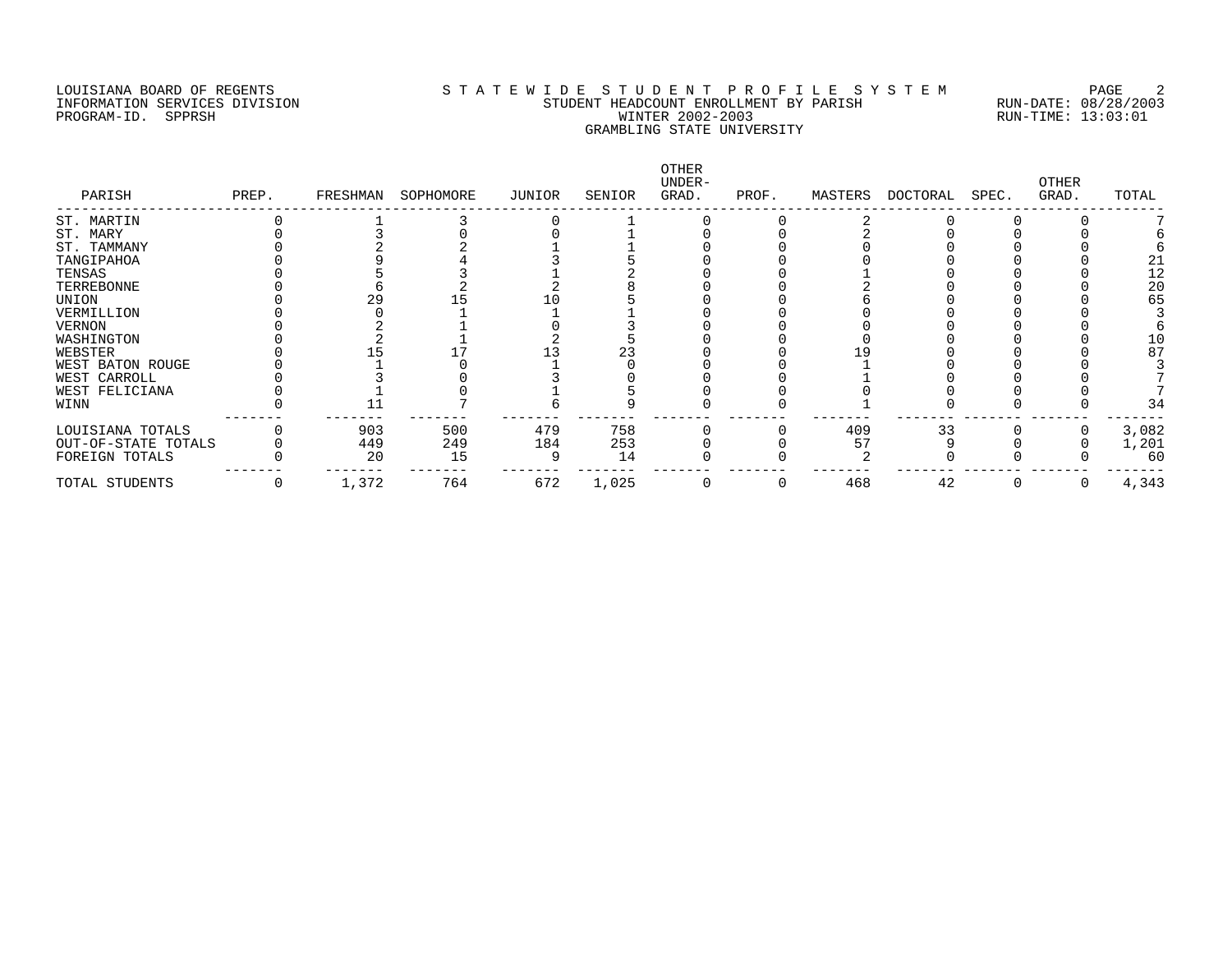# LOUISIANA BOARD OF REGENTS SOURCLEARIE STA T E W I D E S T U D E N T P R O F I L E S Y S T E M PAGE 3 INFORMATION SERVICES DIVISION STUDENT HEADCOUNT ENROLLMENT BY PARISH RUN-DATE: 08/28/2003 PROGRAM-ID. SPPRSH WINTER 2002-2003 RUN-TIME: 13:03:01 LOUISIANA TECH UNIVERSITY

| PARISH            | PREP.       | FRESHMAN       | SOPHOMORE       | JUNIOR         | SENIOR         | OTHER<br>UNDER-<br>GRAD. | PROF.    | MASTERS      | DOCTORAL | SPEC.        | <b>OTHER</b><br>GRAD. | TOTAL |
|-------------------|-------------|----------------|-----------------|----------------|----------------|--------------------------|----------|--------------|----------|--------------|-----------------------|-------|
| ACADIA            | $\mathbf 0$ | 4              | 11              | $\overline{a}$ | 4              | $\mathbf 0$              | 0        | 0            | 1        | $\Omega$     | 5                     | 27    |
| <b>ALLEN</b>      | $\Omega$    | 5              | 7               | 3              | 2              | $\mathbf 0$              | $\Omega$ | $\Omega$     | $\Omega$ | $\Omega$     | $\overline{2}$        | 19    |
| <b>ASCENSION</b>  | $\Omega$    | 13             | 5               | 6              | 9              | $\mathbf 0$              | $\Omega$ | $\Omega$     | $\Omega$ | <sup>n</sup> | $\Omega$              | 33    |
| ASSUMPTION        |             | $\overline{2}$ | 4               | 5              | $\mathbf{1}$   | $\Omega$                 | $\Omega$ |              | ∩        | <sup>n</sup> | $\Omega$              | 13    |
| <b>AVOYELLES</b>  |             | 7              | 8               | $\overline{4}$ | 3              | $\Omega$                 | $\Omega$ | $\Omega$     | ∩        | <sup>n</sup> | $\Omega$              | 22    |
| <b>BEAUREGARD</b> | N           | 22             | 17              | 11             | 11             | $\mathbf{1}$             | $\Omega$ | $\Omega$     | ∩        | <sup>n</sup> | $\Omega$              | 62    |
| <b>BIENVILLE</b>  | O           | 39             | 20              | 22             | 28             | 33                       | $\Omega$ | 9            | ∩        | $\Omega$     | 4                     | 155   |
| <b>BOSSIER</b>    | O           | 229            | 131             | 130            | 208            | 16                       | $\Omega$ | 82           | 9        | $\Omega$     | 25                    | 830   |
| CADDO             | 0           | 331            | 201             | 198            | 304            | 16                       | $\Omega$ | 139          | 10       | $\Omega$     | 19                    | 1,218 |
| CALCASIEU         | O           | 27             | 22              | 18             | 28             | 1                        | $\Omega$ | 0            | $\Omega$ | $\Omega$     | 26                    | 122   |
| CALDWELL          | $\Omega$    | 19             | 6               | 2              | 7              | $\mathbf 0$              | $\Omega$ | 3            | 3        | $\Omega$     | $\mathbf{1}$          | 41    |
| CATAHOULA         | $\Omega$    | 14             | 6               | 7              | 15             | $\Omega$                 | $\Omega$ | 2            |          | <sup>n</sup> | $\Omega$              | 44    |
| CLAIBORNE         | $\Omega$    | 38             | 39              | 28             | 45             | 4                        | $\Omega$ | 12           | 3        | $\Omega$     | 6                     | 175   |
| CONCORDIA         | $\Omega$    | 21             | 9               | 9              | 27             | $\mathbf 0$              | $\Omega$ | 4            |          | $\Omega$     | $\Omega$              | 70    |
| DE SOTO           |             | 15             | 12              | 14             | 18             | $\Omega$                 | $\Omega$ | 6            |          | $\Omega$     | $\Omega$              | 65    |
| EAST BATON ROUGE  | O           | 75             | 75              | 54             | 56             | $\Omega$                 | $\Omega$ | 16           |          | <sup>n</sup> | $\overline{2}$        | 279   |
| EAST CARROLL      |             | 6              | 4               | $\mathbf 0$    | 4              | $\mathbf{1}$             | $\Omega$ | $\Omega$     |          | n            | $\Omega$              | 15    |
|                   | O           | 3              | 3               | $\mathbf 0$    | 4              | $\mathbf 0$              | $\Omega$ | $\Omega$     |          | U            | $\Omega$              | 10    |
| EAST FELICIANA    |             | -1             |                 | 3              | 5              | $\Omega$                 | $\Omega$ |              |          | <sup>n</sup> |                       | 17    |
| EVANGELINE        |             | 19             | 14              |                |                |                          | $\Omega$ |              |          | <sup>n</sup> | $\Omega$              |       |
| FRANKLIN          | O<br>U      |                |                 | 10             | 21             | $\Omega$                 |          | 4            |          |              |                       | 68    |
| <b>GRANT</b>      |             | 16             | 4               | 5              | 10             | $\Omega$                 | $\Omega$ |              |          | $\Omega$     | $\Omega$              | 37    |
| <b>IBERIA</b>     |             | 4              | 2               | $\mathbf{1}$   | 7              | $\Omega$                 | $\Omega$ | $\mathbf 1$  |          | $\Omega$     | 19                    | 34    |
| <b>IBERVILLE</b>  | U           | 5              | -1              | $\Omega$       | 6              | $\Omega$                 | $\Omega$ | -1           |          | $\Omega$     | $\Omega$              | 13    |
| <b>JACKSON</b>    | $\Omega$    | 59             | 36              | 35             | 49             | 10                       | $\Omega$ | 17           | 2        | $\Omega$     | 0                     | 208   |
| <b>JEFFERSON</b>  |             | 29             | 31              | 26             | 53             | 1                        | $\Omega$ | 2            |          | $\Omega$     | 11                    | 154   |
| JEFFERSON DAVIS   |             | $\overline{3}$ | $\mathbf{1}$    | 3              | 5              | $\mathbf 0$              | $\Omega$ | 0            | $\Omega$ | $\Omega$     | 0                     | 12    |
| LAFAYETTE         | $\Omega$    | 12             | 9               | 10             | 13             | $\mathbf{1}$             | $\Omega$ | $\mathbf{1}$ | 3        | $\Omega$     | $\Omega$              | 49    |
| <b>LAFOURCHE</b>  | $\Omega$    | 15             | 11              | 11             | 14             | $\Omega$                 | $\Omega$ | $\mathbf{1}$ |          | $\Omega$     | $\mathbf{1}$          | 54    |
| LA SALLE          | $\Omega$    | 7              | 11              | 6              | 8              | $\Omega$                 | $\Omega$ | $\Omega$     | $\Omega$ | <sup>n</sup> | 2                     | 34    |
| LINCOLN           | 11          | 238            | 160             | 141            | 272            | 276                      | $\Omega$ | 109          | 22       | <sup>n</sup> | 17                    | 1,246 |
| LIVINGSTON        | $\Omega$    | 8              | $7\phantom{.0}$ | 8              | 8              | $\mathbf{1}$             | $\Omega$ | 2            | $\Omega$ | $\Omega$     | 12                    | 46    |
| MADISON           | $\Omega$    | 11             | 12              | 7              | 7              | $\Omega$                 | $\Omega$ | 2            | ∩        | $\Omega$     | 6                     | 45    |
| MOREHOUSE         | 0           | 34             | 31              | 42             | 37             | $\overline{c}$           | $\Omega$ | 4            |          | <sup>0</sup> |                       | 157   |
| NATCHITOCHES      |             | 8              | 8               | 12             | 17             | $\mathbf 0$              | $\Omega$ | 4            |          | <sup>n</sup> |                       | 52    |
| ORLEANS           | O           | 31             | 28              | 31             | 33             | $\mathbf{1}$             | $\Omega$ | 2            | $\Omega$ | $\Omega$     | 9                     | 135   |
| OUACHITA          |             | 313            | 181             | 117            | 206            | 15                       | $\Omega$ | 51           | 13       | $\Omega$     | 41                    | 938   |
| PLAQUEMINES       | $\Omega$    | 42             | 6               | $\overline{0}$ | 5              | $\Omega$                 | $\Omega$ | $\Omega$     | $\Omega$ | $\Omega$     | $\mathbf{1}$          | 54    |
| POINTE COUPEE     | O           | 5              | 5               | 2              | 2              | $\mathbf 0$              | $\Omega$ | $\Omega$     | ∩        | $\Omega$     | $\overline{2}$        | 16    |
| RAPIDES           | 0           | 94             | 79              | 86             | 90             | $\mathbf 0$              | $\Omega$ | 14           |          | $\Omega$     | $\Omega$              | 364   |
| RED RIVER         | O           | 9              | 5               | $\overline{2}$ | 7              | $\mathbf 0$              | $\Omega$ | -1           |          | $\Omega$     | 5                     | 29    |
| RICHLAND          |             | 22             | 7               | 9              | 23             | $\Omega$                 | $\Omega$ | 5            |          | $\Omega$     | 2                     | 69    |
| SABINE            | U           | $\overline{5}$ | 9               |                | 1              | $\Omega$                 | $\Omega$ | $\cap$       |          | <sup>n</sup> | $\Omega$              | 20    |
| ST. BERNARD       |             | $\Omega$       |                 | 4              | 5              | $\Omega$                 | $\Omega$ |              |          | <sup>n</sup> | $\Omega$              | 14    |
| ST. CHARLES       | U           | 10             | 8               | 7              | 18             | O                        | $\Omega$ | 3            |          | <sup>n</sup> | $\Omega$              | 47    |
| ST. HELENA        |             | $\Omega$       |                 | $\Omega$       | 1              | O                        | $\Omega$ | U            |          | $\cap$       |                       | 3     |
| ST. JAMES         |             | 6              | ∩               | 7              | 0              | $\Omega$                 | $\Omega$ | n            |          | U            | 8                     | 21    |
| ST. JOHN          | $\Omega$    | 3              | 4               | 12             | $\overline{a}$ | $\mathbf 0$              | $\Omega$ | $\Omega$     | $\Omega$ | $\Omega$     | $\Omega$              | 21    |
|                   |             |                |                 |                |                |                          |          |              |          |              |                       |       |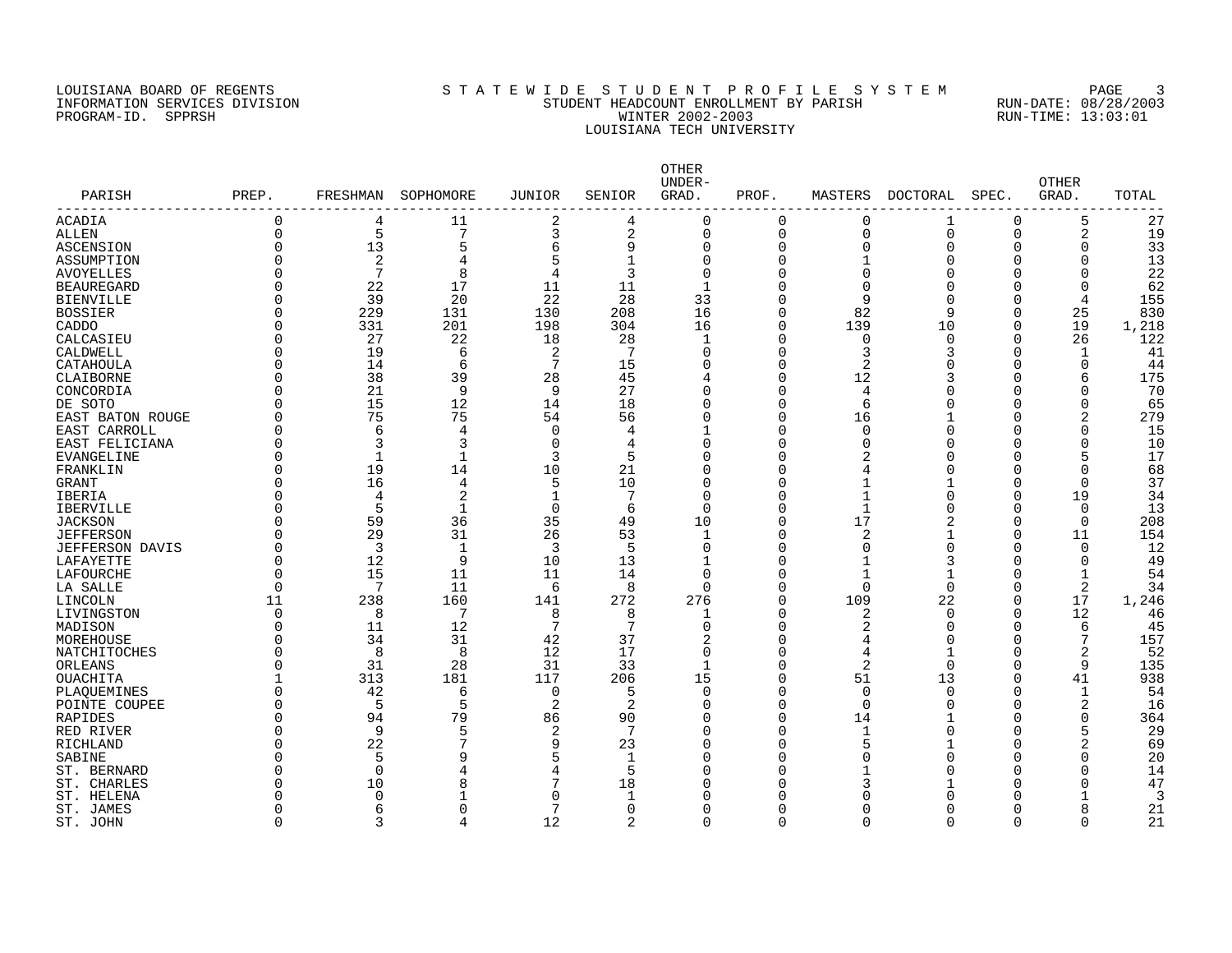# LOUISIANA BOARD OF REGENTS S T A T E W I D E S T U D E N T P R O F I L E S Y S T E M PAGE 4 INFORMATION SERVICES DIVISION STUDENT HEADCOUNT ENROLLMENT BY PARISH RUN-DATE: 08/28/2003 PROGRAM-ID. SPPRSH WINTER 2002-2003 RUN-TIME: 13:03:01 LOUISIANA TECH UNIVERSITY

| PARISH              | PREP. | FRESHMAN | SOPHOMORE | JUNIOR | SENIOR | OTHER<br>UNDER-<br>GRAD. | PROF. | MASTERS | DOCTORAL | SPEC. | <b>OTHER</b><br>GRAD. | TOTAL  |
|---------------------|-------|----------|-----------|--------|--------|--------------------------|-------|---------|----------|-------|-----------------------|--------|
| ST. LANDRY          |       |          |           |        |        |                          |       |         |          |       |                       | 30     |
| ST. MARTIN          |       |          |           |        |        |                          |       |         |          |       |                       |        |
| ST. MARY            |       |          |           |        |        |                          |       |         |          |       |                       | 18     |
| ST. TAMMANY         |       | 66       | 32        |        | 62     |                          |       |         |          |       |                       | 213    |
| TANGIPAHOA          |       |          |           |        |        |                          |       |         |          |       |                       | 36     |
| TENSAS              |       |          |           |        |        |                          |       |         |          |       |                       | 22     |
| TERREBONNE          |       |          |           |        | 14     |                          |       |         |          |       |                       | 37     |
| UNION               |       | 86       |           |        | 59     |                          |       |         |          |       |                       | 285    |
| VERMILLION          |       |          |           |        |        |                          |       |         |          |       |                       | 13     |
| <b>VERNON</b>       |       | 24       | 20        |        | 15     |                          |       |         |          |       |                       | 69     |
| WASHINGTON          |       |          |           |        | 14     |                          |       |         |          |       |                       | 32     |
| WEBSTER             |       |          |           |        |        |                          |       |         |          |       |                       | 301    |
| WEST BATON ROUGE    |       |          |           |        |        |                          |       |         |          |       |                       |        |
| WEST CARROLL        |       |          |           |        |        |                          |       |         |          |       |                       | 59     |
| WEST FELICIANA      |       |          |           |        |        |                          |       |         |          |       |                       |        |
| WINN                |       | 24       |           | 15     | 18     |                          |       |         |          |       |                       | 80     |
| LOUISIANA TOTALS    | 12    | 2,214    | 1,474     | 1,331  | 2,001  | 397                      |       | 569     | 82       |       | 294                   | 8,374  |
| OUT-OF-STATE TOTALS |       | 363      | 235       | 217    | 345    | 14                       |       | 91      | 32       |       | 10                    | 1,307  |
| FOREIGN TOTALS      |       | 42       | 40        | 30     | 53     |                          |       | 255     | 108      |       |                       | 540    |
| TOTAL STUDENTS      | 12    | 2,619    | 1,749     | 1,578  | 2,399  | 416                      |       | 915     | 222      |       | 311                   | 10,221 |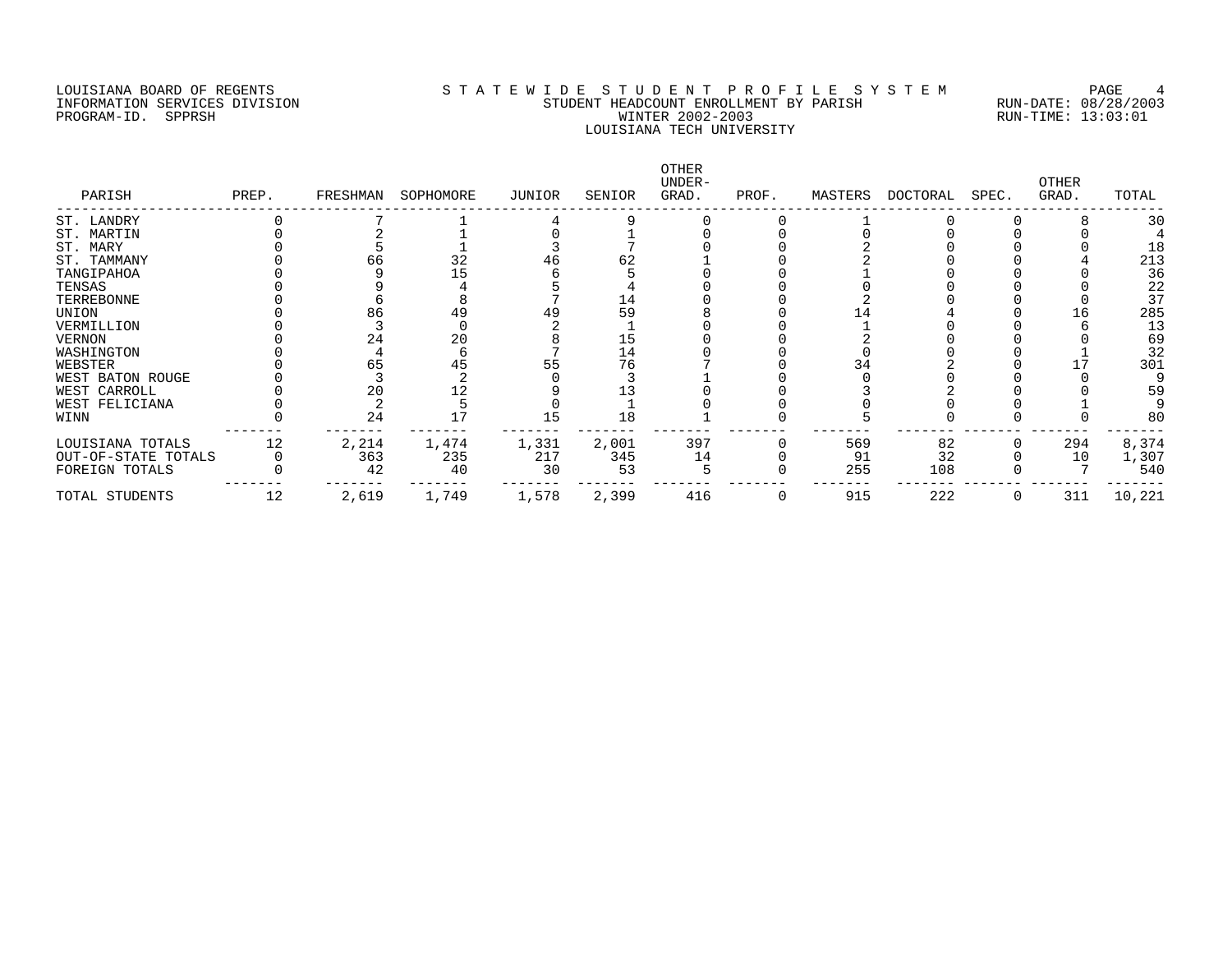# LOUISIANA BOARD OF REGENTS SOURCLEARIE STA T E W I D E S T U D E N T P R O F I L E S Y S T E M PAGE 5 INFORMATION SERVICES DIVISION STUDENT HEADCOUNT ENROLLMENT BY PARISH RUN-DATE: 08/28/2003 PROGRAM-ID. SPPRSH WINTER 2002-2003 RUN-TIME: 13:03:01 MCNEESE STATE UNIVERSITY

| PARISH<br>------------- | PREP.    | FRESHMAN     | SOPHOMORE   | <b>JUNIOR</b>  | SENIOR         | OTHER<br>UNDER-<br>GRAD. | PROF.       | MASTERS        | <b>DOCTORAL</b> | SPEC.    | <b>OTHER</b><br>GRAD. | TOTAL |
|-------------------------|----------|--------------|-------------|----------------|----------------|--------------------------|-------------|----------------|-----------------|----------|-----------------------|-------|
| <b>ACADIA</b>           | 0        | 46           | 27          | 32             | 46             |                          | 0           | 22             | $\Omega$        | 3        | 6                     | 183   |
| <b>ALLEN</b>            | 29       | 54           | 33          | 26             | 53             | 7                        | $\mathbf 0$ | 20             | 0               | 2        | 11                    | 235   |
| ASCENSION               | $\Omega$ | 5            | 1           | 1              | 1              | $\Omega$                 | O           | $\Omega$       | U               | O        | $\Omega$              |       |
| ASSUMPTION              | O        | $\Omega$     | 1           |                | 1              | $\Omega$                 | O           | 0              |                 | O        |                       |       |
| <b>AVOYELLES</b>        | $\Omega$ | $\Omega$     | $\mathbf 1$ | $\Omega$       | $\overline{2}$ | $\Omega$                 | $\Omega$    | $\Omega$       |                 | O        | $\mathbf 0$           |       |
| <b>BEAUREGARD</b>       | 46       | 105          | 94          | 58             | 81             | $\overline{2}$           | $\Omega$    | 35             |                 | 7        | 17                    | 445   |
| <b>BOSSIER</b>          | $\Omega$ | 1            | 2           | $\mathbf{1}$   | 7              | $\Omega$                 | O           | $\Omega$       |                 | $\Omega$ | 0                     | 11    |
| CADDO                   | $\Omega$ | 12           | 8           | 4              | 4              | $\Omega$                 | 0           | 2              |                 | 0        | 1                     | 31    |
| CALCASIEU               | 15       | 1,291        | 818         | 643            | 977            | 39                       | 0           | 336            |                 | 15       | 155                   | 4,289 |
| CALDWELL                | 0        | 0            | $\mathbf 0$ | $\Omega$       | 0              | $\Omega$                 | $\mathbf 0$ | $\mathbf 1$    |                 | $\Omega$ | 0                     |       |
| CAMERON                 |          | 55           | 52          | 29             | 61             | <sup>0</sup>             | 0           | 11             |                 | O        | 6                     | 215   |
| CATAHOULA               | 0        | 2            | 0           | $\cap$         | 2              | $\Omega$                 | 0           | $\Omega$       |                 | C        | $\Omega$              |       |
| CLAIBORNE               | O        | $\Omega$     | $\Omega$    |                | -1             | $\Omega$                 | $\Omega$    |                |                 | C        |                       |       |
| CONCORDIA               | Ω        | $\Omega$     | U           |                | 0              | $\Omega$                 | O           | $\Omega$       |                 | U        |                       |       |
| DE SOTO                 | N        | 2            | 3           | $\Omega$       | 2              | $\Omega$                 | 0           | $\Omega$       |                 | U        |                       | q     |
| EAST BATON ROUGE        | O        | 17           | 13          |                | 24             |                          | O           | 3              |                 |          |                       | 68    |
| EAST FELICIANA          | O        | 1            | $\Omega$    | 3              | 2              | $\Omega$                 | $\Omega$    | $\Omega$       |                 | U        | $\Omega$              |       |
| <b>EVANGELINE</b>       | O        | 16           | 21          | 15             | 35             | <sup>0</sup>             | O           | 12             |                 |          |                       | 104   |
| FRANKLIN                | O        | 1            | 0           | $\Omega$       | 0              | O                        | 0           | 0              |                 | O        |                       |       |
| GRANT                   | Ω        | 2            | $\Omega$    | $\Omega$       | $\mathbf{1}$   | $\Omega$                 | 0           |                |                 | C        | 0                     |       |
| IBERIA                  | Ω        | 22           | 9           | 3              | 14             | <sup>0</sup>             | $\Omega$    | 3              |                 | ∩        | $\mathbf{1}$          | 52    |
| <b>IBERVILLE</b>        | Ω        | 3            | O           |                | 0              | <sup>0</sup>             | O           | $\Omega$       |                 | O        | $\Omega$              |       |
| <b>JACKSON</b>          | Λ        | 0            | $\Omega$    | 1              | 2              | <sup>0</sup>             | 0           | $\Omega$       |                 | O        | 0                     | 3     |
| <b>JEFFERSON</b>        | O        | 6            | 4           | $\overline{2}$ | 12             |                          | $\Omega$    | $\overline{2}$ |                 | O        | $\mathbf 1$           | 27    |
| JEFFERSON DAVIS         | 9        | 112          | 99          | 95             | 109            |                          | $\Omega$    | 41             |                 | 5        | 25                    | 504   |
| LAFAYETTE               | O        | 18           | 10          |                | 21             |                          | O           | 6              |                 | O        | 2                     | 65    |
| LAFOURCHE               | O        | $\Omega$     | 4           | 2              | 2              | $\Omega$                 | O           | 2              |                 | C        | $\Omega$              | 10    |
| LA SALLE                | O        | 2            | 1           | 1              | 0              | $\Omega$                 | O           | 2              |                 | O        | $\Omega$              |       |
| LINCOLN                 | Ω        | $\mathbf{1}$ | $\Omega$    | $\Omega$       | -1             | $\Omega$                 | O           | $\Omega$       |                 | U        | U                     |       |
| LIVINGSTON              | O        |              | 0           |                | <sup>0</sup>   | <sup>0</sup>             | O           | $\Omega$       |                 | U        |                       |       |
| MADISON                 | O        |              | O           | $\Omega$       | -1             | O                        | 0           | O              |                 | U        |                       |       |
| MOREHOUSE               | O        |              |             | $\Omega$       | 1              | $\Omega$                 | O           | $\Omega$       |                 | C        | O                     | 2     |
| NATCHITOCHES            | O        |              |             |                | 4              | $\Omega$                 | 0           |                |                 | U        |                       | 14    |
| ORLEANS                 | O        | 14           | 5           | 5              | 8              | <sup>0</sup>             | 0           | 6              |                 | U        | 3                     | 41    |
| OUACHITA                | Λ        | 3            |             |                | 6              | $\Omega$                 | 0           |                |                 | C        |                       | 14    |
| PLAQUEMINES             | O        |              |             |                | $\Omega$       | $\Omega$                 | $\Omega$    | $\Omega$       |                 | C        | $\Omega$              | 2     |
| POINTE COUPEE           | O        | $\Omega$     | 2           |                | 2              | $\Omega$                 | O           |                |                 | U        | $\Omega$              |       |
| RAPIDES                 | O        | 20           | 14          |                | 16             | <sup>0</sup>             | O           | 5              |                 | U        |                       | 64    |
| RICHLAND                | Ω        | $\mathbf 0$  | $\Omega$    |                | $\Omega$       | $\Omega$                 | O           | $\Omega$       |                 | C        | 0                     |       |
| SABINE                  | N        | 2            |             | 2              | 2              | $\Omega$                 | O           | $\Omega$       |                 |          |                       |       |
| ST. BERNARD             | Ω        |              | 3           | n              |                | <sup>0</sup>             | U           | ∩              |                 | U        | U                     |       |
| ST. CHARLES             | ი        | 8            | 5           | 2              | -1             |                          | O           | O              |                 |          | 0                     | 16    |
| ST. JAMES               | Ω        | $\Omega$     | O           |                | 3              |                          | O           | ∩              |                 | C        | O                     |       |
| ST. JOHN                |          | -1           | 3           | $\cap$         | 4              |                          | O           | ∩              |                 | O        | $\Omega$              |       |
| ST. LANDRY              |          | 13           | 19          | 20             | 35             |                          | O           | 18             |                 | 2        | 10                    | 120   |
| ST. MARTIN              | 0        | 11           | 2           | 7              | 6              |                          | 0           | 2              |                 | 0        | $\mathbf 1$           | 29    |
| ST. MARY                | $\Omega$ | 2            | ς           | $\mathbf{1}$   | 5              | ∩                        | $\cap$      | $\mathbf{1}$   |                 | $\Omega$ |                       | 14    |
|                         |          |              |             |                |                |                          |             |                |                 |          |                       |       |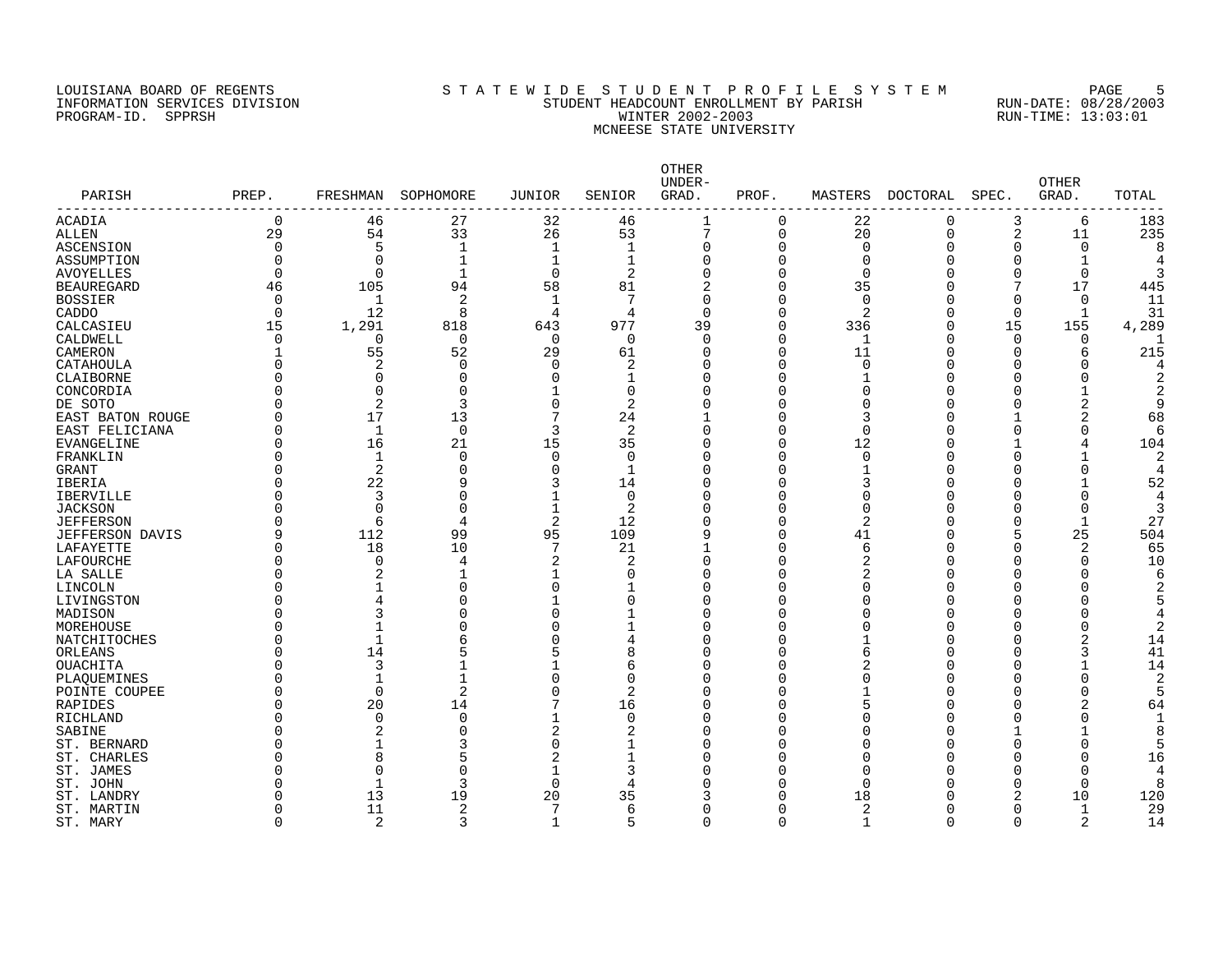PROGRAM-ID. SERVICES DIVISION<br>PROGRAM-ID. SPPRSH

# LOUISIANA BOARD OF REGENTS STATEWIDE STUDENT PROFILE SYSTEM PAGE 6 STUDENT HEADCOUNT ENROLLMENT BY PARISH RUN-DATE: 08/28/2003<br>WINTER 2002-2003 RUN-TIME: 13:03:01 MCNEESE STATE UNIVERSITY

| PARISH              | PREP. | FRESHMAN | SOPHOMORE | JUNIOR | SENIOR | <b>OTHER</b><br>UNDER-<br>GRAD. | PROF. | MASTERS | DOCTORAL | SPEC. | OTHER<br>GRAD. | TOTAL |
|---------------------|-------|----------|-----------|--------|--------|---------------------------------|-------|---------|----------|-------|----------------|-------|
| ST. TAMMANY         |       |          |           |        |        |                                 |       |         |          |       |                | 32    |
| TANGIPAHOA          |       |          |           |        |        |                                 |       |         |          |       |                |       |
| TENSAS              |       |          |           |        |        |                                 |       |         |          |       |                |       |
| TERREBONNE          |       |          |           |        |        |                                 |       |         |          |       |                | 15    |
| UNION               |       |          |           |        |        |                                 |       |         |          |       |                |       |
| VERMILLION          |       | 36       | 25        |        | 27     |                                 |       |         |          |       |                | 120   |
| VERNON              |       |          |           |        | 24     |                                 |       |         |          |       |                | 107   |
| WASHINGTON          |       |          |           |        |        |                                 |       |         |          |       |                |       |
| WEBSTER             |       |          |           |        |        |                                 |       |         |          |       |                |       |
| WEST FELICIANA      |       |          |           |        |        |                                 |       |         |          |       |                |       |
| WINN                |       |          |           |        |        |                                 |       |         |          |       |                |       |
| LOUISIANA TOTALS    | 103   | 1,932    | 1,339     | 1,031  | 1,622  | 65                              |       | 554     |          | 39    | 268            | 6,953 |
| OUT-OF-STATE TOTALS |       | 95       | 97        |        | 136    |                                 |       | 35      |          |       |                | 451   |
| FOREIGN TOTALS      |       | 33       | 28        | 12     | 16     |                                 |       | 96      |          |       |                | 191   |
| TOTAL STUDENTS      | 103   | 2,060    | 1,464     | 1,120  | 1,774  | 66                              |       | 685     |          | 41    | 282            | 7,595 |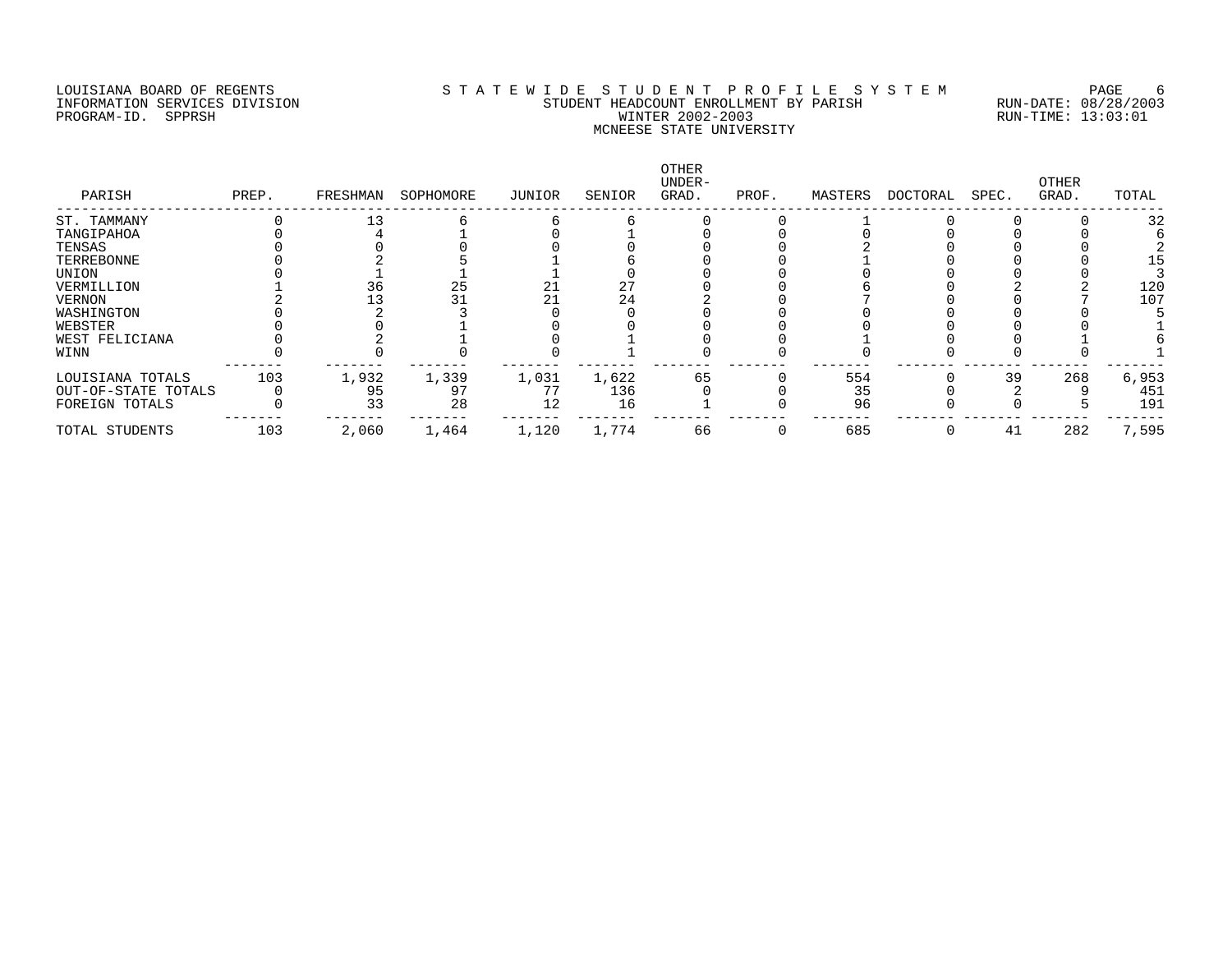# LOUISIANA BOARD OF REGENTS SOURCLEARIE STA T E W I D E S T U D E N T P R O F I L E S Y S T E M PAGE 7 INFORMATION SERVICES DIVISION STUDENT HEADCOUNT ENROLLMENT BY PARISH RUN-DATE: 08/28/2003 PROGRAM-ID. SPPRSH WINTER 2002-2003 RUN-TIME: 13:03:01 NICHOLLS STATE UNIVERSITY

| PARISH                  | PREP.    | FRESHMAN       | SOPHOMORE      | JUNIOR         | SENIOR         | OTHER<br>UNDER-<br>GRAD. | PROF.    | MASTERS      | DOCTORAL | SPEC.       | <b>OTHER</b><br>GRAD. | TOTAL |
|-------------------------|----------|----------------|----------------|----------------|----------------|--------------------------|----------|--------------|----------|-------------|-----------------------|-------|
| ACADIA                  | $\Omega$ | 1              | 0              | 0              | 2              | $\Omega$                 | $\Omega$ | 0            | 0        | $\Omega$    | 0                     |       |
| <b>ALLEN</b>            | $\Omega$ | $\mathbf{1}$   | 1              | $\mathbf 1$    | $\mathbf{1}$   | $\Omega$                 | 0        | $\mathbf 0$  | $\Omega$ | $\Omega$    | 0                     | 4     |
| ASCENSION               | $\Omega$ | 24             | 22             | 9              | 23             | $\Omega$                 | 0        | 10           | 0        | 0           |                       | 89    |
| ASSUMPTION              | $\Omega$ | 84             | 45             | 40             | 60             |                          | $\Omega$ | 25           | $\Omega$ | C           | 2                     | 257   |
| <b>AVOYELLES</b>        | $\Omega$ | 2              | 1              | $\Omega$       | -1             | $\Omega$                 | 0        | $\Omega$     | Ω        | O           | 0                     |       |
| <b>BEAUREGARD</b>       | ∩        | 2              |                | $\Omega$       | 0              |                          | 0        | $\Omega$     |          | O           |                       |       |
| <b>BOSSIER</b>          | $\Omega$ |                | $\Omega$       |                | 2              | $\Omega$                 | 0        | $\Omega$     |          | O           |                       |       |
| CADDO                   | $\Omega$ | $\overline{2}$ | $\overline{2}$ | 3              |                | $\Omega$                 | 0        | $\Omega$     |          |             |                       | 8     |
| CALCASIEU               | ∩        | 5              | 0              | 3              | 5              | $\Omega$                 | O        | $\Omega$     |          | U           |                       | 13    |
| CAMERON                 | ∩        | $\Omega$       | O              | $\Omega$       | -1             |                          | O        | $\Omega$     |          | U           |                       |       |
| CATAHOULA               | $\Omega$ | $\Omega$       | 0              | $\Omega$       | 1              |                          | O        | 0            | Ω        | O           |                       |       |
| CONCORDIA               |          | 6              | $\Omega$       |                | $\Omega$       |                          | O        | $\Omega$     | C        | C           |                       |       |
| <b>EAST BATON ROUGE</b> | $\Omega$ | 31             | 11             | 15             | 13             | $\Omega$                 | 0        | 3            | Ω        | O           | 1                     | 74    |
| EAST FELICIANA          | ∩        | 3              | 2              | $\Omega$       | -1             | U                        | Ω        | $\Omega$     | Π        | U           | O                     | 6     |
| EVANGELINE              | ∩        | 4              | 4              | $\Omega$       | $\mathbf{1}$   |                          | O        | $\Omega$     | Π        | O           | 0                     | q     |
| <b>IBERIA</b>           | ∩        | 27             | 10             | 9              | 3              | $\Omega$                 | O        | 8            | U        | O           | 2                     | 59    |
| <b>IBERVILLE</b>        | ∩        | 12             | 8              | 11             | 16             | $\Omega$                 | 0        | 2            |          | 0           | 0                     | 49    |
| <b>JEFFERSON</b>        | $\Omega$ | 130            | 44             | 54             | 66             |                          | 0        | 18           |          | 2           | 5                     | 320   |
| <b>JEFFERSON DAVIS</b>  | ∩        | $\Omega$       | $\Omega$       | $\Omega$       | $\mathbf{1}$   | $\Omega$                 | O        | $\Omega$     |          | C           | 0                     | -1    |
| LAFAYETTE               | ∩        | 6              | 4              | 3              | 2              | $\Omega$                 | O        | $\mathbf{1}$ |          | $\Omega$    | $\mathbf{1}$          | 17    |
| LAFOURCHE               | $\Omega$ | 598            | 383            | 313            | 478            | 16                       | O        | 214          |          | 5           | 32                    | 2,039 |
| LINCOLN                 | $\Omega$ | $\Omega$       | 0              |                | $\Omega$       | $\Omega$                 | O        | $\Omega$     |          | C           | $\Omega$              |       |
| LIVINGSTON              | $\Omega$ | 3              | 1              | $\mathbf{1}$   | 3              | $\Omega$                 | 0        | $\Omega$     | Ω        | C           | $\Omega$              |       |
| MOREHOUSE               | $\Omega$ | $\Omega$       | 1              | $\Omega$       | -1             |                          | 0        | ∩            | Ω        | O           |                       |       |
| NATCHITOCHES            | $\Omega$ |                | 0              | $\overline{0}$ | $\overline{a}$ |                          | 0        | $\Omega$     |          | O           | O                     |       |
|                         | $\Omega$ | 95             | 28             | 27             | 30             |                          | 0        | 2            | Ω        |             | 0                     | 183   |
| ORLEANS                 | $\Omega$ | $\mathbf{1}$   | 3              | $\Omega$       | $\Omega$       |                          | 0        | $\Omega$     | Ω        | C           |                       | 4     |
| OUACHITA                | $\Omega$ | 11             | 4              | 2              | 6              |                          | 0        | $\Omega$     |          | O           |                       | 24    |
| PLAQUEMINES             | ∩        | 3              | 0              | $\Omega$       | $\Omega$       |                          | O        | $\Omega$     |          | U           |                       | 3     |
| POINTE COUPEE           |          |                |                |                |                |                          |          |              |          |             |                       |       |
| RAPIDES                 | $\Omega$ | 4              | 3<br>7         | 3              | 2              |                          | 0        | $\Omega$     |          | O           |                       | 13    |
| ST. BERNARD             | $\Omega$ | $\overline{4}$ |                | 3              | 3              | $\Omega$                 | O        | $\Omega$     |          | O           |                       | 17    |
| ST. CHARLES             | $\Omega$ | 64             | 47             | 43             | 52             | 2                        | 0        | 19           | Ω        | 0           | 6                     | 233   |
| ST. JAMES               | $\Omega$ | 26             | 30             | 26             | 34             | $\Omega$                 | 0        | 22           | Ω        |             | 6                     | 145   |
| ST. JOHN                | ∩        | 29             | 19             | 12             | 16             | 3                        | 0        | 8            | O        | O           | $\mathbf{1}$          | 88    |
| ST. LANDRY              | ∩        | $\overline{c}$ | $\overline{2}$ | $\mathbf{1}$   | 2              | U                        | O        | $\Omega$     | U        | O           | $\Omega$              |       |
| ST. MARTIN              | ∩        | 5              | 1              | $\mathbf 1$    | 1              | U                        | 0        | 1            | O        | 1           | $\Omega$              | 10    |
| ST. MARY                | ∩        | 199            | 118            | 67             | 113            |                          | O        | 49           | O        | $\mathbf 1$ | 17                    | 571   |
| ST. TAMMANY             | $\Omega$ | 15             | 15             | 5              | 7              |                          | 0        | $\mathbf 1$  | Ω        | $\Omega$    | $\Omega$              | 43    |
| TANGIPAHOA              | $\Omega$ | 5              | 3              | $\Omega$       | $\mathbf{1}$   | $\Omega$                 | Ω        | 1            |          | $\Omega$    | $\Omega$              | 10    |
| TENSAS                  | ∩        | $\mathbf{1}$   | 0              | 2              | $\Omega$       | $\Omega$                 | 0        | $\Omega$     |          | C           | $\Omega$              |       |
| TERREBONNE              | $\Omega$ | 631            | 413            | 335            | 430            | 12                       | O        | 190          |          | 9           | 50                    | 2,070 |
| VERMILLION              | $\Omega$ | 2              | 4              | $\Omega$       | 3              | $\Omega$                 | O        | $\Omega$     |          | C           | O                     |       |
| <b>VERNON</b>           | $\Omega$ |                | 0              | ſ              | 0              | $\Omega$                 | O        | $\Omega$     |          | O           | $\Omega$              |       |
| WASHINGTON              | ∩        | 2              | O              |                | U              |                          | O        |              |          |             |                       |       |
| WEBSTER                 | ∩        | $\Omega$       | 2              |                |                |                          | O        |              |          |             |                       |       |
| WEST BATON ROUGE        | $\Omega$ |                |                | C              |                |                          | 0        |              |          | O           |                       |       |
| WEST FELICIANA          | $\Omega$ | 2              | 0              | $\Omega$       | $\Omega$       | $\Omega$                 | $\Omega$ | $\Omega$     | ∩        | $\Omega$    | O                     |       |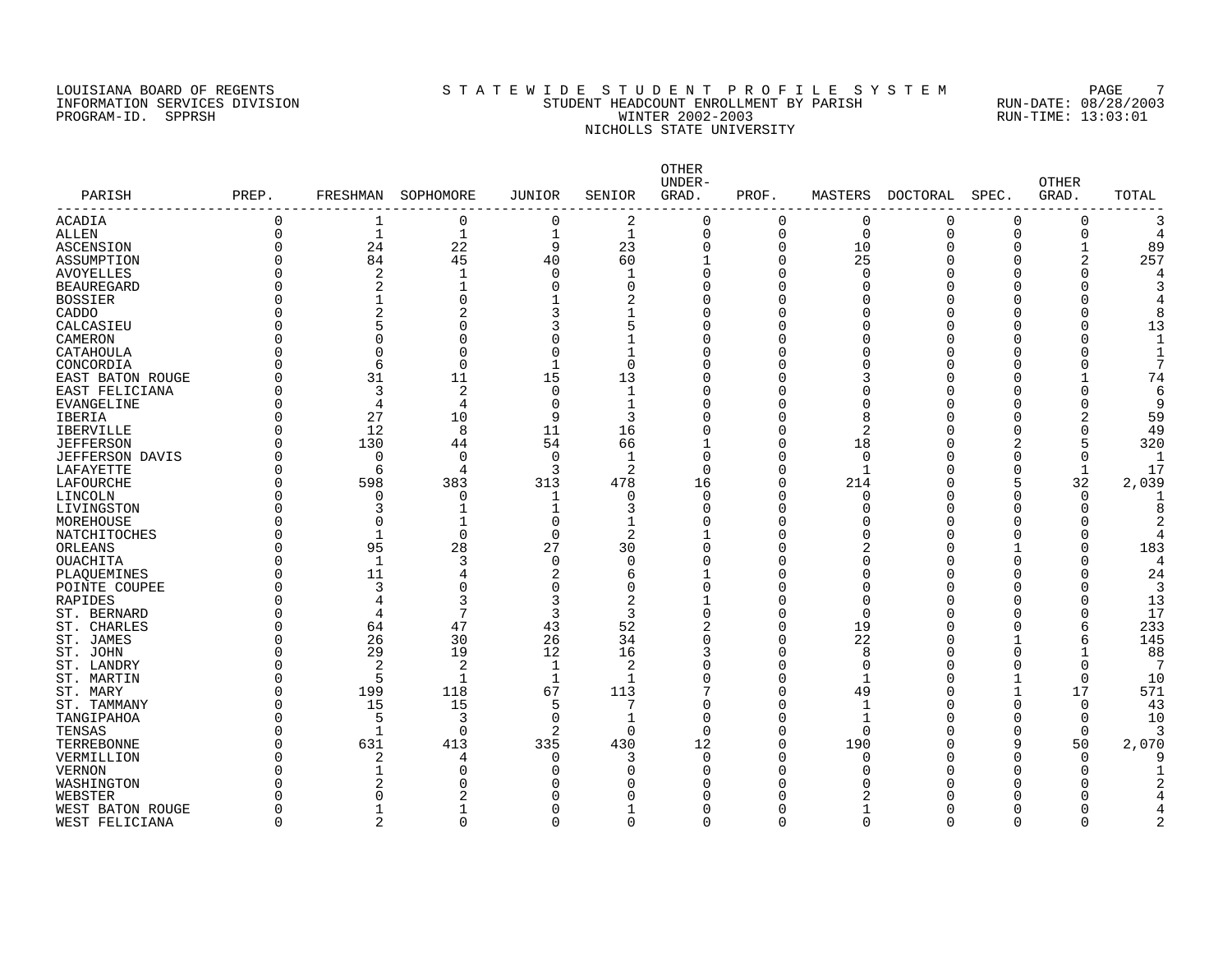# LOUISIANA BOARD OF REGENTS SOURCLEARIE STA T E W I D E S T U D E N T P R O F I L E S Y S T E M PAGE 8 INFORMATION SERVICES DIVISION STUDENT HEADCOUNT ENROLLMENT BY PARISH RUN-DATE: 08/28/2003 PROGRAM-ID. SPPRSH WINTER 2002-2003 RUN-TIME: 13:03:01 NICHOLLS STATE UNIVERSITY

| PARISH                                                    | PREP. | FRESHMAN | SOPHOMORE | JUNIOR | SENIOR                        | <b>OTHER</b><br>UNDER-<br>GRAD | PROF. | MASTERS   | <b>DOCTORAL</b> | SPEC. | OTHER<br>GRAD. | TOTAL              |
|-----------------------------------------------------------|-------|----------|-----------|--------|-------------------------------|--------------------------------|-------|-----------|-----------------|-------|----------------|--------------------|
| WINN                                                      |       |          |           |        |                               |                                |       |           |                 |       |                |                    |
| LOUISIANA TOTALS<br>OUT-OF-STATE TOTALS<br>FOREIGN TOTALS |       | 2,047    | 1,242     | 992    | $\sqrt{2}$ , 385<br>57<br>າ າ | 45                             |       | 578<br>22 |                 | 20    | 124            | 6,433<br>170<br>74 |
| TOTAL STUDENTS                                            |       | 2,103    | 1,290     | ,037   | 1,454                         | 46                             |       | 602       |                 | 21    | 124            | 6.677              |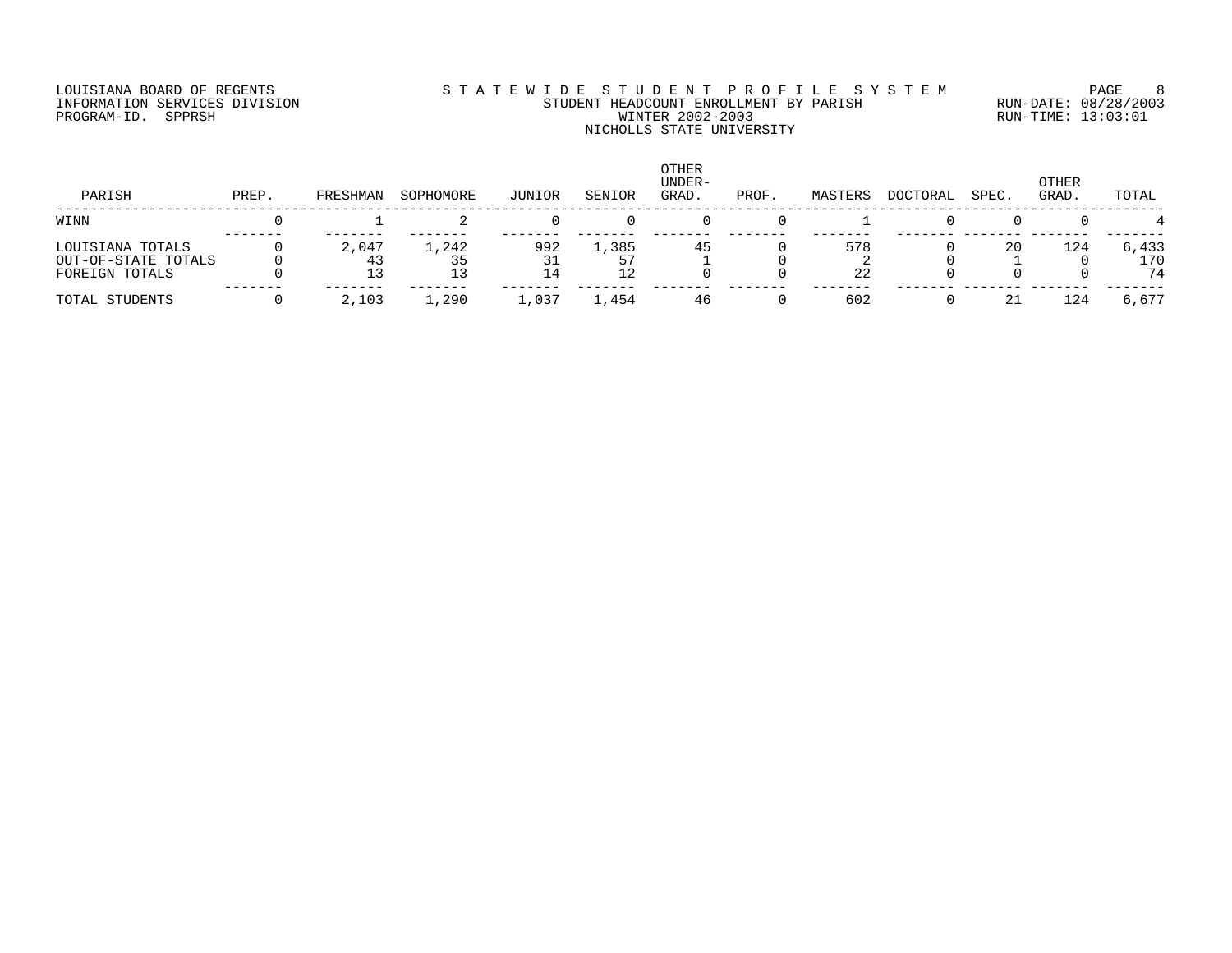# LOUISIANA BOARD OF REGENTS SOURCLEARIE WIDE STUDENT PROFILE SYSTEM PAGE 9 INFORMATION SERVICES DIVISION STUDENT HEADCOUNT ENROLLMENT BY PARISH RUN-DATE: 08/28/2003 PROGRAM-ID. SPPRSH WINTER 2002-2003 RUN-TIME: 13:03:01 UNIVERSITY OF LA. IN MONROE

| PARISH             | PREP.    | FRESHMAN       | SOPHOMORE          | JUNIOR         | SENIOR       | OTHER<br>UNDER-<br>GRAD. | PROF.          | MASTERS        | DOCTORAL | SPEC.        | <b>OTHER</b><br>GRAD. | TOTAL     |
|--------------------|----------|----------------|--------------------|----------------|--------------|--------------------------|----------------|----------------|----------|--------------|-----------------------|-----------|
| ACADIA             | $\Omega$ | 3              | 0                  | 1              | 13           | 0                        | 6              | 1              | $\Omega$ | 0            | 0                     | 24        |
| ALLEN              | $\Omega$ | 2              | 4                  | 2              | 0            | $\mathbf 0$              | 2              | 1              | $\Omega$ | $\Omega$     | 0                     | 11        |
| ASCENSION          | $\Omega$ | $\overline{2}$ | $\mathbf{1}$       | $\mathbf{1}$   | 5            | $\Omega$                 | $\overline{2}$ | $\mathbf{1}$   | $\Omega$ | O            | 0                     | 12        |
| ASSUMPTION         |          |                | $\overline{2}$     |                | 2            | $\mathbf 0$              | 1              |                | ∩        | ∩            |                       | 8         |
| <b>AVOYELLES</b>   |          | 9              | 3                  |                | 9            | $\Omega$                 | 3              |                |          | ∩            |                       | 29        |
| <b>BEAUREGARD</b>  |          | $\overline{2}$ | 4                  |                |              | $\Omega$                 | 2              |                |          |              |                       | 13        |
| <b>BIENVILLE</b>   |          | 5              | 4                  | 2              | 2            | $\Omega$                 | 2              | $\cap$         |          |              |                       | 19        |
| <b>BOSSIER</b>     |          | 27             | 21                 | 19             | 37           | $\Omega$                 | 11             |                |          | ∩            | 2                     | 121       |
| CADDO              |          | 43             | 22                 | 24             | 75           | $\Omega$                 | 13             | 5              |          |              |                       | 184       |
| CALCASIEU          |          | 12             | 10                 | 10             | 15           | $\Omega$                 | 24             |                |          | ∩            | $\Omega$              | 75        |
| CALDWELL           | O        | 36             | 25                 | 17             | 30           | $\Omega$                 | 0              | 6              |          | O            | 3                     | 117       |
| CAMERON            |          | 2              | 0                  | $\Omega$       | -1           | 0                        | $\mathbf{1}$   | $\Omega$       |          |              |                       | 4         |
| CATAHOULA          |          | 11             | 9                  | 11             | 32           | $\Omega$                 | $\overline{2}$ | 4              |          |              |                       | 74        |
| CLAIBORNE          |          | 8              | 6                  | 3              | .5           | $\Omega$                 | $\Omega$       | $\overline{c}$ |          |              | $\Omega$              | 24        |
| CONCORDIA          |          | 35             | 20                 | 8              | 34           | $\Omega$                 | 0              | 14             |          |              | 3                     | 120       |
| DE SOTO            |          | 2              | 4                  | 4              | 8            | $\Omega$                 | $\Omega$       | $\Omega$       | n        | n            | $\Omega$              | 18        |
| EAST BATON ROUGE   |          | 36             | 9                  | 8              | 25           | $\Omega$                 | 39             | 6              |          |              | 3                     | 126       |
| EAST CARROLL       | $\Omega$ | 22             | 24                 | 4              | 16           | $\Omega$                 | 1              | 8              |          |              | 9                     | 86        |
| EAST FELICIANA     | U        | $\Omega$       | $\Omega$           | $\mathbf{1}$   | 3            | $\Omega$                 | 1              | $\Omega$       |          |              | $\Omega$              | 5         |
| EVANGELINE         | $\cap$   | 6              | $\overline{2}$     | 2              | 3            | $\Omega$                 | 8              | $\Omega$       |          | ∩            | $\Omega$              | 21        |
| FRANKLIN           | $\Omega$ | 107            | 64                 | 44             | 82           | $\Omega$                 | 5              | 33             |          |              | 16                    | 352       |
| <b>GRANT</b>       | $\Omega$ | 5              | 3                  | 3              | 8            | O                        | 4              | 3              |          | $\Omega$     | $\Omega$              | 27        |
| IBERIA             |          | $\overline{2}$ | 3                  | 5              | 3            | $\Omega$                 | 7              | $\mathbf 0$    | $\Omega$ | O            | $\Omega$              | 20        |
| <b>IBERVILLE</b>   | $\Omega$ | $\overline{2}$ | $\mathbf{1}$       | $\overline{2}$ | 1            | $\Omega$                 | 0              | $\cap$         |          |              | ∩                     | 6         |
| <b>JACKSON</b>     |          | 22             | 15                 | 7              | 10           | $\Omega$                 | 5              |                |          |              |                       | 67        |
| <b>JEFFERSON</b>   |          | 14             | 12                 | 13             | 41           | $\Omega$                 | 19             |                |          |              | $\Omega$              | 103       |
| JEFFERSON DAVIS    |          | 2              | 6                  | 4              | 4            | $\Omega$                 | 3              | $\Omega$       |          |              |                       | 19        |
| LAFAYETTE          |          | 9              | 6                  | 5              | 8            | $\Omega$                 | 6              | $\Omega$       |          |              |                       | 34        |
| <b>LAFOURCHE</b>   |          | $\overline{a}$ | 5                  | 3              |              | $\Omega$                 | 10             | 3              |          |              |                       | 30        |
| LA SALLE           | U        | 32             | 20                 | 7              | 14           | $\Omega$                 | 5              | $\overline{4}$ |          |              |                       | 82        |
| LINCOLN            |          | 19             | 10                 | 13             | 21           | $\Omega$                 | 5              | 10             |          | 2            |                       | 91        |
| LIVINGSTON         |          | 4              | 2                  | 2              | 4            | O                        | 4              | 0              |          | $\Omega$     |                       | 16        |
| MADISON            |          | 49             | 21                 | 17             | 24           | $\Omega$                 | $\Omega$       | 16             |          | $\Omega$     | 8                     | 135       |
| MOREHOUSE          | $\Omega$ | 114            | 91                 | 62             | 111          | $\Omega$                 | 4              | 40             | 2        | $\mathbf{1}$ | 15                    | 440       |
| NATCHITOCHES       |          | 12             | 3                  | $\overline{4}$ | 15           | $\Omega$                 | 3              | 2              |          | $\Omega$     | $\mathbf 1$           | 41        |
| ORLEANS            | $\cap$   | 16             | 5                  | 6              | 18           | $\Omega$                 | 8              | 3              | $\Omega$ | $\Omega$     | 0                     | 56        |
| <b>OUACHITA</b>    | q        | 900            | 549                | 455            | 863          | $\mathbf{1}$             | 32             | 263            | 16       | 20           | 100                   | 3,208     |
| PLAOUEMINES        |          | 1              | $\mathbf{1}$       | $\Omega$       | 2            | $\Omega$                 | 3              | $\mathbf 0$    | $\Omega$ | $\Omega$     | 0                     |           |
| POINTE COUPEE      | U        | $\mathbf{1}$   | $\Omega$           | $\Omega$       | 2            | $\Omega$                 | 2              | $\Omega$       | ∩        | ∩            | $\mathbf{1}$          |           |
| <b>RAPIDES</b>     |          | 42             | 30                 | 35             | 56           | $\Omega$                 | 15             | 11             |          |              | $\Omega$              | 192       |
| RED RIVER          | O        | 1              | 2                  | $\Omega$       | 2            | $\Omega$                 | 1              | $\overline{2}$ |          | $\Omega$     | $\Omega$              |           |
|                    |          | 97             |                    | 51             |              | $\Omega$                 | 7              |                |          |              |                       |           |
| RICHLAND<br>SABINE |          | 3              | 60<br>$\mathbf{1}$ | $\overline{2}$ | 75<br>3      | $\Omega$                 | 2              | 30<br>-1       |          | O            | 11<br>$\Omega$        | 338<br>12 |
| ST. BERNARD        |          |                | 2                  |                | 4            | $\Omega$                 | 6              | <sup>0</sup>   |          | ∩            | $\Omega$              | 17        |
|                    |          |                | 3                  |                | 3            | U                        |                |                |          |              |                       |           |
| ST. CHARLES        |          |                | 0                  | 6              | $\Omega$     | O                        | 4              | $\Omega$       |          |              |                       | 18        |
| ST. HELENA         |          | 1              |                    | O              | $\mathbf{1}$ |                          | 1              |                |          | n            |                       | 2         |
| ST. JAMES          | $\Omega$ | 2              | $\Omega$           | $\Omega$       |              | $\Omega$                 | $\Omega$       | $\Omega$       | $\Omega$ | $\Omega$     | $\Omega$              | 3         |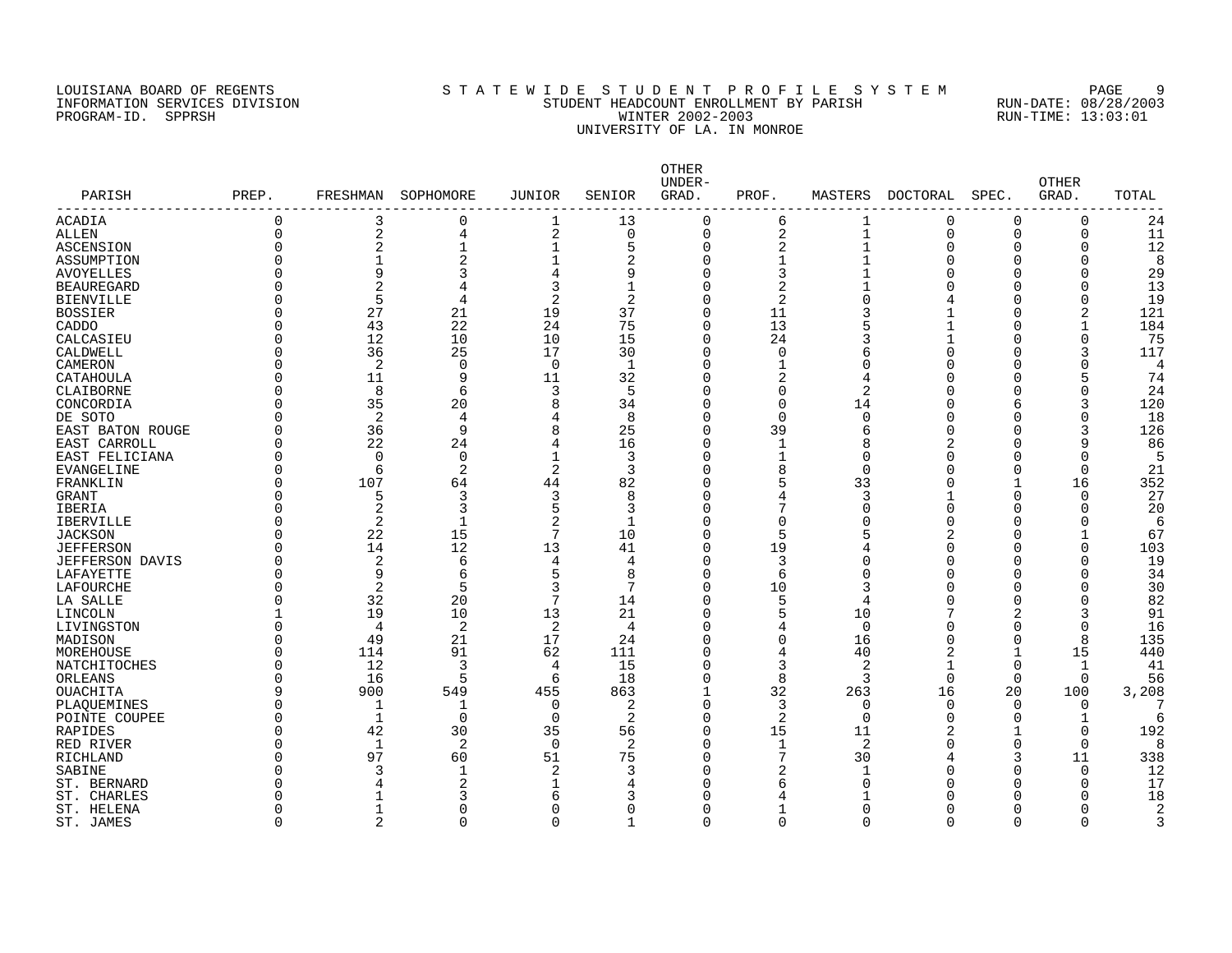#### LOUISIANA BOARD OF REGENTS S T A T E W I D E S T U D E N T P R O F I L E S Y S T E M PAGE 10 INFORMATION SERVICES DIVISION STUDENT HEADCOUNT ENROLLMENT BY PARISH RUN-DATE: 08/28/2003 PROGRAM-ID. SPPRSH WINTER 2002-2003 RUN-TIME: 13:03:01 UNIVERSITY OF LA. IN MONROE

| PARISH              | PREP. | FRESHMAN | SOPHOMORE | JUNIOR | SENIOR | OTHER<br>UNDER-<br>GRAD. | PROF. | MASTERS | DOCTORAL | SPEC. | <b>OTHER</b><br>GRAD. | TOTAL |
|---------------------|-------|----------|-----------|--------|--------|--------------------------|-------|---------|----------|-------|-----------------------|-------|
| ST. JOHN            |       |          |           |        |        |                          |       |         |          |       |                       | 21    |
| ST. LANDRY          |       |          |           |        |        |                          | 16    |         |          |       |                       | 42    |
| ST. MARTIN          |       |          |           |        |        |                          |       |         |          |       |                       |       |
| ST. MARY            |       |          |           |        |        |                          |       |         |          |       |                       | 18    |
| ST. TAMMANY         |       |          |           |        |        |                          |       |         |          |       |                       | 34    |
| TANGIPAHOA          |       |          |           |        |        |                          | 10    |         |          |       |                       | 39    |
| TENSAS              |       |          |           |        | 10     |                          |       |         |          |       |                       | 47    |
| TERREBONNE          |       |          |           |        |        |                          |       |         |          |       |                       | 21    |
| UNION               |       | 34       | 24        |        | 44     |                          |       |         |          |       |                       | 135   |
| VERMILLION          |       |          |           |        |        |                          |       |         |          |       |                       | 30    |
| VERNON              |       |          |           |        |        |                          |       |         |          |       |                       | 41    |
| WASHINGTON          |       |          |           |        |        |                          |       |         |          |       |                       | 24    |
| WEBSTER             |       |          |           |        |        |                          |       |         |          |       |                       | 48    |
| WEST BATON ROUGE    |       |          |           |        |        |                          |       |         |          |       |                       |       |
| WEST CARROLL        |       | 66       |           |        | 63     |                          |       | - 6     |          |       |                       | 236   |
| WEST FELICIANA      |       |          |           |        |        |                          |       |         |          |       |                       |       |
| WINN                |       | 12       |           |        | 12     |                          |       |         |          |       |                       | 36    |
| LOUISIANA TOTALS    | 11    | 1,928    | 1,209     | 982    | 1,916  |                          | 353   | 532     | 48       | 35    | 193                   | 7,208 |
| OUT-OF-STATE TOTALS |       | 130      | 66        | 80     | 140    |                          | 16    | 52      | 16       |       |                       | 513   |
| FOREIGN TOTALS      |       | 22       | 15        | 14     | 22     |                          |       | 97      | 38       |       |                       | 210   |
| TOTAL STUDENTS      | 11    | 2,080    | 1,290     | 1,076  | 2,078  |                          | 370   | 681     | 102      | 37    | 205                   | 7,931 |
|                     |       |          |           |        |        |                          |       |         |          |       |                       |       |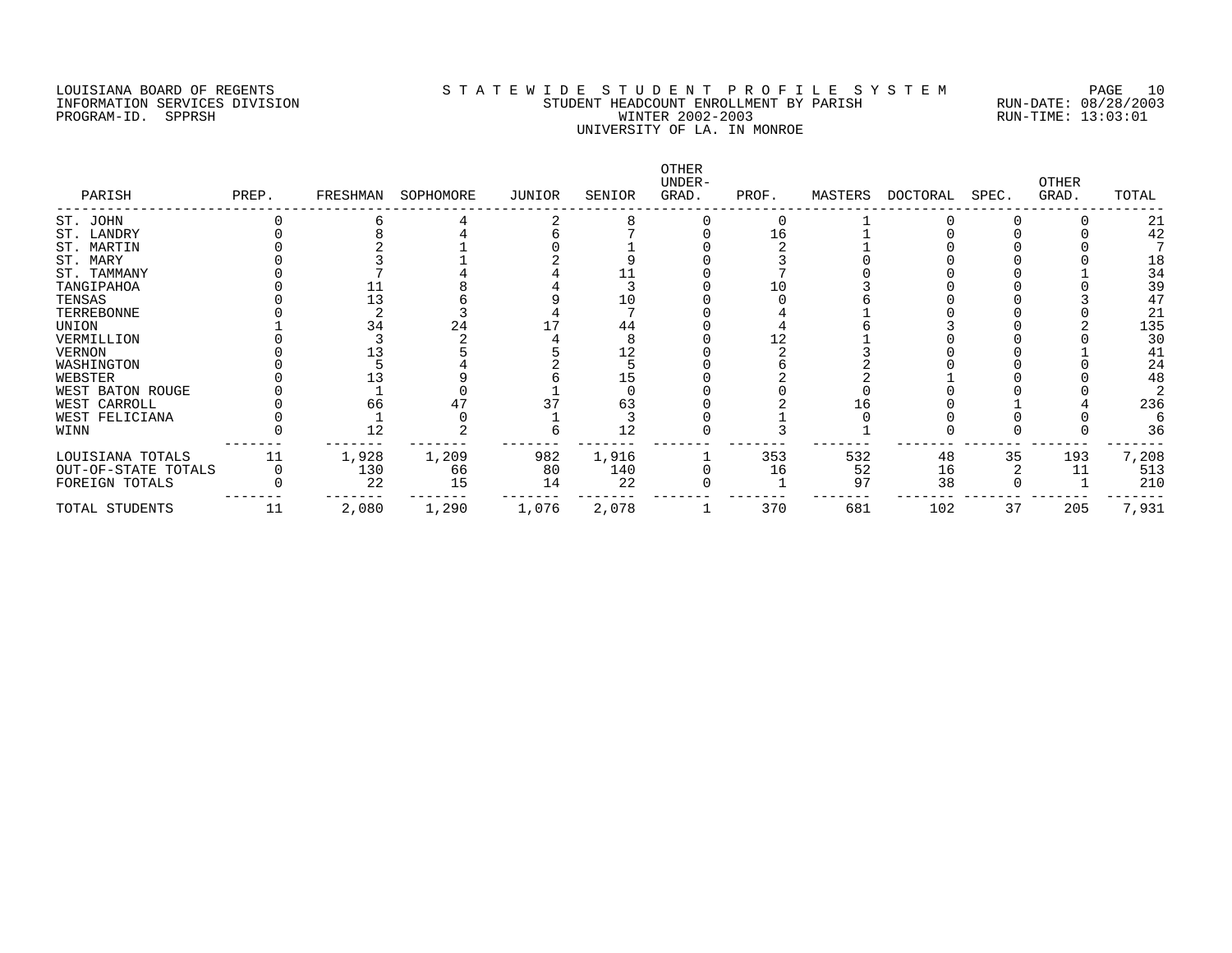# LOUISIANA BOARD OF REGENTS S T A T E W I D E S T U D E N T P R O F I L E S Y S T E M PAGE 11 INFORMATION SERVICES DIVISION STUDENT HEADCOUNT ENROLLMENT BY PARISH RUN-DATE: 08/28/2003 PROGRAM-ID. SPPRSH WINTER 2002-2003 RUN-TIME: 13:03:01 NORTHWESTERN STATE UNIVERSITY

| PARISH                 | PREP.          | FRESHMAN     | SOPHOMORE    | JUNIOR         | SENIOR         | <b>OTHER</b><br>UNDER-<br>GRAD. | PROF.         | MASTERS        | DOCTORAL      | SPEC.        | <b>OTHER</b><br>GRAD. | TOTAL |
|------------------------|----------------|--------------|--------------|----------------|----------------|---------------------------------|---------------|----------------|---------------|--------------|-----------------------|-------|
| ------------           |                |              |              |                |                |                                 |               |                |               |              |                       |       |
| ACADIA                 | $\Omega$       | 5            | 4            | 5              | 10             | $\Omega$                        | $\Omega$      | 0              | 0             | 1            | 1                     | 26    |
| <b>ALLEN</b>           | $\overline{0}$ | 15           | б            | $\overline{7}$ | 13             | $\mathbf 0$                     | 0             | 10             | 0             | $\mathbf 0$  | 3                     | 54    |
| ASCENSION              | $\Omega$       | 10           | 10           | 3              | 6              | $\Omega$                        | $\Omega$      | 5              | $\Omega$      | $\Omega$     | 0                     | 34    |
| ASSUMPTION             | $\Omega$       | 2            | $\mathbf 0$  | $\overline{0}$ | $\mathbf{1}$   | $\Omega$                        | 0             | $\Omega$       | $\Omega$      | $\mathbf 0$  | 0                     | 3     |
| <b>AVOYELLES</b>       | $\Omega$       | 19           | 14           | 12             | 31             | $\Omega$                        | $\Omega$      | 11             | $\Omega$      | 3            | 8                     | 98    |
| <b>BEAUREGARD</b>      | $\Omega$       | 68           | 35           | 28             | 42             | $\Omega$                        | $\Omega$      | 7              | C             | 2            | 12                    | 194   |
| <b>BIENVILLE</b>       | $\Omega$       | 21           | 10           | 8              | 17             | $\Omega$                        | O             | 2              | O             | $\Omega$     | 2                     | 60    |
| <b>BOSSIER</b>         | $\Omega$       | 135          | 133          | 90             | 111            | $\Omega$                        | $\Omega$      | 18             | O             | $\Omega$     | 13                    | 500   |
| CADDO                  | $\Omega$       | 330          | 234          | 185            | 282            | $\Omega$                        | $\Omega$      | 56             | O             | 4            | 19                    | 1,110 |
| CALCASIEU              |                | 53           | 33           | 25             | 28             | $\Omega$                        | 0             | 12             | C             | 6            | 7                     | 165   |
| CALDWELL               | $\Omega$       | 4            | 3            | $\mathbf{1}$   | $\Omega$       | $\Omega$                        | 0             | 2              | C             | $\Omega$     | $\mathbf{1}$          | 11    |
| CAMERON                | $\Omega$       | $\mathbf 0$  | $\mathbf 0$  | 3              | $\Omega$       | $\Omega$                        | 0             | $\mathbf 0$    | $\Omega$      | $\Omega$     | 0                     | 3     |
| CATAHOULA              | $\Omega$       | 32           | 27           | 19             | 15             | $\Omega$                        | 0             | 12             |               | $\Omega$     | 12                    | 118   |
| CLAIBORNE              | $\Omega$       | 13           | 8            | 9              | 6              | $\Omega$                        | 0             | 2              | U             | O            | $\Omega$              | 38    |
| CONCORDIA              | $\Omega$       | 52           | 26           | 22             | 12             | $\Omega$                        | 0             | 12             | C             | $\Omega$     | 8                     | 132   |
| DE SOTO                | 10             | 90           | 49           | 41             | 47             | $\Omega$                        | U             | 12             | O             | $\Omega$     | 11                    | 260   |
| EAST BATON ROUGE       | 1              | 68           | 57           | 36             | 48             | $\Omega$                        | O             | 15             | O             | 5            | 3                     | 233   |
| EAST CARROLL           | $\Omega$       | $\mathbf{1}$ | 1            | $\mathbf 1$    | $\mathbf 0$    | $\Omega$                        | $\Omega$      | $\mathbf 0$    | O             | O            | $\Omega$              | 3     |
| EAST FELICIANA         | $\Omega$       | $\mathbf{1}$ | 3            | 3              | 2              | $\Omega$                        | 0             | 1              | 0             | 0            | $\Omega$              | 10    |
| <b>EVANGELINE</b>      | $\Omega$       | 12           | 8            | 5              | 9              | $\Omega$                        | 0             | $\overline{2}$ | $\Omega$      | $\Omega$     | $\Omega$              | 36    |
| FRANKLIN               | $\Omega$       | 11           | 4            | 3              | $\Omega$       | $\Omega$                        | 0             | 3              | O             | $\Omega$     | $\mathbf{1}$          | 22    |
| <b>GRANT</b>           | 16             | 51           | 31           | 26             | 42             | $\Omega$                        | 0             | 14             | O             | 1            | 10                    | 191   |
| IBERIA                 | $\Omega$       | 25           | 14           | 10             | 7              | $\Omega$                        | O             | $\mathbf 1$    | C             | 4            | $\Omega$              | 61    |
| <b>IBERVILLE</b>       | $\Omega$       | 3            | 2            | 5              | $\overline{2}$ | $\Omega$                        | O             | $\overline{2}$ | O             | $\Omega$     | $\Omega$              | 14    |
| <b>JACKSON</b>         | $\Omega$       | 14           | 7            | 7              | 7              | $\Omega$                        | O             | 1              | C             | -1           | 3                     | 40    |
| <b>JEFFERSON</b>       | $\Omega$       | 47           | 38           | 22             | 34             | $\Omega$                        | 0             | 6              | $\Omega$      | O            | $\mathbf{1}$          | 148   |
| <b>JEFFERSON DAVIS</b> | $\Omega$       | 4            | 1            | $\overline{4}$ | 5              | $\Omega$                        | 0             | 6              | $\Omega$      |              | $\mathbf{1}$          | 22    |
| LAFAYETTE              | $\Omega$       | 29           | 20           | 20             | 29             | $\Omega$                        | O             | 7              | $\Omega$      | 4            | 2                     | 111   |
| LAFOURCHE              | $\Omega$       | 9            | 5            | $\overline{4}$ | 7              | $\Omega$                        | 0             | 3              | C             | O            | $\Omega$              | 28    |
| LA SALLE               | 2              | 56           | 31           | 28             | 31             | $\Omega$                        | 0             | 10             | C             | 0            | 3                     | 161   |
| LINCOLN                | $\Omega$       | 12           | 10           | $\overline{4}$ | 12             | $\Omega$                        | 0             | 2              | C             |              |                       | 42    |
| LIVINGSTON             | $\Omega$       | 13           | 10           | $\mathbf 1$    | 5              | $\Omega$                        | 0             | 2              | C             | $\Omega$     | 1                     | 32    |
| MADISON                | $\Omega$       | $\mathbf{1}$ | 0            | $\mathbf 0$    | $\mathbf{1}$   | $\Omega$                        | 0             | 1              | C             | $\Omega$     | $\Omega$              | 3     |
| MOREHOUSE              | $\Omega$       | 4            | 6            | 2              | 5              | $\Omega$                        | 0             | $\mathbf{1}$   | 0             | $\mathbf 0$  | $\mathbf 0$           | 18    |
| NATCHITOCHES           | 10             | 394          | 239          | 179            | 260            | $\Omega$                        | O             | 117            | $\Omega$      | 13           | 42                    | 1,254 |
| ORLEANS                | $\Omega$       | 53           | 36           | 19             | 21             | $\Omega$                        | 0             | 4              | O             | 4            | 0                     | 137   |
| <b>OUACHITA</b>        | $\Omega$       | 36           | 9            | 12             | 19             | $\Omega$                        | 0             | 10             | O             | $\Omega$     | $\mathbf{1}$          | 87    |
| PLAQUEMINES            | ∩              | 10           | 3            | $\Omega$       | 2              | $\Omega$                        | 0             | $\mathbf 1$    | C             | $\Omega$     | 0                     | 16    |
| POINTE COUPEE          | $\Omega$       | 7            | $\mathbf{1}$ | 3              | 3              | $\Omega$                        | O             | 2              | O             | $\Omega$     | $\Omega$              | 16    |
| RAPIDES                | 4              | 237          | 168          | 151            | 264            | $\Omega$                        | 0             | 120            |               | 9            | 73                    | 1,027 |
| RED RIVER              | 4              | 63           | 48           | 30             | 45             | $\Omega$                        | O             | 6              | $\Omega$      | 2            | 4                     | 202   |
| RICHLAND               | $\Omega$       | 8            | 6            | $\mathbf{1}$   | 2              | $\Omega$                        | 0             | $\Omega$       | U             | $\mathbf{1}$ | $\Omega$              | 18    |
| SABINE                 | $\Omega$       | 126          | 90           | 83             | 82             | $\Omega$                        | U             | 38             | ∩             | $\mathbf 1$  | 28                    | 448   |
| ST. BERNARD            | ∩              | 2            | 2            | 3              | 4              |                                 | U             | $\Omega$       | U             | O            | $\Omega$              | 11    |
| ST. CHARLES            | ∩<br>$\Omega$  | $\mathsf{R}$ | 5            | 6              | $\Omega$       |                                 | O             | 2<br>$\Omega$  |               | O            | $\Omega$              | 22    |
| ST. HELENA             | $\Omega$       | 6            | 0<br>3       | $\overline{2}$ | 0              | $\cap$                          | 0<br>$\Omega$ | $\Omega$       | U<br>$\Omega$ | $\Omega$     | 0                     | 3     |
| ST. JAMES              |                |              |              |                | 2              |                                 |               |                |               |              |                       | 13    |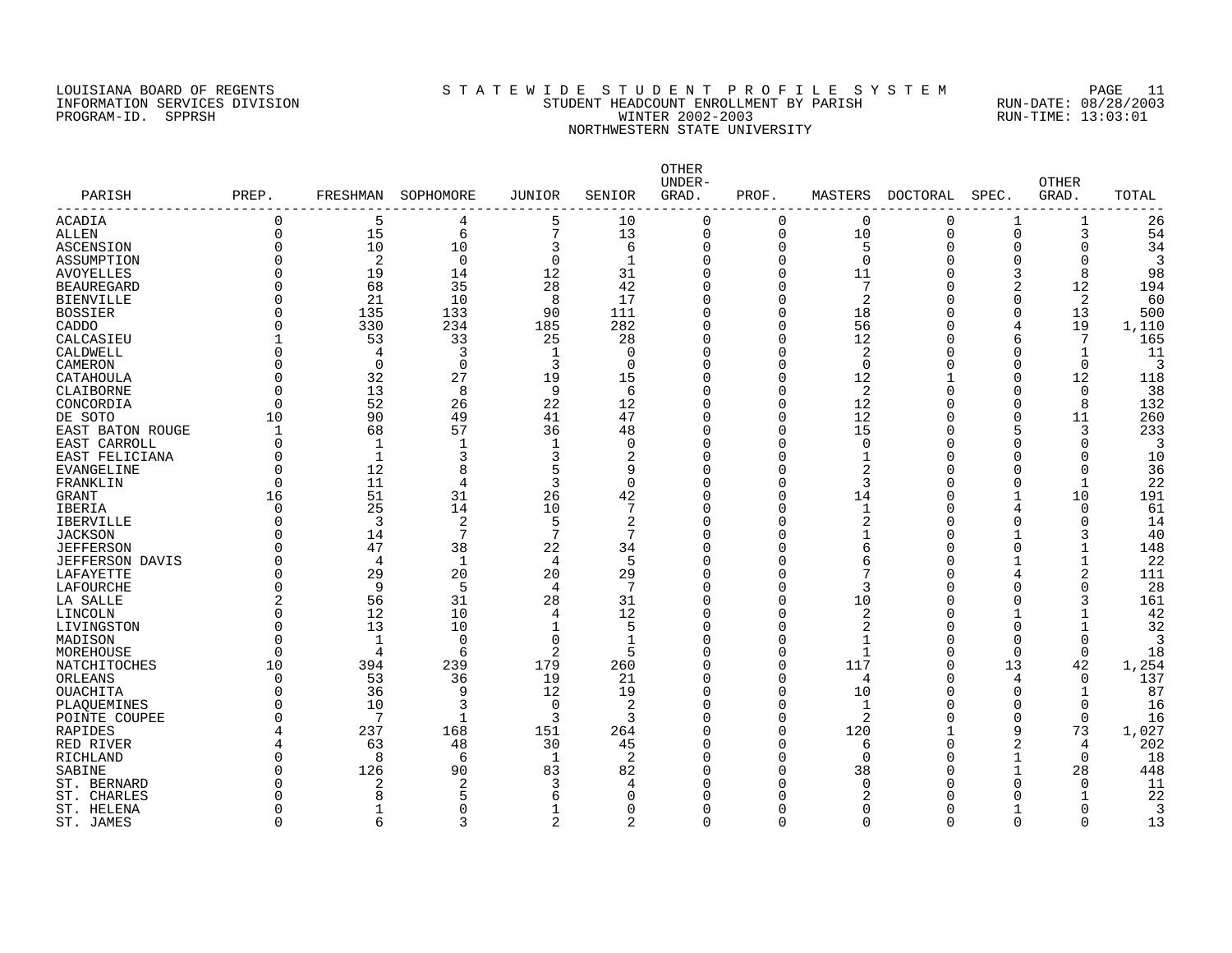#### LOUISIANA BOARD OF REGENTS S T A T E W I D E S T U D E N T P R O F I L E S Y S T E M PAGE 12 INFORMATION SERVICES DIVISION STUDENT HEADCOUNT ENROLLMENT BY PARISH RUN-DATE: 08/28/2003 PROGRAM-ID. SPPRSH WINTER 2002-2003 RUN-TIME: 13:03:01 NORTHWESTERN STATE UNIVERSITY

| PARISH              | PREP. | FRESHMAN | SOPHOMORE | JUNIOR | SENIOR | OTHER<br>UNDER-<br>GRAD. | PROF. | MASTERS | DOCTORAL | SPEC. | <b>OTHER</b><br>GRAD. | TOTAL |
|---------------------|-------|----------|-----------|--------|--------|--------------------------|-------|---------|----------|-------|-----------------------|-------|
| ST. JOHN            |       |          |           |        |        |                          |       |         |          |       |                       | 16    |
| ST. LANDRY          |       | 29       |           |        |        |                          |       |         |          |       |                       | 86    |
| ST. MARTIN          |       | 14       |           |        |        |                          |       |         |          |       |                       | 25    |
| ST. MARY            |       | 13       |           |        |        |                          |       |         |          |       |                       | 45    |
| ST. TAMMANY         |       | 39       |           | 14     | 18     |                          |       |         |          |       |                       | 108   |
| TANGIPAHOA          |       |          |           |        |        |                          |       |         |          |       |                       | 16    |
| TENSAS              |       |          |           |        |        |                          |       |         |          |       |                       | 13    |
| TERREBONNE          |       |          |           |        |        |                          |       |         |          |       |                       | 47    |
| UNION               |       |          |           |        |        |                          |       |         |          |       |                       | 13    |
| VERMILLION          |       | 14       |           |        | 10     |                          |       |         |          |       |                       | 41    |
| VERNON              |       | 393      | 188       | 161    | 233    |                          |       |         |          |       |                       | 1,080 |
| WASHINGTON          |       |          |           |        |        |                          |       |         |          |       |                       | 14    |
| WEBSTER             |       |          | 28        |        | 34     |                          |       |         |          |       |                       | 122   |
| WEST BATON ROUGE    |       |          |           |        |        |                          |       |         |          |       |                       | 17    |
| WEST CARROLL        |       |          |           |        |        |                          |       |         |          |       |                       |       |
| WEST FELICIANA      |       |          |           |        |        |                          |       |         |          |       |                       | 14    |
| WINN                |       | 94       | 65        | 40     | 66     |                          |       | 18      |          |       |                       | 299   |
| LOUISIANA TOTALS    | 49    | 2,860    | 1,822     | 1,424  | 1,975  |                          |       | 663     |          | 80    | 322                   | 9,197 |
| OUT-OF-STATE TOTALS |       | 111      | 95        | 116    | 129    |                          |       | 35      |          |       |                       | 498   |
| FOREIGN TOTALS      |       |          |           |        | 12     |                          |       |         |          |       |                       | 32    |
| TOTAL STUDENTS      | 49    | 2,972    | 1,925     | 1,547  | 2,116  |                          | 0     | 702     | 2        | 84    | 330                   | 9,727 |
|                     |       |          |           |        |        |                          |       |         |          |       |                       |       |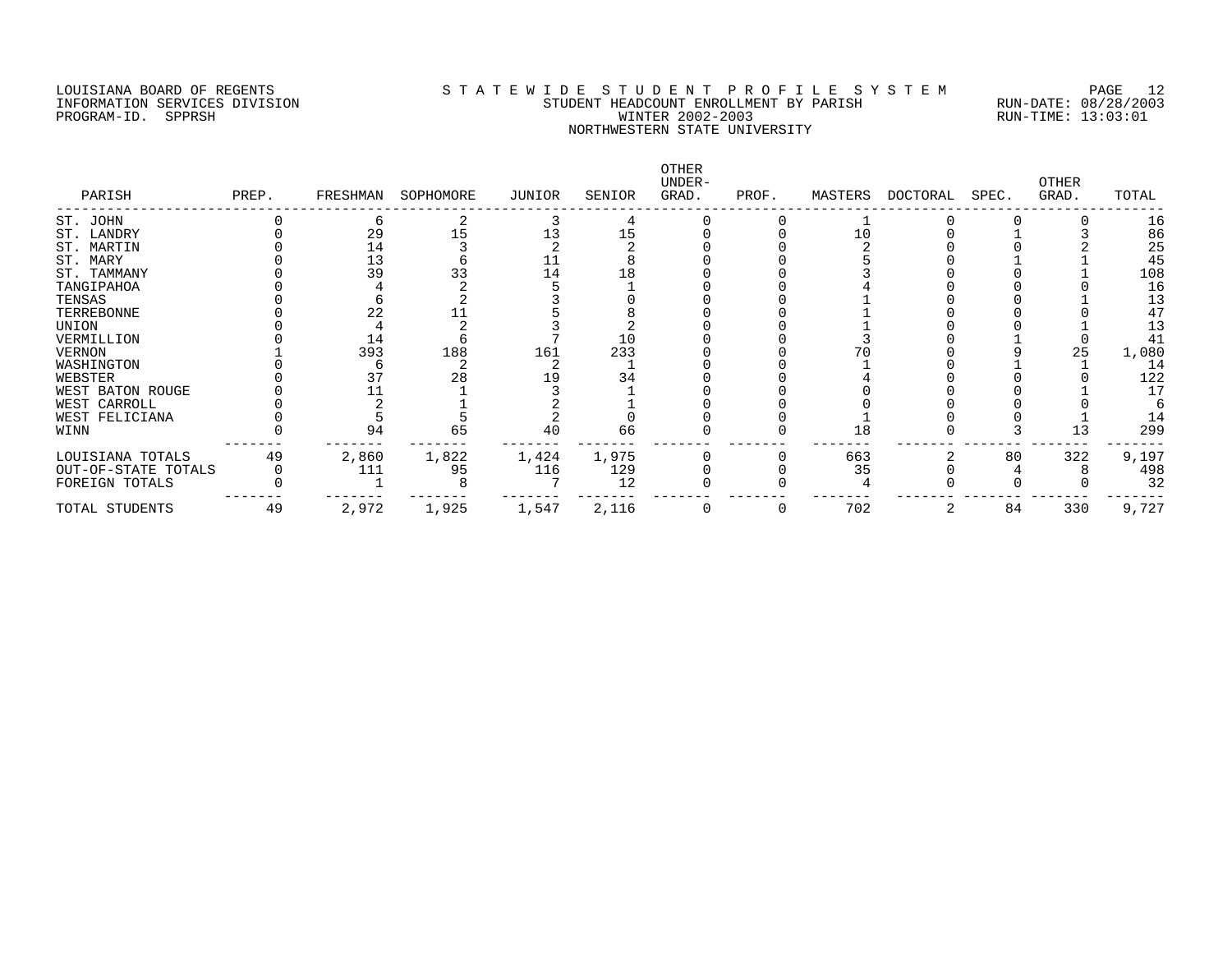# LOUISIANA BOARD OF REGENTS S T A T E W I D E S T U D E N T P R O F I L E S Y S T E M PAGE 13 INFORMATION SERVICES DIVISION STUDENT HEADCOUNT ENROLLMENT BY PARISH RUN-DATE: 08/28/2003 PROGRAM-ID. SPPRSH WINTER 2002-2003 RUN-TIME: 13:03:01 SOUTHEASTERN LA. UNIVERSITY

| PARISH            | PREP.    | FRESHMAN       | SOPHOMORE      | JUNIOR       | SENIOR       | OTHER<br>UNDER-<br>GRAD. | PROF.    | MASTERS     | <b>DOCTORAL</b> | SPEC.        | <b>OTHER</b><br>GRAD. | TOTAL        |
|-------------------|----------|----------------|----------------|--------------|--------------|--------------------------|----------|-------------|-----------------|--------------|-----------------------|--------------|
| ACADIA            | $\Omega$ | 2              | 5              | 1            | 2            | $\Omega$                 | $\Omega$ | 1           | 0               | $\Omega$     | 0                     | 11           |
| ALLEN             | 0        | 1              | 1              | $\mathbf 0$  | 2            | $\mathbf 0$              | 0        | $\Omega$    | $\mathbf 0$     | $\Omega$     | 0                     | $\Delta$     |
| ASCENSION         | $\Omega$ | 171            | 109            | 105          | 121          | $\Omega$                 | $\Omega$ | 54          | $\Omega$        | $\Omega$     | 11                    | 571          |
| ASSUMPTION        | 0        | $\mathbf{1}$   | $\mathbf 0$    | $\mathbf 0$  | $\Omega$     | $\Omega$                 | $\Omega$ | $\mathbf 0$ | C               | $\Omega$     | 0                     |              |
| <b>AVOYELLES</b>  | N        | $\overline{1}$ |                | $\cap$       |              | $\Omega$                 | $\Omega$ | 1           | U               | n            | U                     |              |
| <b>BEAUREGARD</b> | ი        | $\overline{2}$ | $\Omega$       | 2            | O            | $\Omega$                 | O        |             |                 | n            | Ω                     |              |
| <b>BIENVILLE</b>  | ი        |                | O              | $\Omega$     | O            | O                        | O        |             |                 | Λ            | Ω                     |              |
| <b>BOSSIER</b>    | ი        |                | O              |              | 2            | O                        | 0        | 2           |                 | Λ            |                       |              |
| CADDO             | ი        |                | 0              | 2            | 4            | $\Omega$                 | 0        | 2           | Ω               |              | 1                     |              |
| CALCASIEU         | 0        |                |                |              | 3            | $\Omega$                 | $\Omega$ | $\Omega$    |                 |              | 0                     | 13           |
| CATAHOULA         | ი        |                | 0              | $\Omega$     | $\Omega$     | $\Omega$                 | O        | $\Omega$    |                 |              | O                     |              |
| CONCORDIA         | ი        |                | 2              |              |              | ∩                        | $\Omega$ |             |                 |              | O                     |              |
| DE SOTO           | N        | $\Omega$       | $\Omega$       | $\cap$       | $\mathbf{1}$ | $\Omega$                 | 0        | $\Omega$    |                 | Ω            | $\Omega$              |              |
| EAST BATON ROUGE  | U        | 496            | 403            | 374          | 477          | $\Omega$                 | $\Omega$ | 248         |                 | O            | 25                    | 2,023        |
| EAST FELICIANA    | 0        | 41             | 13             | 19           | 34           | O                        | $\Omega$ | 12          | Ω               | O            | 1                     | 120          |
| <b>EVANGELINE</b> | O        | $\Omega$       | 2              | 1            | 0            | $\Omega$                 | $\Omega$ | 0           | Ω               | $\Omega$     | $\Omega$              |              |
| <b>GRANT</b>      | ი        | 0              | $\Omega$       | $\Omega$     | $\Omega$     | $\Omega$                 | $\Omega$ | 1           | Ω               | Ω            | 0                     |              |
| IBERIA            | N        | $\Omega$       | $\overline{c}$ | 2            | $\Omega$     | $\Omega$                 | $\Omega$ | $\Omega$    | U               | ∩            | $\Omega$              |              |
| <b>IBERVILLE</b>  | N        | 20             | 16             | 8            | 33           | $\Omega$                 | $\Omega$ | 11          | U               | $\cap$       | $\Omega$              | 88           |
| <b>JEFFERSON</b>  | N        | 199            | 146            | 130          | 174          | $\Omega$                 | $\Omega$ | 88          | U               | $\Omega$     | 14                    | 751          |
| JEFFERSON DAVIS   | Ω        | $\Omega$       | 2              | $\Omega$     | 0            | $\Omega$                 | $\Omega$ | $\Omega$    |                 | O            | $\Omega$              | 2            |
| LAFAYETTE         | ი        | 6              | 3              | 2            | 5            | $\Omega$                 | $\Omega$ | 10          |                 | n            | 6                     | 32           |
| LAFOURCHE         | 0        | 9              | 4              | 2            | 8            | $\Omega$                 | 0        | $\mathbf 1$ |                 | Ω            | 3                     | 27           |
| LA SALLE          | $\Omega$ | ∩              | $\Omega$       | $\cap$       | -1           | $\Omega$                 | $\Omega$ | $\Omega$    |                 | Λ            | $\Omega$              |              |
| LINCOLN           | O        | $\Omega$       | $\Omega$       | 1            | -1           | $\Omega$                 | O        | $\Omega$    |                 | $\Omega$     | 0                     |              |
| LIVINGSTON        | 22       | 523            | 355            | 278          | 349          | O                        | $\Omega$ | 181         |                 | <sup>0</sup> | 35                    | 1,743        |
| MADISON           | 0        | 0              | 1              | <sup>0</sup> | $\Omega$     | O                        | 0        | 0           |                 | O            | 0                     |              |
| MOREHOUSE         | ი        | $\Omega$       | 0              | $\Omega$     | -1           | $\Omega$                 | 0        | $\Omega$    |                 | n            | 1                     | 2            |
| NATCHITOCHES      | ი        | $\mathbf{1}$   | $\mathbf 0$    | 1            | 2            | $\Omega$                 | $\Omega$ | 3           |                 | Ω            | O                     |              |
| ORLEANS           | ი        | 74             | 34             | 25           | 31           | $\Omega$                 | $\Omega$ | 30          | Ω               |              | 6                     | 200          |
| <b>OUACHITA</b>   | N        | 4              | 5              | 3            | 3            | $\Omega$                 | O        | 2           | U               | Ω            | 1                     | 18           |
| PLAQUEMINES       | ი        | 20             | 9              | 12           | 20           | $\Omega$                 | O        | 9           | U               |              | $\mathbf{1}$          | 71           |
| POINTE COUPEE     | ი        | 11             | 8              | 8            | 8            | O                        | O        | 8           | U               | Ω            | 1                     | 44           |
| RAPIDES           | ი        | 2              |                | 3            | 2            | O                        | 0        | 1           | Ω               | Ω            | $\mathbf{1}$          | 10           |
| RICHLAND          | ი        | $\Omega$       | $\Omega$       |              | $\Omega$     | $\Omega$                 | 0        | 1           | C               | Ω            | O                     |              |
| SABINE            | ი        | $\mathbf{1}$   | $\mathbf 0$    | $\Omega$     | $\Omega$     | $\Omega$                 | $\Omega$ | $\Omega$    | O               | O            | 0                     | $\mathbf{1}$ |
| ST. BERNARD       | N        | 59             | 38             | 37           | 30           | $\Omega$                 | $\Omega$ | 6           | U               | Λ            | $\mathbf{1}$          | 171          |
| ST. CHARLES       | ი        | 77             | 37             | 31           | 39           | $\Omega$                 | $\Omega$ | 14          | O               | Ω            |                       | 200          |
| ST. HELENA        | O        | 42             | 19             | 17           | 22           |                          | $\Omega$ | 8           | U               | ∩            | 3                     | 112          |
| ST. JAMES         | Ω        | 25             | 14             | 13           | 18           | $\Omega$                 | O        | 9           |                 |              | O                     | 79           |
| ST. JOHN          | O        | 128            | 81             | 75           | 99           | $\Omega$                 | $\Omega$ | 38          |                 | n            | 5                     | 426          |
| ST. LANDRY        | ი        | 4              | $\Omega$       | 2            | 3            |                          | O        | 3           |                 |              | 2                     | 14           |
| ST. MARTIN        | O        |                | $\Omega$       | $\Omega$     | $\Omega$     |                          | O        | 1           |                 | ∩            | $\Omega$              | 2            |
| ST. MARY          | O        | 5              | $\mathbf 0$    | $\Omega$     | 4            |                          | 0        | 1           |                 | O            | $\Omega$              | 10           |
| ST. TAMMANY       | q        | 832            | 631            | 538          | 683          |                          | $\Omega$ | 331         |                 | <sup>0</sup> | 89                    | 3,116        |
| TANGIPAHOA        | 30       | 1,023          | 693            | 561          | 839          |                          | $\Omega$ | 393         |                 | $\Omega$     | 59                    | 3,602        |
| TENSAS            | $\Omega$ | -1             | $\Omega$       | $\Omega$     | $\Omega$     | $\cap$                   | $\Omega$ | $\Omega$    | $\Omega$        | $\Omega$     | $\Omega$              | -1           |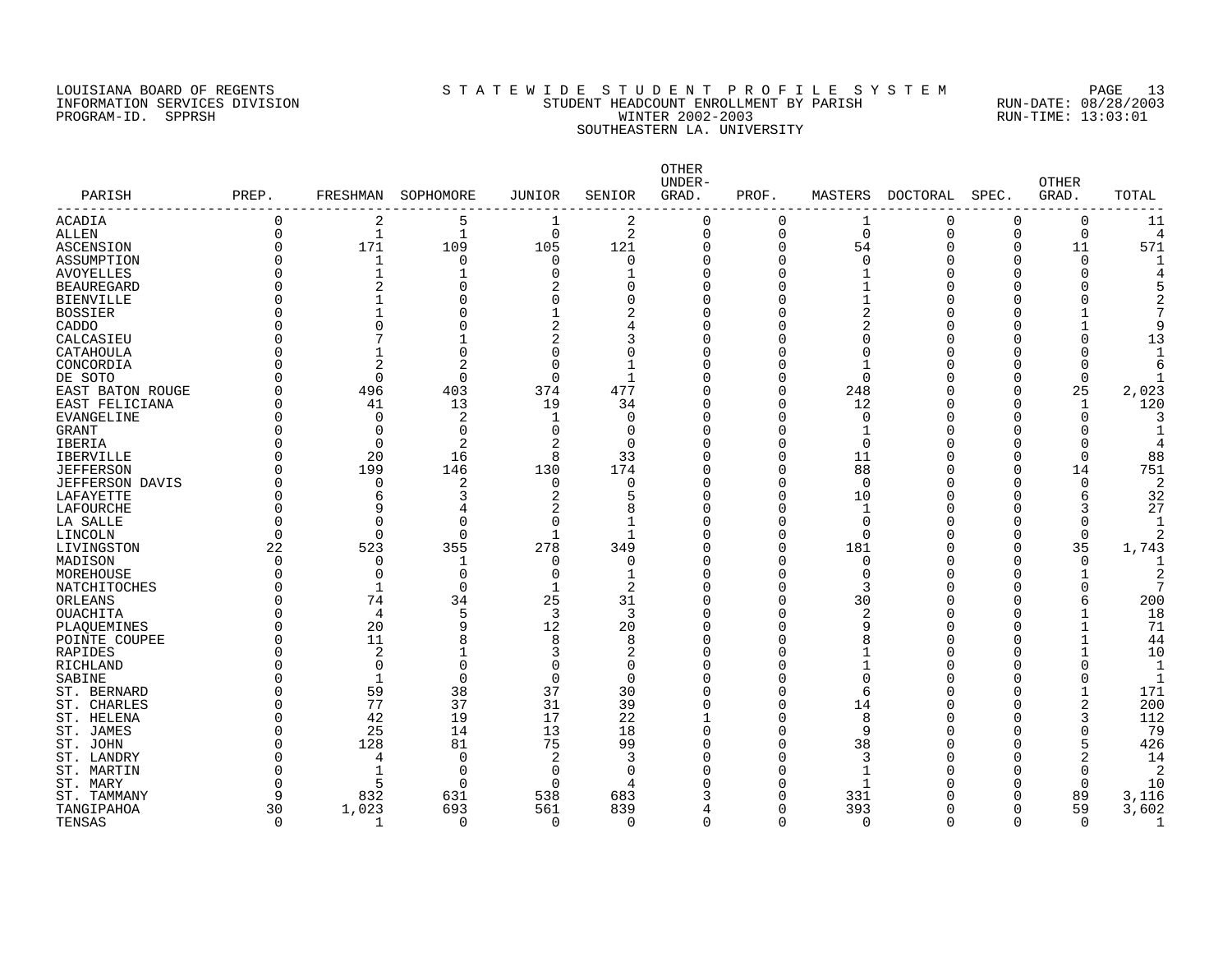# LOUISIANA BOARD OF REGENTS S T A T E W I D E S T U D E N T P R O F I L E S Y S T E M PAGE 14 INFORMATION SERVICES DIVISION STUDENT HEADCOUNT ENROLLMENT BY PARISH RUN-DATE: 08/28/2003 PROGRAM-ID. SPPRSH WINTER 2002-2003 RUN-TIME: 13:03:01 SOUTHEASTERN LA. UNIVERSITY

| PREP. | FRESHMAN | SOPHOMORE | JUNIOR | SENIOR | <b>OTHER</b><br>UNDER-<br>GRAD. | PROF. | MASTERS | DOCTORAL | SPEC. | OTHER<br>GRAD. | TOTAL  |
|-------|----------|-----------|--------|--------|---------------------------------|-------|---------|----------|-------|----------------|--------|
|       |          |           |        |        |                                 |       |         |          |       |                | 38     |
|       |          |           |        |        |                                 |       |         |          |       |                |        |
|       |          |           |        |        |                                 |       |         |          |       |                |        |
|       | 199      |           | 93     | 126    |                                 |       | 87      |          |       |                | 629    |
|       |          |           |        |        |                                 |       |         |          |       |                |        |
|       | 22       |           |        |        |                                 |       |         |          |       |                | 75     |
|       |          |           |        |        |                                 |       |         |          |       |                |        |
|       |          |           |        |        |                                 |       |         |          |       |                | 22     |
|       |          |           |        |        |                                 |       |         |          |       |                |        |
| 66    |          |           |        |        |                                 |       |         |          |       |                | 14,300 |
|       | 95       | 50        | 59     | 64     |                                 |       | 62      |          |       |                | 337    |
|       | 30       | 14        | 22     | 26     |                                 |       | 70      |          |       |                | 162    |
| 66    | 4,167    | 2,825     | 2,447  | 3,277  |                                 |       | 1,707   |          |       | 301            | 14,799 |
|       |          | 4,042     | 2,761  | 2,366  | 3,187                           |       |         | 1,575    |       |                | 294    |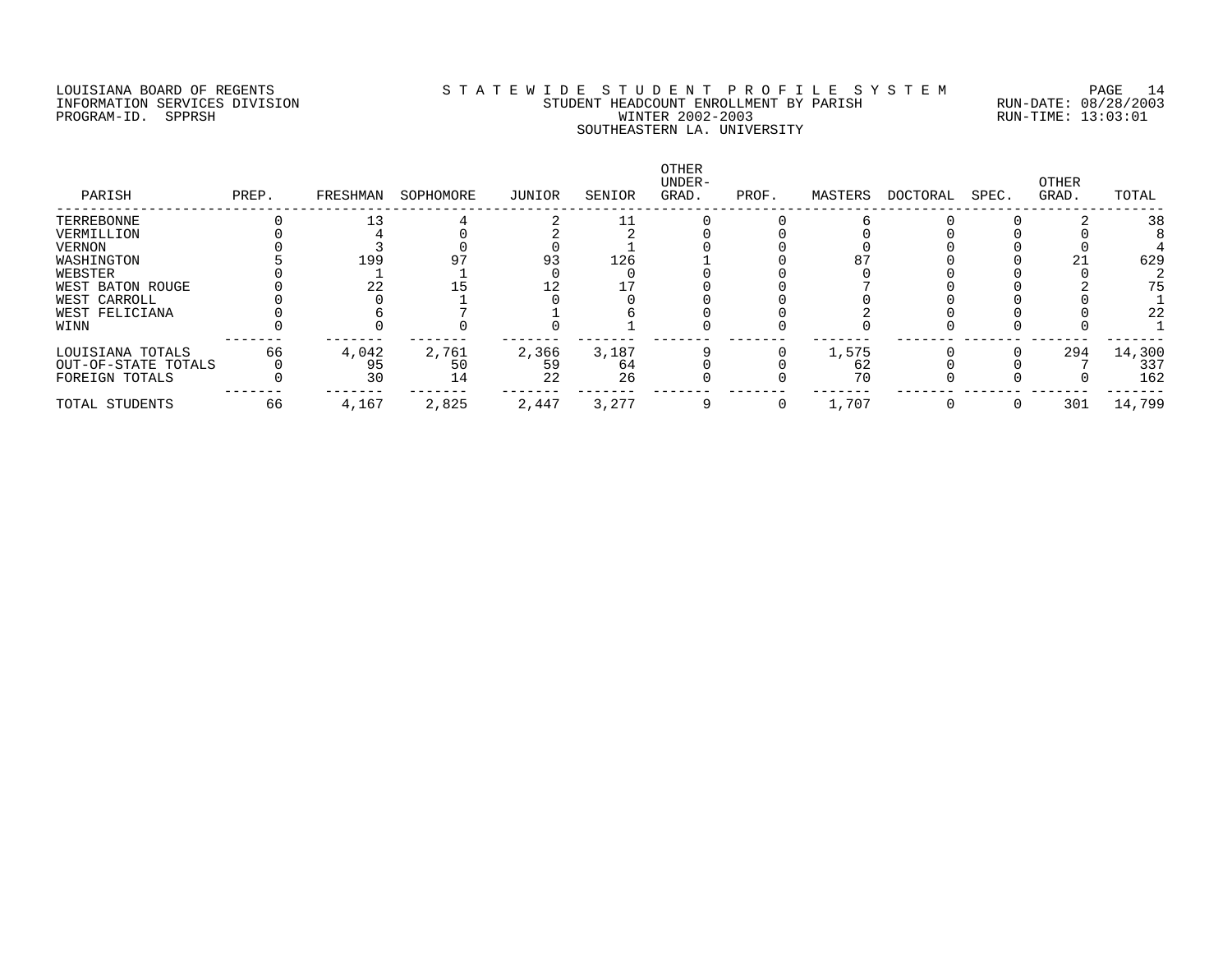# LOUISIANA BOARD OF REGENTS S T A T E W I D E S T U D E N T P R O F I L E S Y S T E M PAGE 15 INFORMATION SERVICES DIVISION STUDENT HEADCOUNT ENROLLMENT BY PARISH RUN-DATE: 08/28/2003 PROGRAM-ID. SPPRSH WINTER 2002-2003 RUN-TIME: 13:03:01 UNIVERSITY OF LA. IN LAFAYETTE

| PARISH                 | PREP.    | FRESHMAN       | SOPHOMORE      | <b>JUNIOR</b>  | SENIOR         | OTHER<br>UNDER-<br>GRAD. | PROF.    | MASTERS      | <b>DOCTORAL</b> | SPEC.        | OTHER<br>GRAD. | TOTAL          |
|------------------------|----------|----------------|----------------|----------------|----------------|--------------------------|----------|--------------|-----------------|--------------|----------------|----------------|
| <b>ACADIA</b>          | 0        | 119            | 113            | 116            | 189            | 8                        | 0        | 35           | 3               | 0            | 16             | 599            |
| <b>ALLEN</b>           | $\Omega$ | $\mathbf 1$    | $\overline{4}$ | 4              | 8              | $\Omega$                 | $\Omega$ | 0            | $\mathbf 1$     | $\Omega$     | $\mathbf{1}$   | 19             |
| <b>ASCENSION</b>       | O        | 13             | 16             | 14             | 24             | $\mathbf 1$              | $\Omega$ | 4            | $\Omega$        | $\Omega$     | 0              | 72             |
| ASSUMPTION             |          | 13             | $\overline{3}$ | 3              | 2              | $\Omega$                 | $\Omega$ | 1            | $\Omega$        | 0            | $\mathbf{1}$   | 23             |
|                        |          | 33             | 41             | 42             |                | $\Omega$                 | $\Omega$ |              | $\Omega$        | $\Omega$     | 2              | 170            |
| <b>AVOYELLES</b>       |          |                |                |                | 48             |                          | $\cap$   | 4            |                 |              |                |                |
| <b>BEAUREGARD</b>      |          | 3              | 5              | 2              | 6              | U                        |          |              | $\Omega$        | $\Omega$     | 0              | 17             |
| <b>BIENVILLE</b>       |          | $\Omega$       | $\Omega$       | $\Omega$       | 2              | $\Omega$                 | $\cap$   | 2            | $\Omega$        | $\Omega$     | $\Omega$       | 4              |
| <b>BOSSIER</b>         |          | 10             | 6              | 5              | 11             | U                        | U        | 2            | $\Omega$        | U            | 0              | 34             |
| CADDO                  |          | 26             | 14             | 21             | 22             |                          | ∩        | 0            | $\Omega$        | <sup>0</sup> | 1              | 85             |
| CALCASIEU              |          | 43             | 32             | 31             | 42             | $\overline{2}$           | ∩        | 3            | 3               | O            | 1              | 157            |
| CALDWELL               | N        | $\mathbf 1$    | 1              | $\Omega$       | -1             | U                        | $\Omega$ | 1            | $\Omega$        | 0            | 0              | 4              |
| CAMERON                |          | $\Omega$       | $\overline{0}$ | $\mathbf{1}$   | 1              | $\Omega$                 | ∩        | 3            | $\Omega$        | <sup>0</sup> | 0              | 5              |
| CATAHOULA              |          | 1              | $\Omega$       | $\Omega$       | 2              | U                        | ∩        | 0            | $\Omega$        | <sup>0</sup> | $\Omega$       | 3              |
| CLAIBORNE              | U        | $\Omega$       | $\Omega$       | 1              | 1              | O                        | ∩        | O            | $\Omega$        | <sup>0</sup> | 0              | 2              |
| CONCORDIA              |          | 1              | $\mathbf{1}$   | 2              | 2              | $\Omega$                 | $\cap$   | $\Omega$     | $\Omega$        | $\Omega$     | 0              | 6              |
| DE SOTO                | $\Omega$ | 2              | $\overline{3}$ | $\Omega$       | 2              | O                        | $\Omega$ | $\mathbf{1}$ | $\Omega$        | $\Omega$     | $\Omega$       | 8              |
| EAST BATON ROUGE       |          | 67             | 67             | 51             | 98             | 2                        | $\Omega$ | 22           | $\Omega$        | 0            | 2              | 309            |
| EAST FELICIANA         | 0        | 6              | 6              | $\overline{2}$ | 5              | $\Omega$                 | $\Omega$ | 0            | $\Omega$        | 0            | 0              | 19             |
| <b>EVANGELINE</b>      |          | 23             | 41             | 41             | 80             | 3                        | $\Omega$ | 11           | $\Omega$        | 0            | 4              | 203            |
| FRANKLIN               |          | $\mathbf{1}$   | 1              | $\mathbf{1}$   | $\overline{2}$ | $\Omega$                 | $\Omega$ | $\mathbf 0$  | $\Omega$        | $\Omega$     | 0              | 5              |
| <b>GRANT</b>           |          | 5              | $\Omega$       | $\overline{2}$ | $\Omega$       | $\Omega$                 | $\Omega$ | $\mathbf{1}$ | $\Omega$        | $\Omega$     | $\Omega$       | 8              |
| <b>IBERIA</b>          |          | 288            | 253            | 227            | 368            | 56                       | $\Omega$ | 50           | $\overline{2}$  | $\Omega$     | 32             | 1,276          |
| <b>IBERVILLE</b>       |          | 16             | 10             | 3              | 12             | $\Omega$                 | U        | -1           | $\Omega$        | $\Omega$     | 0              | 42             |
| <b>JACKSON</b>         | U        | $\Omega$       | 1              | $\Omega$       | 4              | $\Omega$                 | $\Omega$ | 0            | $\Omega$        | $\Omega$     | $\Omega$       | 5              |
| <b>JEFFERSON</b>       |          | 127            | 83             | 55             | 77             |                          | ∩        | 9            | 2               | $\Omega$     | $\Omega$       | 354            |
| <b>JEFFERSON DAVIS</b> | O        | 21             | 18             | 13             | 25             | 3                        | $\Omega$ | 5            | $\Omega$        | 0            | $\mathbf{1}$   | 86             |
| LAFAYETTE              | 8        | 1,308          | 1,036          | 850            | 1,309          | 477                      | $\Omega$ | 331          | 24              | 0            | 174            | 5,517          |
| LAFOURCHE              | N        | 25             | 21             | 29             | 31             | $\Omega$                 | ∩        | 9            | 2               | 0            | 3              | 120            |
|                        | U        | 2              | $\Omega$       | $\Omega$       | 1              | U                        | ∩        | O            | $\Omega$        | $\Omega$     | 0              | 3              |
| LA SALLE               |          |                | 5              |                |                | U                        | U        |              | $\Omega$        | <sup>0</sup> | $\Omega$       |                |
| LINCOLN                |          | $\mathbf 1$    |                | 1              | 1<br>7         |                          | ∩        | U            |                 |              |                | 8              |
| LIVINGSTON             | ∩        | 13             | 8              | 4              |                | ∩                        |          | 2            | $\Omega$        | $\Omega$     | 0              | 34             |
| MADISON                |          | $\mathbf 0$    | $\Omega$       |                | 2              | U                        | U        | O            | $\Omega$        | <sup>0</sup> | $\Omega$       | 3              |
| MOREHOUSE              |          | $\mathbf{1}$   | $\Omega$       | $\Omega$       | 1              | U                        | $\Omega$ | 0            | $\Omega$        | 0            | 0              | 2              |
| NATCHITOCHES           |          | $\overline{4}$ | 3              | 4              | 8              | $\Omega$                 | 0        | 2            | 1               | 0            | 0              | 22             |
| ORLEANS                |          | 55             | 39             | 44             | 76             | 2                        | $\Omega$ | 8            | $\mathbf{1}$    | 0            | 2              | 227            |
| <b>OUACHITA</b>        |          | 10             | 7              | 7              | 14             | $\Omega$                 | $\Omega$ | 4            | $\Omega$        | $\Omega$     | 0              | 42             |
| PLAOUEMINES            |          | 12             | 13             | 8              | 14             | $\Omega$                 | $\Omega$ | 0            | $\Omega$        | $\Omega$     | $\mathbf{1}$   | 48             |
| POINTE COUPEE          |          | 23             | 20             | 15             | 24             | O                        | $\Omega$ | 3            | $\Omega$        | <sup>0</sup> | 4              | 89             |
| RAPIDES                |          | 41             | 33             | 32             | 57             | $\Omega$                 | $\Omega$ | 20           | 4               | 0            | $\Omega$       | 187            |
| RED RIVER              | N        | $\mathbf{1}$   | $\Omega$       | $\Omega$       |                | U                        | ∩        | O            | $\Omega$        | <sup>0</sup> | 0              | $\sqrt{2}$     |
| RICHLAND               |          | $\overline{2}$ | $\mathbf 0$    | $\Omega$       | 1              | $\Omega$                 | $\Omega$ | O            | $\Omega$        | <sup>0</sup> | $\Omega$       | 3              |
| SABINE                 |          | 6              | 3              | $\mathbf{1}$   | 4              | $\cap$                   | ∩        | U            | $\Omega$        | $\Omega$     | 0              | 14             |
| ST. BERNARD            |          | 8              | 13             | 12             | 11             | $\cap$                   | ∩        | U            | $\Omega$        | $\Omega$     | $\Omega$       | 44             |
| ST. CHARLES            |          | 29             | 23             | 12             | 21             | U                        | ∩        |              | 1               | U            | 0              | 87             |
| ST. HELENA             |          | $\mathbf{1}$   | $\Omega$       | $\Omega$       | 1              |                          | U        | U            | $\Omega$        | O            | 0              | $\overline{2}$ |
| ST. JAMES              |          | 8              | 6              | 3              | 6              |                          | ∩        |              | $\Omega$        | $\Omega$     |                | 25             |
| ST. JOHN               | $\Omega$ | 10             | 8              | 11             | 12             | 1                        | $\Omega$ | 1            | $\Omega$        | 0            | 0              | 43             |
|                        |          |                |                |                |                |                          |          |              |                 |              |                |                |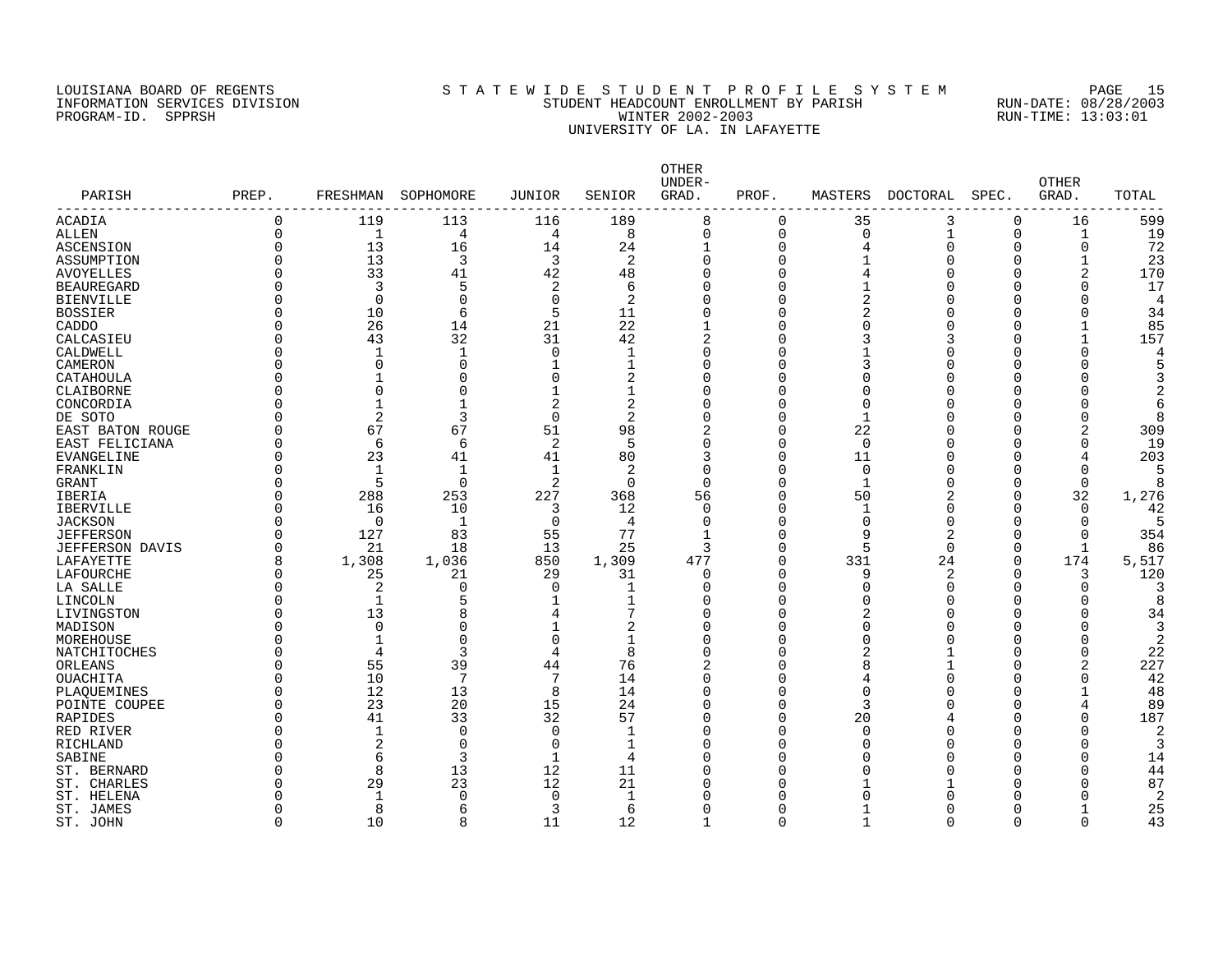# LOUISIANA BOARD OF REGENTS S T A T E W I D E S T U D E N T P R O F I L E S Y S T E M PAGE 16 INFORMATION SERVICES DIVISION STUDENT HEADCOUNT ENROLLMENT BY PARISH RUN-DATE: 08/28/2003 PROGRAM-ID. SPPRSH WINTER 2002-2003 RUN-TIME: 13:03:01 UNIVERSITY OF LA. IN LAFAYETTE

| PARISH              | PREP. | FRESHMAN | SOPHOMORE | JUNIOR | SENIOR | OTHER<br>UNDER-<br>GRAD. | PROF. | MASTERS | DOCTORAL | SPEC. | <b>OTHER</b><br>GRAD. | TOTAL  |
|---------------------|-------|----------|-----------|--------|--------|--------------------------|-------|---------|----------|-------|-----------------------|--------|
| ST. LANDRY          |       | 209      | 154       | 197    | 358    | 13                       |       | 42      |          |       | 36                    | 1,012  |
| ST. MARTIN          |       | 232      | 161       | 133    | 264    | 56                       |       | 35      |          |       | 27                    | 910    |
| ST. MARY            |       | 106      | 90        | 92     | 117    | 30                       |       | 14      |          |       |                       | 477    |
| ST. TAMMANY         |       | 59       | 47        | 46     | 62     |                          |       |         |          |       |                       | 220    |
| TANGIPAHOA          |       |          |           |        | 10     |                          |       |         |          |       |                       | 46     |
| TERREBONNE          |       | 35       | 35        | 34     | 58     |                          |       |         |          |       |                       | 173    |
| UNION               |       |          |           |        |        |                          |       |         |          |       |                       |        |
| VERMILLION          |       | 244      | 193       | 172    | 256    | 10                       |       |         |          |       |                       | 932    |
| <b>VERNON</b>       |       |          |           |        |        |                          |       |         |          |       |                       | 24     |
| WASHINGTON          |       |          |           |        |        |                          |       |         |          |       |                       | 14     |
| WEBSTER             |       |          |           |        |        |                          |       |         |          |       |                       |        |
| WEST BATON ROUGE    |       |          |           |        |        |                          |       |         |          |       |                       | 22     |
| WEST CARROLL        |       |          |           |        |        |                          |       |         |          |       |                       |        |
| WEST FELICIANA      |       |          |           |        |        |                          |       |         |          |       |                       | 24     |
| WINN                |       |          |           |        |        |                          |       |         |          |       |                       |        |
| LOUISIANA TOTALS    |       | 3,297    | 2,684     | 2,372  | 3,783  | 668                      |       | 690     | 53       |       | 352                   | 13,907 |
| OUT-OF-STATE TOTALS |       | 99       | 95        | 80     | 165    |                          |       | 79      | 36       |       |                       | 568    |
| FOREIGN TOTALS      |       | 40       | 58        | 43     | 104    | 12                       |       | 329     | 80       |       |                       | 675    |
| TOTAL STUDENTS      | 8     | 3,436    | 2,837     | 2,495  | 4,052  | 687                      | 0     | 1,098   | 169      |       | 368                   | 15,150 |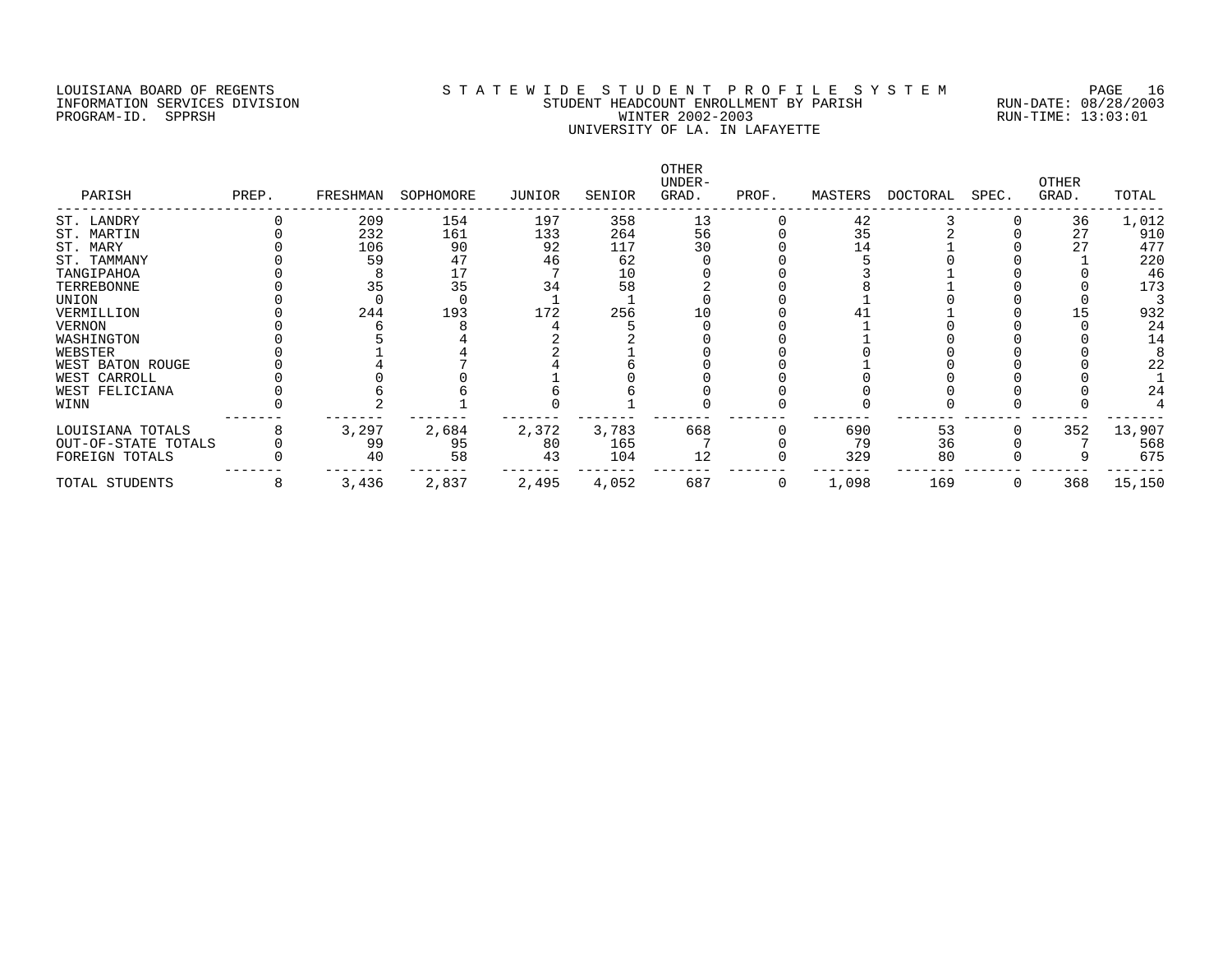PROGRAM-ID. SPPRSH

# LOUISIANA BOARD OF REGENTS SOURCLAINA SUBSTATE MANUS ARE STOURN THE STOURN THE SOURCLAINE STOURN THE STOURN T<br>STUDENT HEADCOUNT ENROLLMENT BY PARISH RUN-DATE: 08/28/2003 INFORMATION SERVICES DIVISION STATE: STUDENT HEADCOUNT ENROLLMENT BY PARISH RUN-DATE: 08/28/2000<br>PROGRAM-ID. SPPRSH RUN-TIME: 13:03:01 L.S.U. AT ALEXANDRIA

| PARISH            | PREP.       |              | FRESHMAN SOPHOMORE | <b>JUNIOR</b>  | SENIOR   | OTHER<br>UNDER-<br>GRAD. | PROF.    | MASTERS     | DOCTORAL | SPEC.          | <b>OTHER</b><br>GRAD. | TOTAL        |
|-------------------|-------------|--------------|--------------------|----------------|----------|--------------------------|----------|-------------|----------|----------------|-----------------------|--------------|
| ACADIA            | $\mathsf 0$ | 0            | 2                  | 0              | 0        |                          | 0        | 0           | 0        | 0              | 0                     |              |
| ALLEN             | 0           | 48           | $\overline{7}$     | $\mathbf 0$    | 0        | $\mathbf{1}$             | 0        | $\mathbf 0$ | 0        | $\overline{0}$ | 0                     | 56           |
| ASCENSION         | 0           | $\mathbf 1$  | 0                  | $\mathbf 0$    | 0        | $\mathbf{1}$             | $\Omega$ | $\mathbf 0$ | O        | 0              | 0                     |              |
| ASSUMPTION        |             | $\mathbf{1}$ | $\mathbf 0$        | $\mathbf 0$    | $\Omega$ | $\mathbf 0$              | O        | n           |          | C              | 0                     |              |
| AVOYELLES         |             | 320          | 79                 | $\overline{0}$ | $\Omega$ | 43                       | O        |             |          | U              | 0                     | 442          |
| <b>BEAUREGARD</b> |             | 7            | 1                  | $\mathbf 0$    | O        | $\mathbf 0$              | U        |             |          |                | 0                     | 8            |
| BOSSIER           |             | 4            | $\mathbf{1}$       | $\mathbf 0$    | O        | 2                        | U        |             |          |                | 0                     |              |
| CADDO             |             | 10           |                    | $\Omega$       |          | $\overline{2}$           | U        |             |          |                | 0                     | 13           |
| CALCASIEU         |             | $\mathbf{1}$ | $\Omega$           | $\Omega$       |          | 2                        | 0        |             |          |                | 0                     |              |
| CALDWELL          |             | 5            | 0                  | $\Omega$       |          | 2                        | 0        |             |          |                | 0                     |              |
| CATAHOULA         |             | 18           | 8                  | $\Omega$       |          |                          | O        |             |          |                | 0                     | 30           |
| CONCORDIA         |             | 26           | 3                  | $\Omega$       |          | 2                        | 0        |             |          |                | 0                     | 31           |
| EAST BATON ROUGE  |             | 8            | 6                  | $\Omega$       |          | 3                        | O        |             |          |                | O                     | 17           |
| EAST FELICIANA    |             | 1            | 0                  | $\Omega$       | O        | $\Omega$                 | U        |             |          |                | O                     |              |
| EVANGELINE        | ი           | 81           | 24                 | $\Omega$       | 0        | 18                       | U        |             |          |                | 0                     | 123          |
| FRANKLIN          |             | 2            | $\mathbf{1}$       | $\Omega$       | 0        | $\mathbf{1}$             | U        |             |          | U              | O                     |              |
| GRANT             |             | 113          | 20                 | $\Omega$       | 0        | 15                       | 0        |             |          |                | 0                     | 149          |
| IBERIA            |             | 2            | 2                  | $\Omega$       | 0        | $\Omega$                 | U        |             |          |                | 0                     |              |
| IBERVILLE         |             | 2            | 0                  | $\mathbf 0$    |          | ∩                        | U        |             |          |                | O                     |              |
| <b>JACKSON</b>    |             | 3            | $\Omega$           | $\Omega$       |          | ∩                        | U        |             |          | C              | O                     |              |
| JEFFERSON         |             | 4            | 3                  | $\Omega$       |          |                          | U        |             |          |                | 0                     | 8            |
| LAFAYETTE         |             | 7            | 2                  | $\Omega$       |          | 2                        | U        |             |          |                | 0                     | 11           |
| LAFOURCHE         |             | $\mathbf{1}$ | 0                  | $\Omega$       |          |                          | U        |             |          |                | 0                     | $\mathbf{1}$ |
| LA SALLE          |             | 78           | 13                 | 0              |          |                          | U        |             |          |                | 0                     | 96           |
| LINCOLN           |             | $\mathbf{1}$ | $\overline{a}$     | $\Omega$       |          |                          | 0        |             |          |                | 0                     |              |
| LIVINGSTON        |             | 2            | 0                  | 0              |          |                          | O        |             |          |                | Λ                     |              |
| MADISON           |             |              | 0                  | $\Omega$       |          |                          | O        |             |          |                | ۲                     |              |
| MOREHOUSE         |             | $\mathbf 0$  | 0                  | 0              |          |                          | U        |             |          |                | Λ                     |              |
| NATCHITOCHES      |             | 14           | 8                  | 0              |          |                          | O        |             |          |                | O                     | 24           |
| ORLEANS           |             | 3            | 0                  | 0              |          |                          | O        |             |          |                | 0                     | $\Lambda$    |
| OUACHITA          | O           | 8            | 4                  | $\Omega$       | U        | 5                        | U        |             |          | U              | O                     | 17           |
| PLAQUEMINES       | O           | 2            | 1                  | O              |          | ∩                        | Ω        |             |          |                | U                     |              |
| POINTE COUPEE     | $\Omega$    | 7            | 1                  | $\Omega$       | U        | ∩                        | U        |             |          | U              | O                     |              |
| RAPIDES           | 30          | 1,330        | 239                | $\Omega$       | O        | 166                      | U        |             |          |                | 0                     | 1,765        |
| RED RIVER         | O           | 0            | 1                  | 0              | U        | ∩                        | U        |             |          |                | U                     |              |
| RICHLAND          |             |              | $\Omega$           | 0              |          |                          | 0        |             |          |                | 0                     |              |
| SABINE            |             | 9            |                    | O              |          |                          | U        |             |          |                | 0                     | 14           |
| ST. CHARLES       |             |              | 0                  | O              |          | U                        | U        |             |          |                | U                     |              |
| ST. HELENA        |             |              | 0                  | O              |          | Ω                        | O        |             |          |                | Λ                     |              |
|                   |             | 2            | 0                  | O              |          | Ω                        | O        |             |          |                | U                     |              |
| ST. JOHN          |             | 9            | 6                  | 0              |          | 2                        | U        |             |          |                | 0                     | 17           |
| ST. LANDRY        |             | -1           |                    | O              |          | ∩                        | O        |             |          |                | ∩                     |              |
| ST. MARTIN        |             |              | 0                  |                |          |                          |          |             |          |                |                       |              |
| ST. MARY          |             | 2            | O                  | O              |          |                          | Λ        |             |          |                | Ω                     |              |
| ST. TAMMANY       |             | 2            | <sup>0</sup>       | O              |          |                          | O        |             |          |                |                       |              |
| TANGIPAHOA        |             | 2            | $\Omega$           | n              |          |                          | Λ        |             |          |                | ∩                     |              |
| TENSAS            | O           | -1           | $\Omega$           | $\Omega$       | O        |                          | U        |             |          | n              | U                     |              |
| TERREBONNE        | 0           | 6            | $\mathbf 0$        | $\mathbf 0$    | 0        | 1                        | 0        | $\Omega$    | O        | 0              | 0                     | 7            |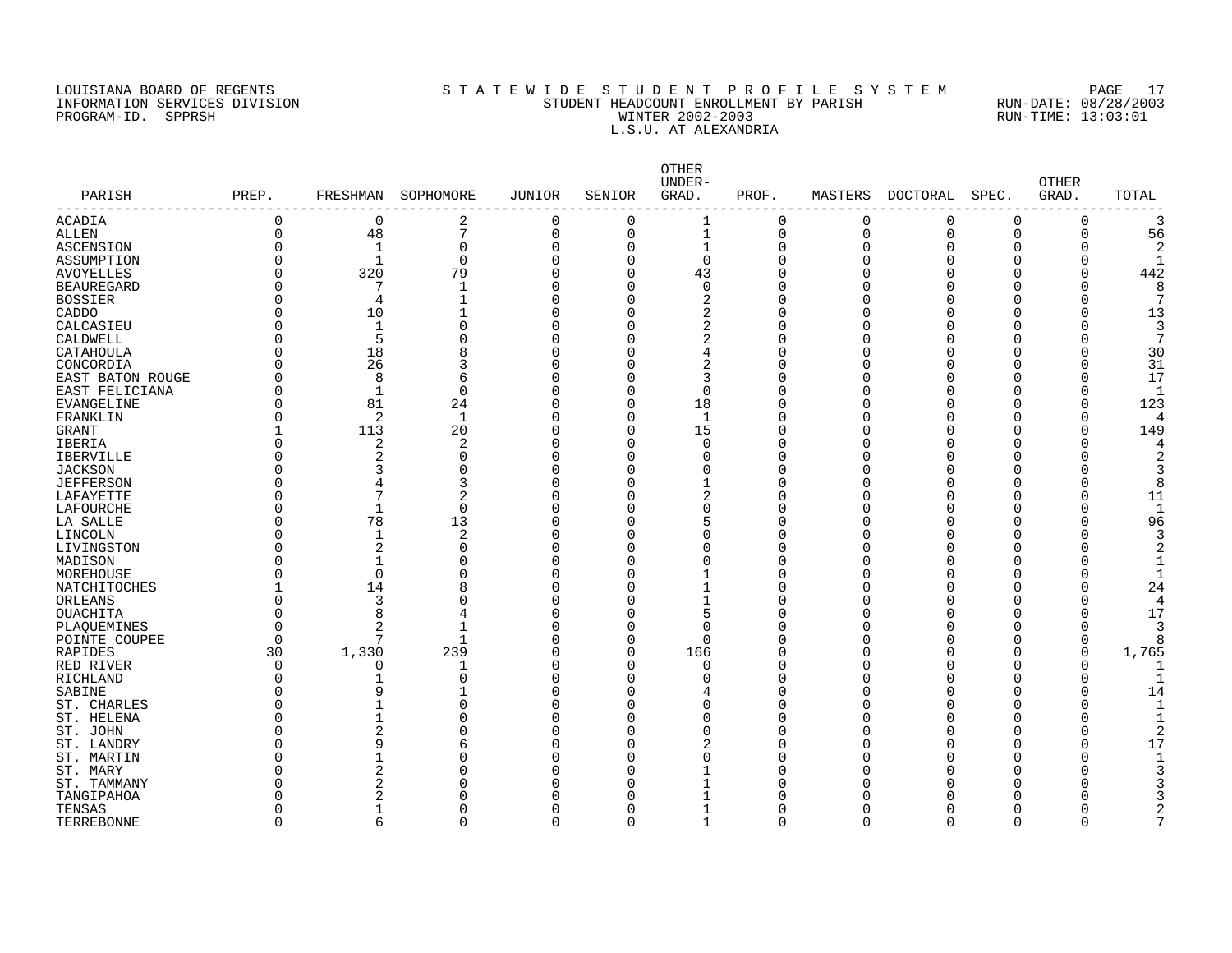PROGRAM-ID. SPPRSH

# LOUISIANA BOARD OF REGENTS SOURCOMER'S STATEWIDE STUDENT PROFILE SYSTEM PAGE 18<br>STUDENT HEADCOUNT ENROLLMENT BY PARISH RUN-DATE: 08/28/2003 INFORMATION SERVICES DIVISION SANT STUDENT HEADCOUNT ENROLLMENT BY PARISH STAND-DATE: 08/28/2003<br>PROGRAM-ID. SPPRSH RUN-TIME: 13:03:01 L.S.U. AT ALEXANDRIA

| PREP. | FRESHMAN | SOPHOMORE | JUNIOR | SENIOR | OTHER<br>UNDER-<br>GRAD. | PROF. | MASTERS | DOCTORAL | SPEC. | OTHER<br>GRAD. | TOTAL |
|-------|----------|-----------|--------|--------|--------------------------|-------|---------|----------|-------|----------------|-------|
|       |          |           |        |        |                          |       |         |          |       |                |       |
|       |          |           |        |        |                          |       |         |          |       |                | 53    |
|       |          |           |        |        |                          |       |         |          |       |                |       |
|       |          |           |        |        |                          |       |         |          |       |                |       |
|       |          |           |        |        |                          |       |         |          |       |                |       |
|       |          |           |        |        |                          |       |         |          |       |                |       |
|       |          |           |        |        |                          |       |         |          |       |                |       |
|       |          |           |        |        |                          |       |         |          |       |                | 16    |
| 32    |          |           |        |        |                          |       |         |          |       |                | 2,981 |
|       |          |           |        |        |                          |       |         |          |       |                | 21    |
|       |          |           |        |        |                          |       |         |          |       |                | 10    |
| 32    | 2,219    | 453       |        |        | 308                      |       |         |          |       |                | 3,012 |
|       |          | 2,196     | 449    |        |                          | 304   |         |          |       |                |       |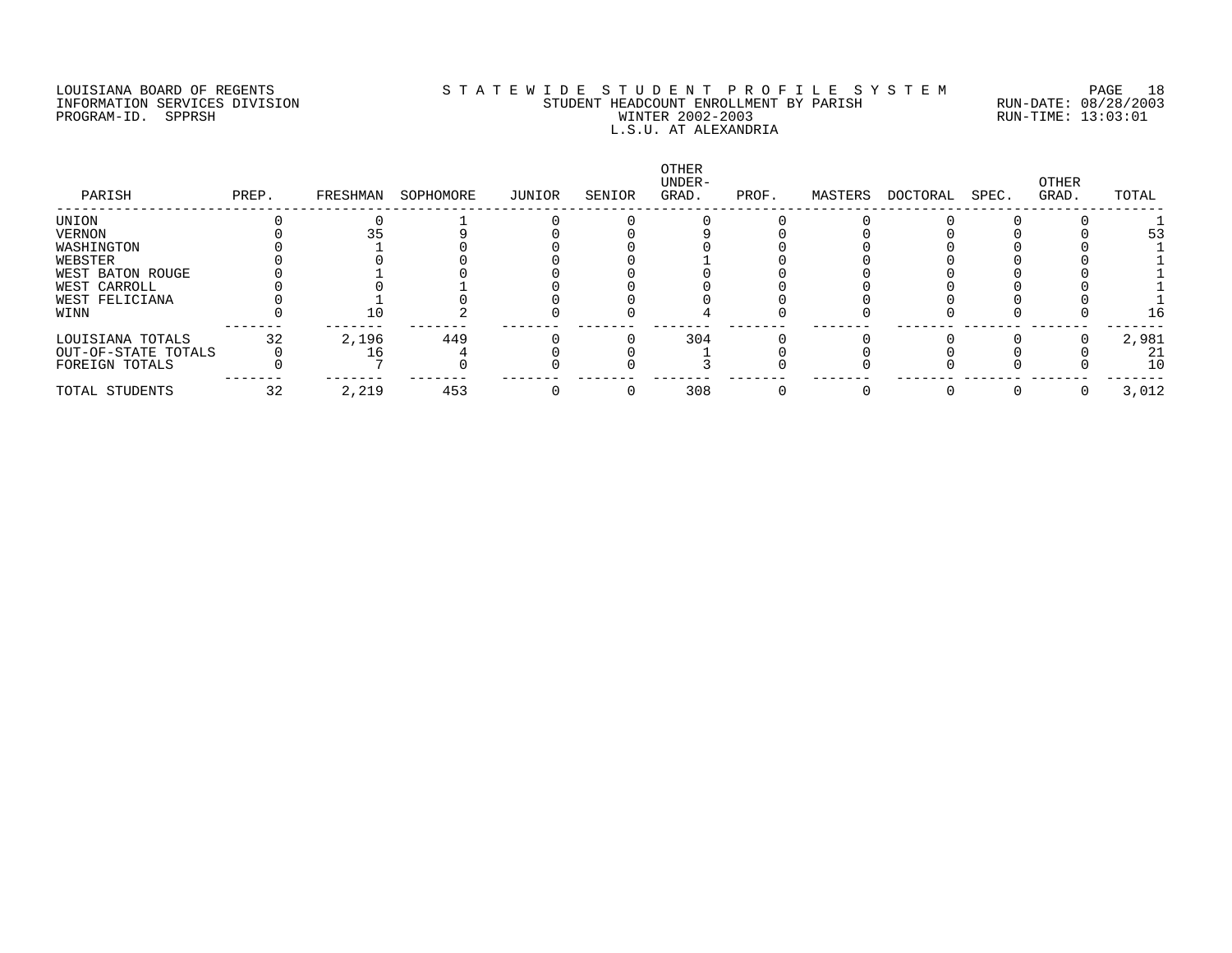# LOUISIANA BOARD OF REGENTS S T A T E W I D E S T U D E N T P R O F I L E S Y S T E M PAGE 19 INFORMATION SERVICES DIVISION STUDENT HEADCOUNT ENROLLMENT BY PARISH RUN-DATE: 08/28/2003 PROGRAM-ID. SPPRSH WINTER 2002-2003 RUN-TIME: 13:03:01 L.S.U. IN BATON ROUGE

| PARISH                 | PREP.    | FRESHMAN       | SOPHOMORE    | <b>JUNIOR</b>  | SENIOR       | OTHER<br>UNDER-<br>GRAD. | PROF.          | MASTERS  | <b>DOCTORAL</b> | SPEC.          | <b>OTHER</b><br>GRAD. | TOTAL |
|------------------------|----------|----------------|--------------|----------------|--------------|--------------------------|----------------|----------|-----------------|----------------|-----------------------|-------|
| ACADIA                 | $\Omega$ | 38             | 28           | 38             | 41           | $\mathbf{1}$             | 3              | 10       | 5               | $\mathbf 1$    | 2                     | 167   |
| <b>ALLEN</b>           | $\Omega$ | 4              | 8            | 10             | 14           | 2                        | 0              | 2        | $\mathbf{1}$    | $\overline{0}$ | 0                     | 41    |
| ASCENSION              | $\Omega$ | 175            | 185          | 202            | 212          | 33                       | 6              | 49       | 11              | $\mathbf 1$    | 12                    | 886   |
| ASSUMPTION             | $\Omega$ | 7              | 18           | 24             | 26           | 1                        | $\Omega$       | 5        | 1               | $\mathbf 1$    | 1                     | 84    |
| <b>AVOYELLES</b>       | $\Omega$ | 33             | 18           | 31             | 82           | 3                        | $\mathbf{1}$   | 15       | 4               | $\mathbf 0$    | $\Omega$              | 187   |
| <b>BEAUREGARD</b>      | $\Omega$ | 16             | 20           | 20             | 35           | $\Omega$                 | $\overline{2}$ | 10       | -1              | $\Omega$       | $\overline{a}$        | 106   |
| <b>BIENVILLE</b>       | $\Omega$ | $\Omega$       | $\mathbf 0$  | $\overline{0}$ | 4            | $\Omega$                 | $\Omega$       | 3        | $\Omega$        | $\Omega$       | 3                     | 10    |
| <b>BOSSIER</b>         | ∩        | 29             | 46           | 34             | 46           | $\Omega$                 | 1              | 7        | 2               | 2              | 3                     | 170   |
| CADDO                  | $\Omega$ | 85             | 109          | 98             | 130          | 2                        | 5              | 23       | 10              | 10             |                       | 479   |
| CALCASIEU              | ∩        | 141            | 135          | 158            | 198          | 6                        | 5              | 38       | 15              | $\Omega$       | 7                     | 703   |
| CALDWELL               | $\Omega$ | 0              | 1            | 2              |              |                          | 1              | 1        | $\mathbf 1$     | <sup>0</sup>   | O                     | 13    |
| CAMERON                | ∩        | 5              | 7            | 3              | 3            |                          | 0              | 3        | $\Omega$        | C              |                       | 23    |
| CATAHOULA              | $\Omega$ | 8              | 5            | 6              | 6            | $\Omega$                 | $\Omega$       | 3        | $\Omega$        | $\Omega$       | $\Omega$              | 28    |
| CLAIBORNE              | $\Omega$ | $\Omega$       | 7            | $\overline{4}$ | $\Omega$     | $\Omega$                 | $\mathbf{1}$   | ∩        | $\Omega$        | $\cap$         | $\mathbf{1}$          | 13    |
| CONCORDIA              | $\Omega$ | 15             | 11           | 22             | 29           | $\Omega$                 | $\overline{a}$ | 4        | $\mathbf 1$     | $\Omega$       | $\Omega$              | 84    |
| DE SOTO                | ∩        | 2              | 4            | 2              | 2            | $\cap$                   |                | 3        | $\Omega$        | $\Omega$       | $\Omega$              | 14    |
| EAST BATON ROUGE       | 6        | 1,191          | 1,533        | 1,635          | 2,171        | 405                      | 86             | 704      | 319             | 15             | 212                   | 8,277 |
| EAST CARROLL           | ∩        | 4              | 5            | 3              | 2            | ∩                        | $\Omega$       | $\Omega$ | $\Omega$        | $\Omega$       | $\Omega$              | 14    |
| EAST FELICIANA         | $\Omega$ | 25             | 30           | 28             | 43           | 8                        | $\Omega$       | 6        | 2               | $\Omega$       | 2                     | 144   |
| <b>EVANGELINE</b>      | $\Omega$ | 15             | 19           | 43             | 47           | 2                        | $\mathbf{1}$   | 4        | 2               | $\Omega$       | 3                     | 136   |
| FRANKLIN               | $\Omega$ | 5              | 5            | 6              | 3            | $\Omega$                 | $\mathbf{1}$   | 6        | $\overline{a}$  | C              |                       | 29    |
| <b>GRANT</b>           | $\Omega$ | $\overline{4}$ | 8            | 5              | 7            | $\Omega$                 | $\Omega$       | 4        | O               | U              | $\Omega$              | 28    |
| IBERIA                 | $\Omega$ | 60             | 62           | 66             | 93           | 6                        | 4              | 21       | 6               | O              | 2                     | 320   |
| <b>IBERVILLE</b>       | ∩        | 35             | 35           | 38             | 43           | 14                       | 7              | 24       | 1               | 4              | 8                     | 209   |
| <b>JACKSON</b>         | ∩        |                | $\mathbf 0$  | $\Omega$       | $\mathbf{1}$ | $\Omega$                 | $\mathbf 0$    |          | -1              | 0              |                       |       |
|                        | $\Omega$ | 2<br>290       |              |                | 423          | 12                       |                | 2<br>67  |                 | $\mathbf 0$    | 1<br>13               |       |
| <b>JEFFERSON</b>       |          |                | 313          | 281            |              |                          | 14             |          | 35              |                |                       | 1,448 |
| <b>JEFFERSON DAVIS</b> | $\Omega$ | 17             | 6            | 8              | 21           | 2                        | $\mathbf 1$    | 6        | 3               | $\Omega$       | $\Omega$              | 64    |
| LAFAYETTE              | $\Omega$ | 169            | 188          | 170            | 219          | 7                        | 10             | 82       | 41              | $\Omega$       | 8                     | 894   |
| LAFOURCHE              | ∩        | 74             | 72           | 98             | 125          | 5                        | 4              | 23       | 7               | $\Omega$       | 6                     | 414   |
| LA SALLE               | $\Omega$ | -1             | 0            | $\overline{4}$ | 9            |                          | $\Omega$       | 1        | 0               | $\Omega$       | $\Omega$              | 16    |
| LINCOLN                | ∩        | 12             | 20           | 13             | 17           | $\Omega$                 | 2              | 4        | 3               | $\Omega$       | $\Omega$              | 71    |
| LIVINGSTON             | $\Omega$ | 169            | 136          | 162            | 191          | 33                       | 7              | 41       | 14              | $\mathbf 1$    | 12                    | 766   |
| MADISON                | ∩        | 2              | 5            | 5              | 5            | 3                        | $\mathbf 0$    | 5        | 0               | $\Omega$       | 0                     | 25    |
| MOREHOUSE              | ∩        | 4              | 5            | $\overline{2}$ | 5            | $\Omega$                 | 2              | 1        | $\mathbf 0$     | $\Omega$       | 0                     | 19    |
| NATCHITOCHES           |          | 63             | 70           | 66             | 90           | $\Omega$                 | 6              | 22       | 15              | $\Omega$       | $\mathbf{1}$          | 334   |
| ORLEANS                | ∩        | 466            | 512          | 568            | 718          | 18                       | 26             | 110      | 42              | -1             | 9                     | 2,470 |
| <b>OUACHITA</b>        | $\Omega$ | 65             | 85           | 81             | 80           | $\mathbf{1}$             | 3              | 14       | 3               | $\Omega$       | 2                     | 334   |
| PLAQUEMINES            | $\Omega$ | 11             | 15           | 10             | 20           | -1                       | $\Omega$       | 1        | $\mathbf 1$     | O              | $\mathbf 1$           | 60    |
| POINTE COUPEE          | $\Omega$ | 31             | 47           | 67             | 74           | 11                       | 2              | 18       | 2               | $\Omega$       | 6                     | 258   |
| RAPIDES                | $\Omega$ | 70             | 73           | 90             | 178          | 6                        | 3              | 28       | 16              | O              |                       | 471   |
| RED RIVER              | $\Omega$ | -1             | $\mathbf{1}$ | 4              | -1           |                          | 0              | 0        | $\mathbf 1$     | O              | O                     | 9     |
| <b>RICHLAND</b>        |          | 7              | 9            | 7              | 13           |                          | $\Omega$       | 3        | $\mathbf{1}$    | C              | 0                     | 41    |
| SABINE                 | ∩        | $\overline{5}$ | 2            | 6              | 4            |                          | 0              | 4        |                 | U              | U                     | 23    |
| ST. BERNARD            |          | 20             | 28           | 43             | 43           |                          | 6              | 4        |                 | U              |                       | 150   |
| ST. CHARLES            |          | 75             | 67           | 73             | 91           |                          | 2              | 12       | 5               | U              | 3                     | 329   |
| ST. HELENA             | ∩        | $\Omega$       | 1            | $\Omega$       | 3            |                          | U              | 0        |                 | O              |                       | 6     |
| ST. JAMES              | $\Omega$ | 19             | 27           | 17             | 24           | 2                        | $\Omega$       | 3        | $\Omega$        | $\Omega$       | 1                     | 93    |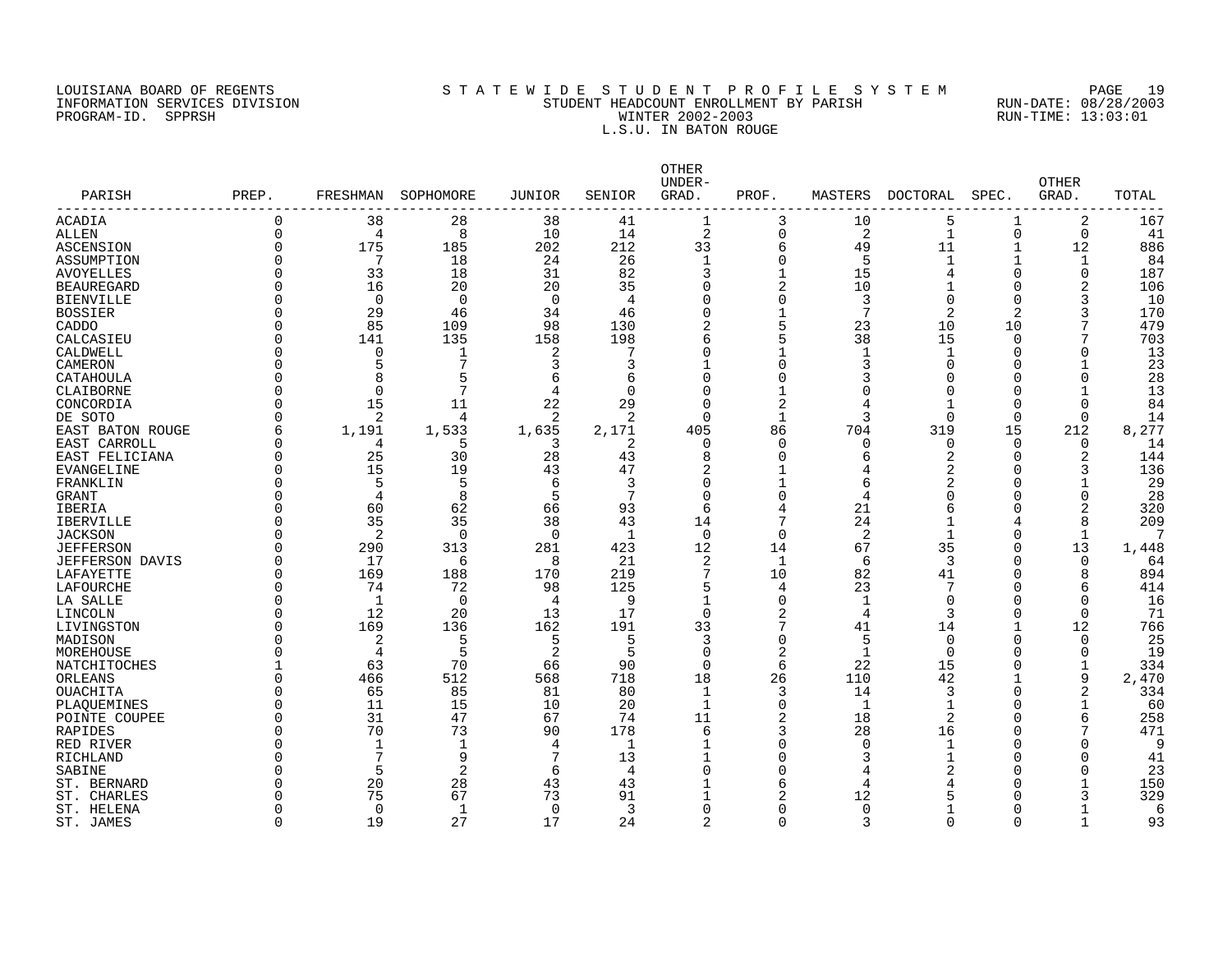### LOUISIANA BOARD OF REGENTS SOURCOMERY AS T A T E W I D E S T U D E N T P R O F I L E S Y S T E M PAGE 20<br>STUDENT HEADCOUNT ENROLLMENT BY PARISH RUN-DATE: 08/28/2003 INFORMATION SERVICES DIVISION STRUCTURES AND STUDENT HEADCOUNT ENROLLMENT BY PARISH PROGRAM-ID. SPPRSH RUN-DATE: 08/28/2003 PROGRAM-ID. SPPRSH WINTER 2002-2003 RUN-TIME: 13:03:01 L.S.U. IN BATON ROUGE

| PARISH              | PREP. | FRESHMAN | SOPHOMORE | JUNIOR | SENIOR | OTHER<br>UNDER-<br>GRAD. | PROF. | MASTERS | DOCTORAL | SPEC. | OTHER<br>GRAD. | TOTAL  |
|---------------------|-------|----------|-----------|--------|--------|--------------------------|-------|---------|----------|-------|----------------|--------|
| ST. JOHN            |       | 44       | 48        | 43     | 60     |                          |       | 10      | 6        |       |                | 220    |
| ST. LANDRY          |       | 55       | 64        | 73     | 105    |                          |       | 23      | 10       |       |                | 345    |
| ST. MARTIN          |       | 16       | 32        |        | 34     |                          |       |         |          |       |                | 117    |
| ST. MARY            |       | 72       | 64        | 45     | 82     |                          |       |         |          |       |                | 286    |
| ST. TAMMANY         |       | 433      | 411       | 398    | 435    |                          |       | 46      | 18       |       |                | 1,771  |
| TANGIPAHOA          |       | 82       | 65        | 75     | 96     |                          |       | 20      | 13       |       |                | 359    |
| TENSAS              |       |          |           |        |        |                          |       |         |          |       |                | 21     |
| TERREBONNE          |       | 79       | 68        | 80     | 99     |                          |       | 16      |          |       |                | 352    |
| UNION               |       |          |           |        |        |                          |       |         |          |       |                |        |
| VERMILLION          |       | 36       | 33        | 43     | 45     |                          |       |         |          |       |                | 172    |
| VERNON              |       | 21       | 19        | 22     |        |                          |       | 20      |          |       |                | 94     |
| WASHINGTON          |       | 19       | 30        | 19     | 27     |                          |       |         |          |       |                | 109    |
| WEBSTER             |       |          |           | 10     |        |                          |       |         |          |       |                | 43     |
| WEST BATON ROUGE    |       | 33       | 38        | 63     | 55     |                          |       |         |          |       |                | 237    |
| WEST CARROLL        |       |          |           |        |        |                          |       |         |          |       |                |        |
| WEST FELICIANA      |       |          | 22        | 25     | 29     |                          |       |         |          |       |                | 109    |
| WINN                |       |          |           |        |        |                          |       |         |          |       |                | 10     |
| LOUISIANA TOTALS    |       | 4,393    | 4,896     | 5,177  | 6,688  | 651                      | 245   | 1,595   | 657      | 42    | 376            | 24,727 |
| OUT-OF-STATE TOTALS |       | 509      | 561       | 435    | 534    | 33                       | 92    | 272     | 376      |       | 16             | 2,830  |
| FOREIGN TOTALS      |       | 81       | 99        | 143    | 248    | 32                       |       | 514     | 593      |       | 39             | 1,752  |
| TOTAL STUDENTS      |       | 4,983    | 5,556     | 5,755  | 7,470  | 716                      | 340   | 2,381   | 1,626    | 44    | 431            | 29,309 |
|                     |       |          |           |        |        |                          |       |         |          |       |                |        |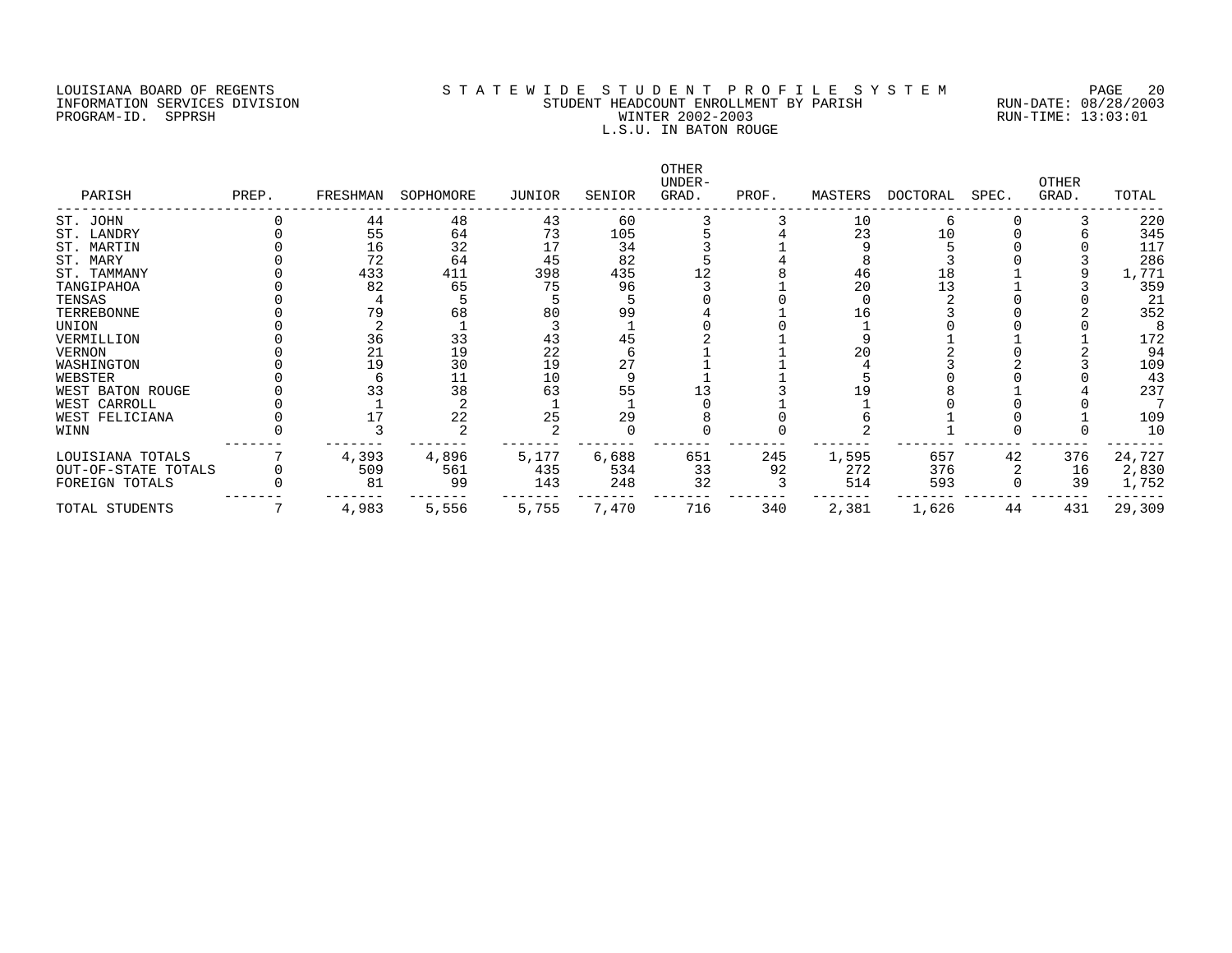# LOUISIANA BOARD OF REGENTS S T A T E W I D E S T U D E N T P R O F I L E S Y S T E M PAGE 21 INFORMATION SERVICES DIVISION STUDENT HEADCOUNT ENROLLMENT BY PARISH RUN-DATE: 08/28/2003 PROGRAM-ID. SPPRSH WINTER 2002-2003 RUN-TIME: 13:03:01 L.S.U. AT EUNICE

| PARISH                 | PREP. | FRESHMAN                 | SOPHOMORE    | JUNIOR      | SENIOR   | OTHER<br>UNDER-<br>GRAD. | PROF.    | MASTERS     | DOCTORAL | SPEC.    | <b>OTHER</b><br>GRAD. | TOTAL |
|------------------------|-------|--------------------------|--------------|-------------|----------|--------------------------|----------|-------------|----------|----------|-----------------------|-------|
| <b>ACADIA</b>          | 0     | 346                      | 168          | 0           | 0        | 148                      | 0        | $\Omega$    | 0        | $\Omega$ | O                     | 662   |
| <b>ALLEN</b>           | 0     | 41                       | 17           | $\mathbf 0$ | 0        | 14                       | 0        | $\mathbf 0$ | 0        | $\Omega$ | $\Omega$              | 72    |
| <b>ASCENSION</b>       | O     | 2                        | $\mathbf 0$  | $\mathbf 0$ | $\Omega$ | 2                        | $\Omega$ | n           | O        | ∩        | O                     |       |
| <b>AVOYELLES</b>       | O     | 6                        | 2            | $\mathbf 0$ | $\Omega$ | 11                       | C        |             | ∩        | O        |                       | 19    |
| <b>BEAUREGARD</b>      | U     | 5                        | 5            | $\Omega$    | O        | $\Omega$                 | C        |             |          | n        |                       | 10    |
| <b>BOSSIER</b>         | O     | $\mathbf{1}$             | $\Omega$     | $\Omega$    | U        |                          | C        |             |          |          |                       | -1    |
| CADDO                  | U     | $\mathbf{1}$             | 2            | $\Omega$    |          |                          | O        |             |          |          |                       | 3     |
| CALCASIEU              | O     | 20                       | 11           | $\Omega$    |          | 7                        | O        |             |          |          |                       | 38    |
| CALDWELL               | U     | $\mathbf{1}$             | $\mathbf 0$  | $\mathbf 0$ |          | $\Omega$                 | O        |             |          |          |                       |       |
| CAMERON                | 0     | $\overline{\phantom{a}}$ | $\Omega$     | $\Omega$    | O        |                          | $\Omega$ |             |          |          |                       | 2     |
| EAST BATON ROUGE       | 0     | 14                       | 8            | $\mathbf 0$ | U        | 15                       | O        |             |          |          |                       | 37    |
| EAST CARROLL           | 0     | 1                        | 1            | $\Omega$    | U        | $\Omega$                 | 0        |             |          |          |                       | 2     |
| EVANGELINE             | 0     | 210                      | 116          | $\Omega$    | 0        | 88                       | $\Omega$ |             |          |          |                       | 414   |
| GRANT                  | 0     | $\mathbf 0$              | 1            | $\Omega$    | 0        | $\Omega$                 | 0        |             |          | ∩        |                       |       |
| IBERIA                 | 0     | 22                       | 19           | $\mathbf 0$ | 0        | 17                       | 0        |             |          |          |                       | 58    |
| <b>IBERVILLE</b>       | 0     | 2                        | 1            | $\Omega$    | U        | $\Omega$                 | 0        |             |          | ∩        |                       | 3     |
| <b>JEFFERSON</b>       | 0     | 3                        | 2            | $\Omega$    | U        | 2                        | 0        |             |          |          |                       |       |
| <b>JEFFERSON DAVIS</b> | 0     | 73                       | 30           | $\Omega$    | $\Omega$ | 27                       | $\Omega$ |             |          | ∩        |                       | 130   |
| LAFAYETTE              | 0     | 149                      | 63           | $\Omega$    | O        | 53                       | 0        |             |          | ∩        | $\Omega$              | 265   |
| LAFOURCHE              | 0     | 3                        | 5            | $\Omega$    | U        |                          | 0        |             |          | ∩        |                       |       |
| LINCOLN                | U     |                          | 2            | $\Omega$    |          |                          | O        |             |          |          |                       |       |
| LIVINGSTON             | U     |                          |              | $\Omega$    |          |                          | 0        |             |          | ∩        |                       |       |
| MADISON                | 0     | $\mathbf{1}$             | 0            | $\Omega$    |          |                          | 0        |             |          |          |                       |       |
| NATCHITOCHES           | U     | $\Omega$                 | O            | $\Omega$    |          |                          | O        |             |          | ∩        |                       |       |
| ORLEANS                | O     | 2                        | 0            | $\Omega$    |          | 2                        | C        |             |          | O        |                       |       |
| OUACHITA               | Ω     |                          | 9            | $\Omega$    | U        |                          | C        |             |          |          |                       | 17    |
| PLAQUEMINES            | O     | -1                       |              | $\Omega$    |          |                          | 0        |             |          |          | 0                     | 2     |
| POINTE COUPEE          | U     | 7                        | 2            | $\Omega$    | O        | 6                        | C        |             |          |          | $\Omega$              | 15    |
| RAPIDES                | O     |                          | 5            | $\Omega$    |          | 3                        | C        |             |          |          | $\Omega$              | 15    |
| RED RIVER              | U     |                          | 0            | $\Omega$    | U        | U                        | O        |             |          |          |                       |       |
| RICHLAND               | O     | $\mathbf{1}$             | O            | $\Omega$    |          |                          | C        |             |          |          |                       |       |
| SABINE                 | O     | $\overline{2}$           | O            | $\mathbf 0$ | U        | 2                        | C        |             |          |          |                       |       |
| ST. JAMES              | O     | $\overline{\phantom{a}}$ | 0            | 0           | O        | $\Omega$                 | O        |             |          |          |                       |       |
| ST. JOHN               | U     | $\overline{\phantom{a}}$ | 1            | $\Omega$    | U        | $\mathbf{1}$             | C        |             |          | n        |                       |       |
| ST. LANDRY             | U     | 469                      | 232          | $\mathbf 0$ | $\Omega$ | 197                      | C        |             |          |          | $\Omega$              | 898   |
| ST. MARTIN             | U     | 43                       | 12           | $\Omega$    | $\Omega$ | 12                       | C        |             |          | ∩        |                       | 67    |
| ST. MARY               | O     | 11                       | 7            | $\Omega$    | U        | 6                        | Λ        |             |          |          |                       | 24    |
| ST. TAMMANY            | O     | 14                       |              | $\Omega$    | U        | 3                        | C        |             |          | n        |                       | 18    |
| TANGIPAHOA             | U     | 2                        | $\mathbf{1}$ | $\Omega$    |          |                          | O        |             |          | ∩        |                       |       |
| TERREBONNE             | U     | $\overline{\phantom{a}}$ | 2            | $\Omega$    | U        | 2                        | C        |             |          | ∩        |                       |       |
| <b>UNION</b>           | U     | $\mathbf{1}$             | $\mathbf 1$  | $\Omega$    | O        | 2                        | 0        |             |          | n        |                       |       |
| VERMILLION             | U     | 60                       | 23           | $\Omega$    | U        | 18                       | C        |             |          | ∩        |                       | 101   |
| <b>VERNON</b>          | U     | 4                        | 1            | $\Omega$    | U        | 3                        | O        |             |          | ∩        | O                     | 8     |
| WEBSTER                | U     | 5                        | $\mathbf{1}$ | $\Omega$    | O        |                          | O        |             |          |          |                       |       |
| WEST BATON ROUGE       | O     | 1                        | $\mathbf 0$  | $\mathbf 0$ | O        | $\mathbf 1$              | 0        |             |          | O        | $\Omega$              |       |
| WEST FELICIANA         | 0     | 0                        | 0            | $\mathbf 0$ | 0        | 1                        | 0        | 0           | 0        | 0        | 0                     |       |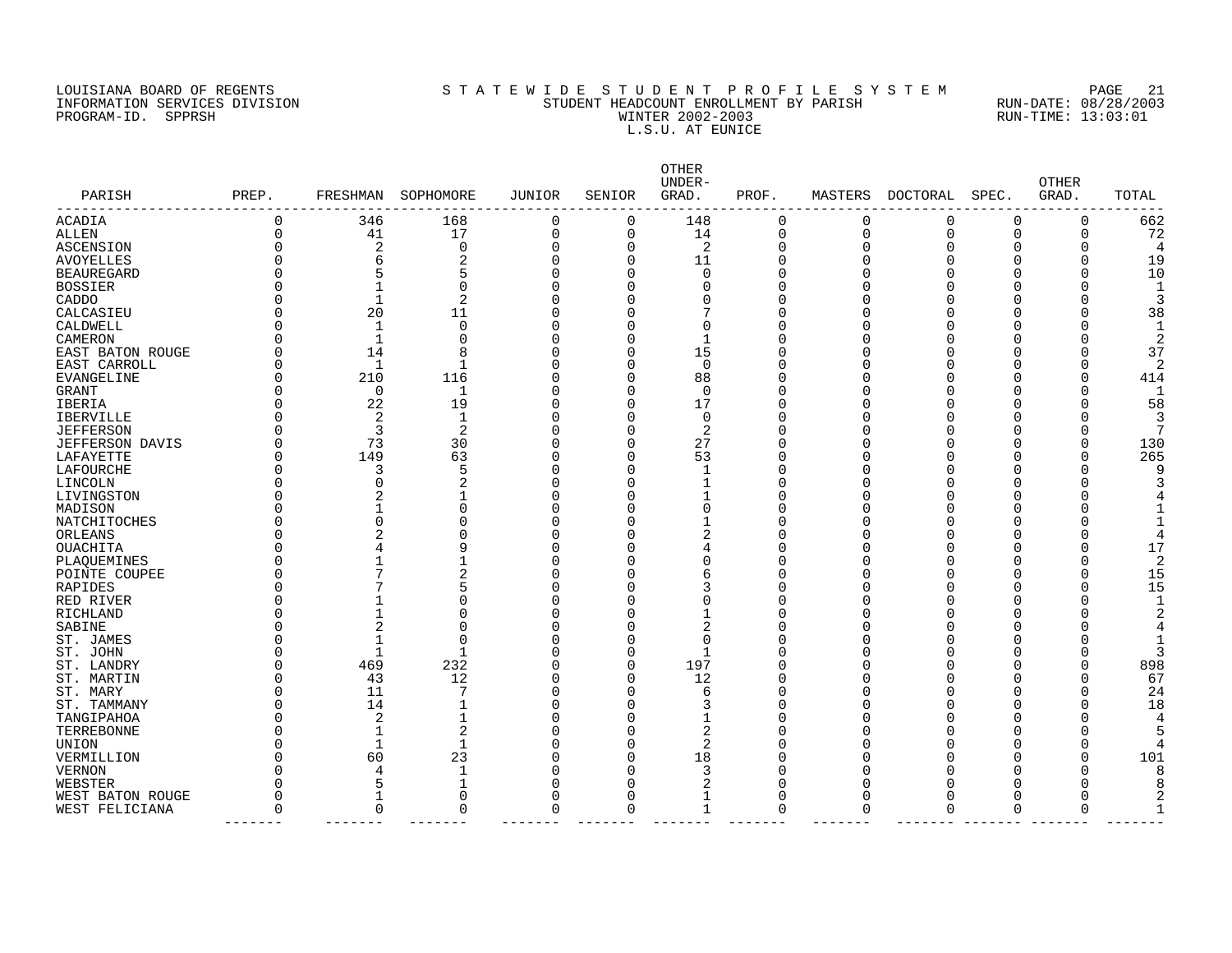# LOUISIANA BOARD OF REGENTS S T A T E W I D E S T U D E N T P R O F I L E S Y S T E M PAGE 22 INFORMATION SERVICES DIVISION STUDENT HEADCOUNT ENROLLMENT BY PARISH RUN-DATE: 08/28/2003 PROGRAM-ID. SPPRSH WINTER 2002-2003 RUN-TIME: 13:03:01 L.S.U. AT EUNICE

| PARISH              | PREP. | FRESHMAN | SOPHOMORE | JUNIOR | SENIOR | <b>OTHER</b><br>UNDER-<br>GRAD. | PROF. | MASTERS | DOCTORAL | SPEC. | <b>OTHER</b><br>GRAD. | TOTAL |
|---------------------|-------|----------|-----------|--------|--------|---------------------------------|-------|---------|----------|-------|-----------------------|-------|
| LOUISIANA TOTALS    |       | 1,542    | 753       |        |        | 656                             |       |         |          |       |                       | 2,951 |
| OUT-OF-STATE TOTALS |       |          |           |        |        |                                 |       |         |          |       |                       | 15    |
| FOREIGN TOTALS      |       |          |           |        |        |                                 |       |         |          |       |                       |       |
| TOTAL STUDENTS      |       | ,550     | 756       |        |        | 660                             |       |         |          |       |                       | 2,966 |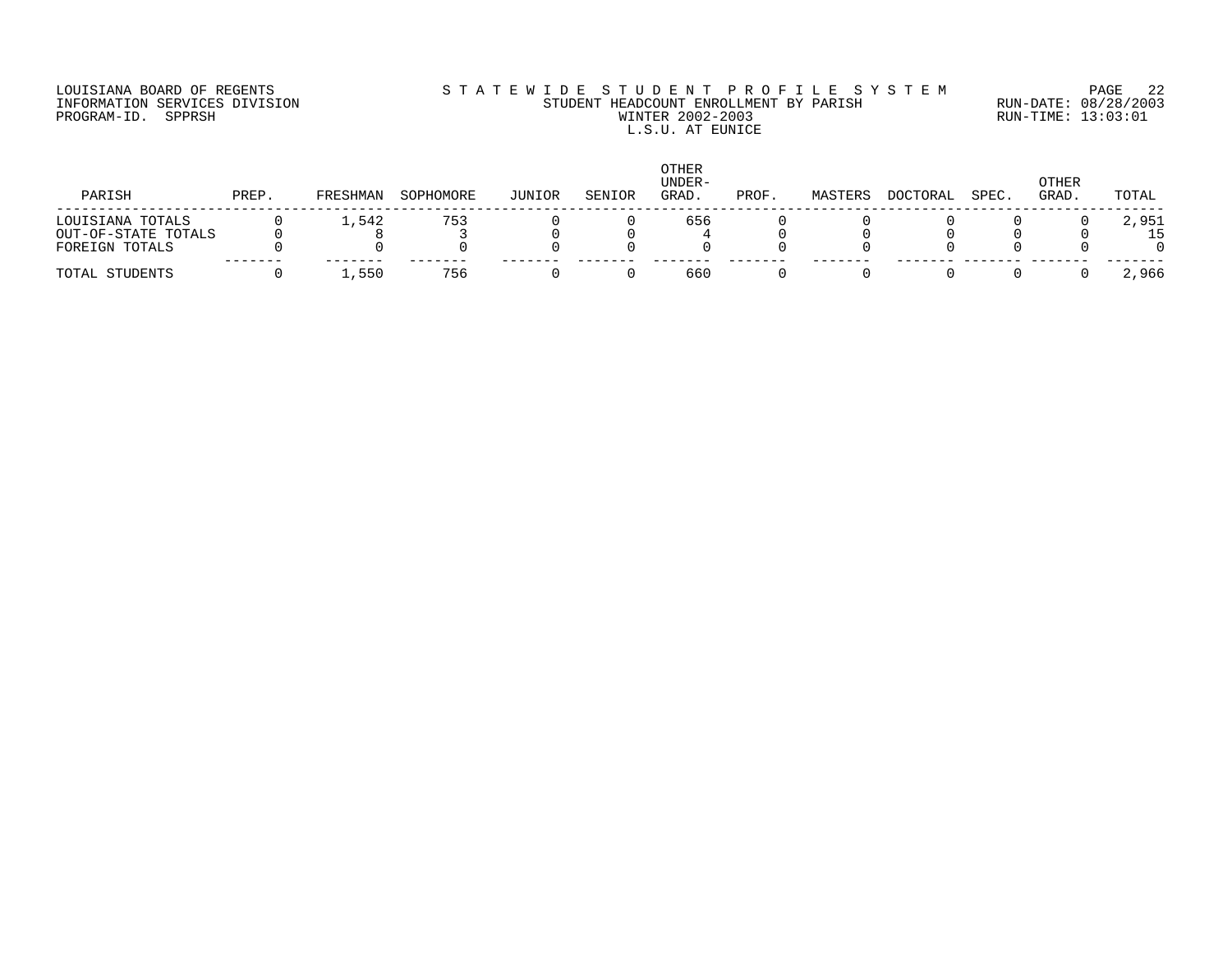PROGRAM-ID. SPPRSH

# LOUISIANA BOARD OF REGENTS SOURCOMERY AS T A T E W I D E S T U D E N T P R O F I L E S Y S T E M PAGE 23<br>STUDENT HEADCOUNT ENROLLMENT BY PARISH RUN-DATE: 08/28/2003 INFORMATION SERVICES DIVISION SANTO STUDENT HEADCOUNT ENROLLMENT BY PARISH STUDENT HEADCOUNT ENROLLMENT BY PARISH SUN-DATE: 08/28/2000<br>PROGRAM-ID. SPPRSH RUN-TIME: 13:03:01 L.S.U. IN SHREVEPORT

|                            |          |                |                |                |                | OTHER<br>UNDER- |              |                |          |              | <b>OTHER</b>   |                |
|----------------------------|----------|----------------|----------------|----------------|----------------|-----------------|--------------|----------------|----------|--------------|----------------|----------------|
| PARISH<br>---------------- | PREP.    | FRESHMAN       | SOPHOMORE      | JUNIOR         | SENIOR         | GRAD.           | PROF.        | MASTERS        | DOCTORAL | SPEC.        | GRAD.          | TOTAL          |
| <b>ACADIA</b>              | $\Omega$ | $\Omega$       | $\circ$        | $\Omega$       | $\overline{0}$ | $\overline{0}$  | 0            | $\mathbf 0$    | 0        | 0            | 3              | 3              |
| <b>ALLEN</b>               | $\Omega$ | $\mathbf 0$    | $\mathbf 0$    | $\mathbf 0$    | $\mathbf 0$    | 0               | 0            | 1              | 0        | $\mathbf 0$  | $\mathbf{1}$   | $\overline{2}$ |
| <b>ASCENSION</b>           |          | $\Omega$       | $\circ$        | $\mathbf 1$    | 1              | 0               | 0            | $\overline{0}$ | $\Omega$ | 0            | $\mathbf{1}$   | 3              |
| <b>AVOYELLES</b>           |          | $\Omega$       | 3              | $\overline{2}$ | 1              | 0               | 0            |                | Ω        | 0            |                | 8              |
| <b>BEAUREGARD</b>          |          | $\mathbf{1}$   | $\Omega$       | $\Omega$       | $\mathbf 0$    | 0               | 0            | $\Omega$       |          | $\Omega$     | $\mathbf{1}$   | $\overline{2}$ |
| <b>BIENVILLE</b>           |          | 5              | $\mathbf{1}$   | 6              | 4              | 0               | 0            | $\mathbf 0$    |          | $\Omega$     | 5              | 21             |
| <b>BOSSIER</b>             | 3        | 167            | 119            | 165            | 228            | 10              | 0            | 20             | O        | 3            | 119            | 834            |
| CADDO                      | 12       | 451            | 400            | 429            | 548            | 41              | 0            | 76             | 0        | 6            | 315            | 2,278          |
| CALCASIEU                  | $\Omega$ | 3              | $\overline{0}$ | $\Omega$       | 6              | 0               | 0            | $\mathbf{1}$   | O        | $\mathbf 0$  | 3              | 13             |
| CALDWELL                   |          |                |                | $\Omega$       | $\mathbf 0$    | 0               | 0            | $\Omega$       |          | 0            | $\mathbf 0$    | $\overline{2}$ |
| CATAHOULA                  |          | $\Omega$       | $\Omega$       | $\Omega$       | $\mathbf 0$    | 0               | 0            |                | O        | 0            | $\mathbf 0$    | 1              |
| CLAIBORNE                  |          | 6              | 2              | 8              | 2              | 0               | $\Omega$     |                | O        | $\Omega$     | 5              | 24             |
| CONCORDIA                  |          | $\overline{2}$ | $\mathbf{1}$   | $\Omega$       | $\Omega$       | 0               | $\Omega$     | $\Omega$       | O        | $\Omega$     | $\Omega$       | 3              |
| DE SOTO                    | U        | 43             | 19             | 22             | 28             | 0               | $\Omega$     | 2              | O        | $\Omega$     | 21             | 135            |
| EAST BATON ROUGE           |          | $\mathbf{1}$   | $\mathbf{1}$   | 4              | 4              | $\Omega$        | $\Omega$     |                | O        | $\mathbf{1}$ | 6              | 18             |
| EAST CARROLL               | O        | $\Omega$       | $\Omega$       | $\Omega$       | $\Omega$       | $\Omega$        | $\Omega$     | $\Omega$       | O        | $\Omega$     | $\mathbf{1}$   | 1              |
| <b>EVANGELINE</b>          |          | $\Omega$       | $\Omega$       | $\Omega$       | $\mathbf{1}$   | $\Omega$        | $\Omega$     |                |          | $\Omega$     | $\Omega$       | 2              |
| FRANKLIN                   | Ω        | 3              | $\overline{2}$ | $\mathfrak{D}$ | 1              | <sup>0</sup>    | $\Omega$     | $\mathcal{D}$  | Λ        | $\Omega$     | $\mathbf{1}$   | 11             |
| <b>GRANT</b>               |          | $\overline{c}$ | 3              | $\Omega$       | 3              | $\Omega$        | $\Omega$     |                |          | $\Omega$     | $\mathbf{1}$   | 10             |
| <b>IBERIA</b>              |          | $\Omega$       | $\Omega$       | $\Omega$       | $\Omega$       | $\Omega$        | $\Omega$     |                |          | n            | $\Omega$       | -1             |
| <b>IBERVILLE</b>           |          | $\Omega$       | $\sqrt{ }$     |                | $\Omega$       | 0               | 0            | $\cap$         |          | $\Omega$     | $\Omega$       | -1             |
| <b>JACKSON</b>             |          |                |                | $\overline{2}$ | $\Omega$       | $\Omega$        | $\Omega$     |                |          | $\cap$       | $\Omega$       |                |
| <b>JEFFERSON</b>           |          |                |                | $\Omega$       | 3              | 0               | $\Omega$     | ∩              |          | C            | 3              | ۶              |
| <b>JEFFERSON DAVIS</b>     |          | $\Omega$       |                | $\Omega$       | 1              | 0               | $\Omega$     | ∩              |          | $\cap$       | O              |                |
| LAFAYETTE                  |          | $\Omega$       |                | $\cap$         | 3              | <sup>0</sup>    | $\Omega$     |                |          | $\Omega$     |                | F              |
| LAFOURCHE                  |          | $\overline{2}$ | $\Omega$       | $\Omega$       | $\mathbf 0$    | 0               | $\Omega$     |                | Λ        | n            | $\mathbf{1}$   |                |
| LINCOLN                    |          | $\Omega$       |                | 5              | 3              | 1               | $\Omega$     |                | Ω        | n            | 6              | 16             |
| LIVINGSTON                 |          | $\Omega$       | $\Omega$       | $\cap$         | $\mathbf 0$    | 0               | $\Omega$     | ∩              | Λ        | n            | $\mathbf{1}$   | 1              |
| MADISON                    |          | $\Omega$       | $\cap$         | $\Omega$       | $\mathbf{1}$   | $\Omega$        | $\Omega$     | ∩              | Λ        | n            | $\mathbf{1}$   | $\overline{2}$ |
| MOREHOUSE                  |          | $\mathbf{1}$   | 4              |                | 1              | 0               | $\Omega$     | ∩              | Ω        | $\Omega$     | $\mathbf{1}$   | 8              |
| NATCHITOCHES               | ∩        | $\overline{4}$ | 4              | 9              | 9              | 1               | $\Omega$     | 2              | Λ        | $\Omega$     | 9              | 38             |
| ORLEANS                    |          | $\Omega$       |                |                | $\Omega$       | $\Omega$        | $\Omega$     |                |          | $\Omega$     | 7              | 10             |
| OUACHITA                   |          | 7              | 7              | 3              | 14             | 5               | $\Omega$     | 2              |          | n            | 6              | 44             |
| PLAOUEMINES                |          | $\Omega$       | $\Omega$       | $\overline{2}$ | $\mathbf 0$    | 0               | 0            | ∩              | Λ        | $\Omega$     | 1              | 3              |
| POINTE COUPEE              |          | $\Omega$       | $\Omega$       | $\Omega$       | $\mathbf 0$    | 0               | $\Omega$     |                | Λ        | $\Omega$     | $\mathbf 0$    | -1             |
| <b>RAPIDES</b>             |          | 3              | 8              | 6              | 8              | 0               | $\Omega$     | ∩              |          | -1           | 12             | 38             |
| RED RIVER                  |          | 8              | 9              | 9              | 11             | 1               | $\Omega$     |                |          | 3            | 3              | 44             |
| <b>RICHLAND</b>            |          |                | $\Omega$       | 1              | $\mathbf 0$    | 0               | O            | ∩              |          | $\Omega$     | 1              | 3              |
| SABINE                     |          | 7              | 3              | $\overline{2}$ | 6              | 0               | <sup>0</sup> | 2              |          | $\Omega$     | 6              | 26             |
| ST. CHARLES                |          | $\Omega$       | 1              | $\Omega$       | 1              | <sup>0</sup>    | O            |                |          | n            | 1              | 3              |
| ST. LANDRY                 |          | 1              | $\overline{2}$ | $\overline{2}$ | 1              | 1               | 0            | ∩              | O        | n            | $\mathbf{1}$   | 8              |
| ST. MARTIN                 |          | $\Omega$       | $\Omega$       | 1              | $\mathbf 0$    | $\Omega$        | O            |                | Ω        | n            | $\mathbf{1}$   | 2              |
| ST. MARY                   |          | $\mathbf{1}$   | O              | $\Omega$       | 2              | $\Omega$        | $\Omega$     |                |          | n            | $\mathbf{1}$   | 4              |
| ST. TAMMANY                |          | 3              |                | 4              |                | <sup>0</sup>    | U            |                |          | n            | 3              | 12             |
| TANGIPAHOA                 |          | $\Omega$       | $\Omega$       | <sup>n</sup>   | $\Omega$       | 1               | O            |                |          | U            | 0              | $\mathbf{1}$   |
| TERREBONNE                 |          | $\Omega$       | 0              | 2              |                | <sup>0</sup>    | <sup>0</sup> |                |          | n            | 3              | 6              |
| UNION                      | $\Omega$ | 5              | $\Omega$       | $\mathbf 0$    | 1              | 0               | 0            | $\mathbf 1$    | O        | $\mathbf 0$  | $\overline{a}$ | 9              |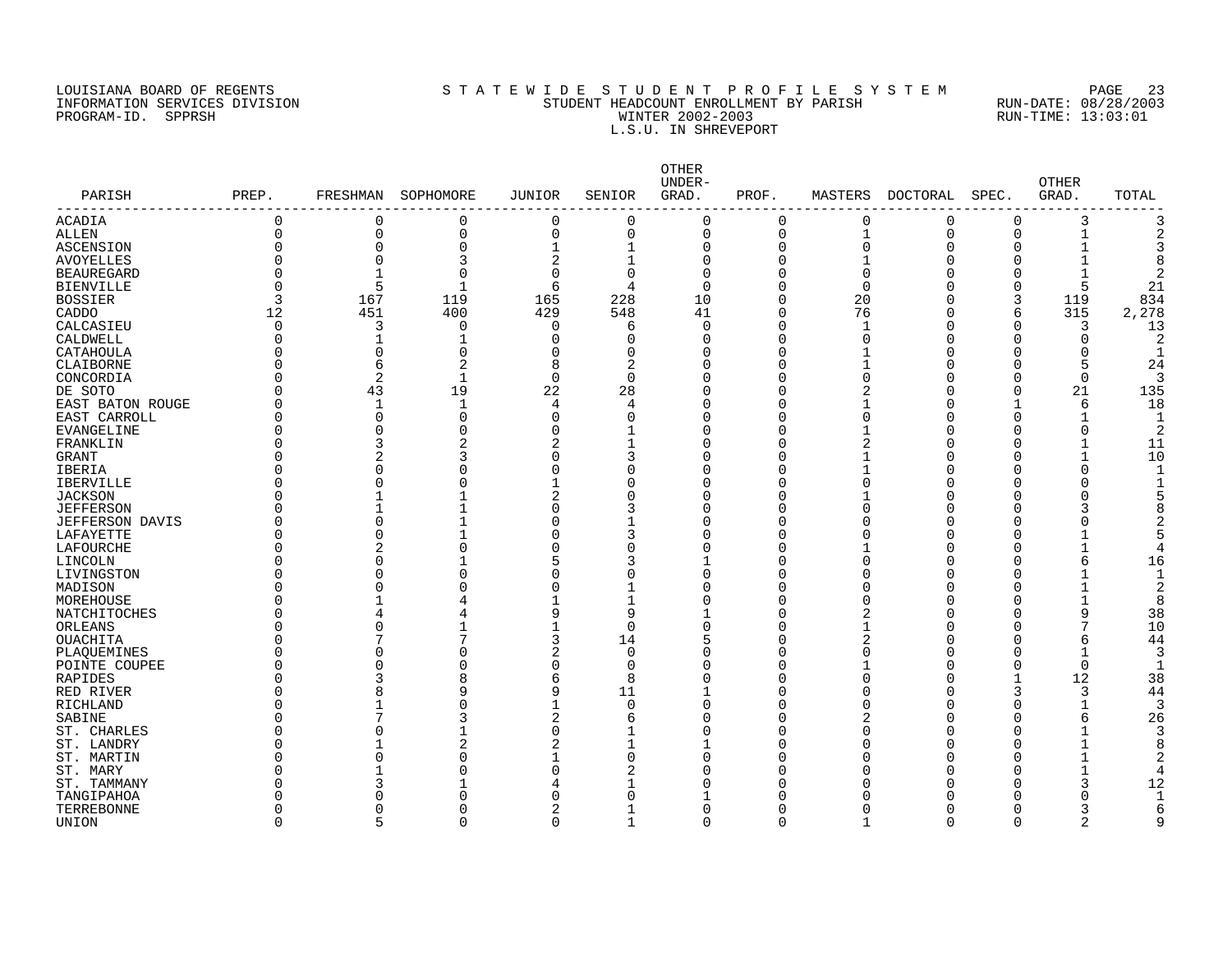PROGRAM-ID. SPPRSH

# LOUISIANA BOARD OF REGENTS SOURCOMER'S STATEWIDE STUDENT PROFILE SYSTEM PAGE 24<br>STUDENT HEADCOUNT ENROLLMENT BY PARISH RUN-DATE: 08/28/2003 INFORMATION SERVICES DIVISION SANT STUDENT HEADCOUNT ENROLLMENT BY PARISH STAND-DATE: 08/28/2003<br>PROGRAM-ID. SPPRSH RUN-TIME: 13:03:01 L.S.U. IN SHREVEPORT

| PARISH              | PREP. | FRESHMAN | SOPHOMORE | JUNIOR | SENIOR | OTHER<br>UNDER-<br>GRAD. | PROF. | MASTERS | DOCTORAL | SPEC. | OTHER<br>GRAD. | TOTAL |
|---------------------|-------|----------|-----------|--------|--------|--------------------------|-------|---------|----------|-------|----------------|-------|
| VERMILLION          |       |          |           |        |        |                          |       |         |          |       |                |       |
| VERNON              |       |          |           |        |        |                          |       |         |          |       |                |       |
| WASHINGTON          |       |          |           |        |        |                          |       |         |          |       |                |       |
| WEBSTER             |       |          |           |        |        |                          |       |         |          |       |                | 132   |
| WEST BATON ROUGE    |       |          |           |        |        |                          |       |         |          |       |                |       |
| WEST CARROLL        |       |          |           |        |        |                          |       |         |          |       |                |       |
| WEST FELICIANA      |       |          |           |        |        |                          |       |         |          |       |                |       |
| WINN                |       |          |           |        |        |                          |       |         |          |       |                |       |
| LOUISIANA TOTALS    | 16    | 768      | 618       | 725    | 926    | 62                       |       | 130     |          | 14    | 582            | 3,841 |
| OUT-OF-STATE TOTALS |       | 20       | 27        | 26     | 27     |                          |       |         |          |       |                | 125   |
| FOREIGN TOTALS      |       |          |           |        |        |                          |       |         |          |       |                | 12    |
| TOTAL STUDENTS      |       | 790      | 647       | 753    | 958    | 65                       |       | 135     | $\Omega$ | 18    | 595            | 3,978 |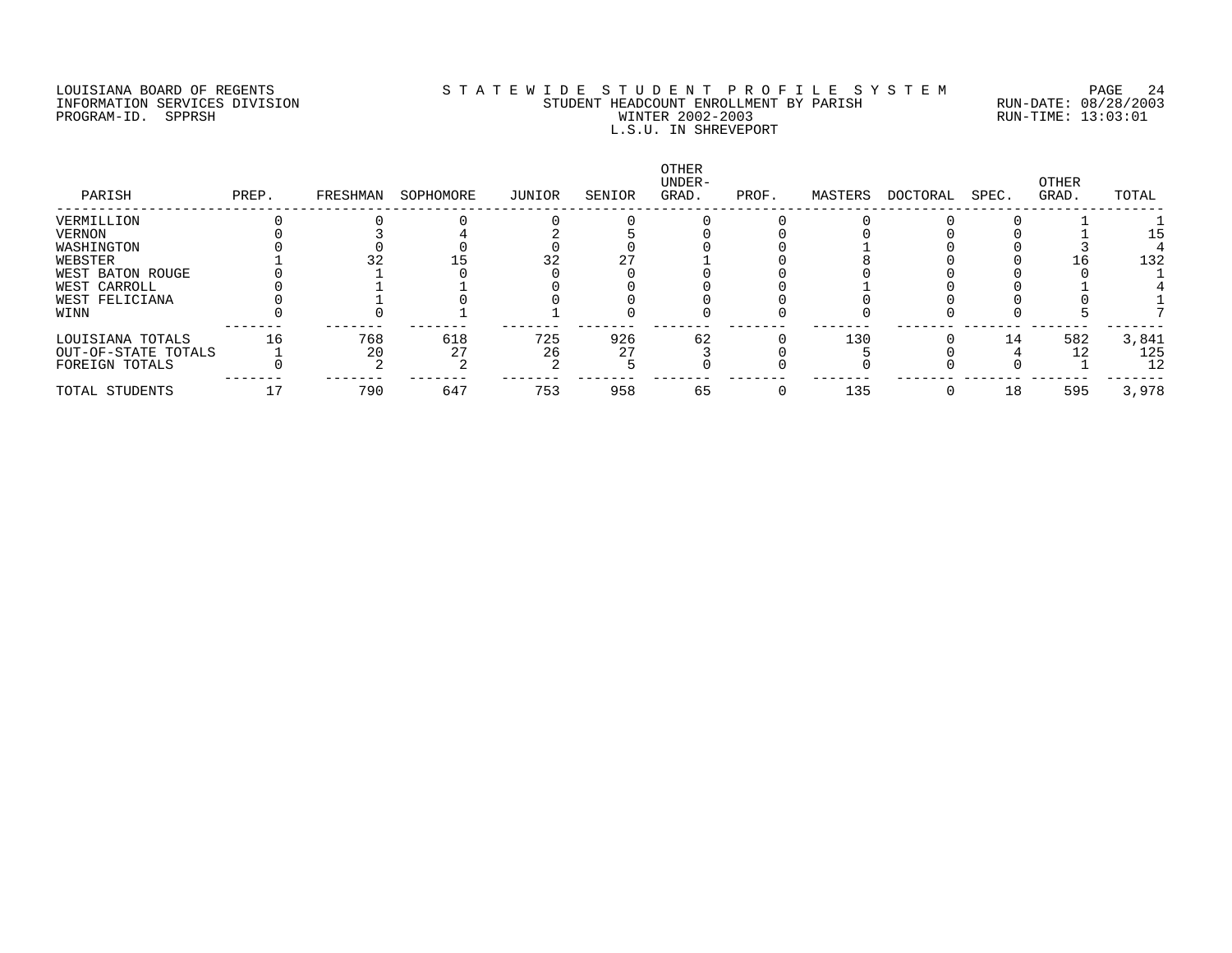# LOUISIANA BOARD OF REGENTS S T A T E W I D E S T U D E N T P R O F I L E S Y S T E M PAGE 25 INFORMATION SERVICES DIVISION STUDENT HEADCOUNT ENROLLMENT BY PARISH RUN-DATE: 08/28/2003 PROGRAM-ID. SPPRSH WINTER 2002-2003 RUN-TIME: 13:03:01 UNIVERSITY OF NEW ORLEANS

| PARISH                        | PREP.    | FRESHMAN       | SOPHOMORE      | <b>JUNIOR</b> | SENIOR       | OTHER<br>UNDER-<br>GRAD. | PROF.          | MASTERS      | DOCTORAL       | SPEC.          | <b>OTHER</b><br>GRAD. | TOTAL          |
|-------------------------------|----------|----------------|----------------|---------------|--------------|--------------------------|----------------|--------------|----------------|----------------|-----------------------|----------------|
| ------------<br>ACADIA        | 0        | 2              | $\overline{2}$ | 2             | 6            | $\mathbf 0$              | $\mathbf 0$    | 1            | 2              | 0              | $\mathbf 0$           | 15             |
| <b>ALLEN</b>                  | $\Omega$ | $\mathbf 0$    | $\mathbf 0$    | $\Omega$      | 1            | $\Omega$                 | $\overline{0}$ | 0            | $\mathbf{1}$   | $\overline{0}$ | $\mathbf 0$           | $\overline{2}$ |
| <b>ASCENSION</b>              | $\Omega$ | 14             | $\mathbf{1}$   | 6             | 5            | $\Omega$                 | 0              | 6            |                | $\Omega$       | $\Omega$              | 33             |
| ASSUMPTION                    |          | $\overline{2}$ |                |               | $\Omega$     | O                        | $\Omega$       | $\Omega$     | $\Omega$       | $\Omega$       | $\Omega$              | 4              |
| <b>AVOYELLES</b>              |          | $\mathbf{1}$   | 2              |               | 3            |                          | $\Omega$       | $\Omega$     |                | $\Omega$       | $\Omega$              | 10             |
| <b>BEAUREGARD</b>             |          | $\mathbf 0$    |                |               | $\Omega$     |                          | O              | ∩            |                | $\Omega$       | $\Omega$              | 4              |
| <b>BOSSIER</b>                |          | $\overline{2}$ | 3              | 2             | 3            |                          | 0              |              |                | $\Omega$       | $\Omega$              | 12             |
| CADDO                         |          | 21             | 9              | 10            | 14           |                          | O              | 6            |                | $\Omega$       | $\Omega$              | 60             |
| CALCASIEU                     |          | 5              |                | 4             | 3            | ∩                        | 0              | 5            | 3              | O              | $\Omega$              | 25             |
| CATAHOULA                     |          | 1              |                | $\Omega$      | $\Omega$     | Λ                        | O              |              |                | $\Omega$       | $\Omega$              | 3              |
| CLAIBORNE                     |          | $\Omega$       | $\Omega$       | $\mathbf 1$   | $\Omega$     |                          | 0              | 2            |                | $\Omega$       | $\Omega$              | 3              |
| CONCORDIA                     |          | $\mathbf{1}$   | 3              | $\Omega$      | 2            |                          | $\Omega$       | $\mathbf{1}$ |                | $\Omega$       | $\Omega$              | 7              |
| EAST BATON ROUGE              |          | 63             | 38             | 36            | 45           |                          | $\Omega$       | 39           | 6              | $\Omega$       | $\Omega$              | 227            |
| EAST CARROLL                  | O        | 1              | $\Omega$       | $\Omega$      | $\Omega$     |                          | O              | $\Omega$     | O              | $\Omega$       | $\Omega$              | 1              |
| EAST FELICIANA                |          | $\overline{2}$ | $\Omega$       | $\mathbf{1}$  | $\Omega$     |                          | O              | O            | $\Omega$       | $\Omega$       | $\Omega$              | 3              |
| <b>EVANGELINE</b>             |          | $\overline{a}$ |                | $\Omega$      | ∩            | $\cap$                   | O              | U            | $\cap$         | $\Omega$       | $\Omega$              | 3              |
| FRANKLIN                      |          | $\Omega$       |                | n             | ∩            |                          | O              | U            | $\cap$         | $\Omega$       | $\Omega$              | $\mathbf{1}$   |
|                               |          | $\mathbf{1}$   | $\Omega$       |               | $\Omega$     |                          | 0              | O            |                | $\Omega$       | $\Omega$              | $\overline{2}$ |
| <b>GRANT</b><br><b>IBERIA</b> |          | 6              |                |               |              |                          | 0              | 4            | $\cap$         | $\Omega$       | $\Omega$              | 25             |
|                               |          |                | $\cap$         |               | $\Omega$     |                          |                |              | $\Omega$       |                |                       |                |
| <b>IBERVILLE</b>              |          | 12             | $\cap$         |               |              |                          | $\Omega$       | 2            |                | $\Omega$       | $\Omega$              | 15             |
| <b>JACKSON</b>                |          | $\Omega$       |                |               | ∩            |                          | 0              | $\Omega$     |                | $\Omega$       | 0                     | 2              |
| <b>JEFFERSON</b>              |          | 1,185          | 1,161          | 917           | 1,367        |                          | 0              | 917          | 74             | $\Omega$       | 0                     | 5,621          |
| <b>JEFFERSON DAVIS</b>        |          | 2              | 2              | 1             | 2            | Λ<br>O                   | 0              | $\mathbf{1}$ | 2              | $\Omega$       | $\Omega$              | 10             |
| LAFAYETTE                     | O        | 25             | 8              | 12            | 17           |                          | $\mathbf 0$    | 15           | 9              | $\Omega$       | $\mathbf 0$           | 86             |
| LAFOURCHE                     |          | 20             | 23             | 5             | 24           | Λ                        | $\mathbf 0$    | 25           | $\overline{2}$ | $\Omega$       | $\Omega$              | 99             |
| LA SALLE                      |          | $\mathbf 0$    | $\mathbf 0$    | $\Omega$      | 1            | Λ                        | $\mathbf 0$    | 0            | $\Omega$       | $\Omega$       | $\Omega$              | $\mathbf{1}$   |
| LINCOLN                       |          | $\mathbf{1}$   |                |               | $\Omega$     |                          | $\Omega$       | 3            | $\Omega$       | $\Omega$       | $\Omega$              | 7              |
| LIVINGSTON                    |          | $\overline{2}$ | 4              | $\Omega$      | 3            |                          | $\Omega$       | 7            |                | $\Omega$       | $\Omega$              | 17             |
| MADISON                       |          | $\Omega$       |                | <sup>n</sup>  | $\Omega$     |                          | O              | U            | $\cap$         | ∩              | $\Omega$              | $\mathbf{1}$   |
| MOREHOUSE                     |          | $\Omega$       | $\cap$         | $\Omega$      | 2            |                          | $\Omega$       | 1            |                | $\Omega$       | $\Omega$              | $\overline{4}$ |
| NATCHITOCHES                  |          | 9              | $\overline{5}$ | 2             | 7            |                          | $\Omega$       | 15           | -1             | $\Omega$       | $\Omega$              | 39             |
| ORLEANS                       |          | 1,069          | 844            | 707           | 1,297        |                          | $\mathbf 0$    | 1,328        | 150            | $\Omega$       | $\mathbf 0$           | 5,395          |
| OUACHITA                      |          | $\mathbf{1}$   | 4              | 5             | 5            | Λ                        | 0              | 5            | 3              | $\Omega$       | 0                     | 23             |
| PLAQUEMINES                   |          | 49             | 31             | 35            | 41           |                          | 0              | 37           | 3              | $\Omega$       | $\mathbf 0$           | 196            |
| POINTE COUPEE                 |          | $\mathbf 0$    | -1             |               | O            |                          | 0              | 0            |                | $\Omega$       | $\Omega$              | 4              |
| RAPIDES                       |          | 20             | 9              |               | 9            | Λ                        | 0              | 4            |                | $\Omega$       | $\Omega$              | 52             |
| RICHLAND                      |          | $\mathbf 0$    | $\Omega$       | $\Omega$      |              |                          | $\Omega$       | 1            |                | $\Omega$       | $\Omega$              | 3              |
| <b>SABINE</b>                 |          | $\Omega$       | $\Omega$       | $\Omega$      | $\Omega$     | Λ                        | $\Omega$       | 1            |                | $\Omega$       | $\Omega$              | $\mathbf{1}$   |
| ST. BERNARD                   | $\Omega$ | 117            | 120            | 131           | 192          | $\Omega$                 | $\mathbf 0$    | 109          | a              | $\Omega$       | $\Omega$              | 678            |
| ST. CHARLES                   |          | 108            | 83             | 70            | 97           | Λ                        | $\mathbf 0$    | 81           |                | $\Omega$       | $\Omega$              | 448            |
| ST. HELENA                    |          | $\mathbf 1$    | $\mathbf 0$    | $\mathbf{1}$  | $\mathbf{1}$ | O                        | $\mathbf 0$    | 1            |                | $\Omega$       | $\Omega$              | 4              |
| ST. JAMES                     |          | 10             | 12             | 3             | 5            | Λ                        | $\Omega$       | 8            |                | $\Omega$       | $\Omega$              | 39             |
| ST. JOHN                      |          | 64             | 51             | 34            | 49           |                          | $\Omega$       | 38           |                | $\Omega$       | $\Omega$              | 237            |
| ST. LANDRY                    |          | 4              | 7              | 3             | 5            |                          | U              | 5            |                | $\Omega$       | $\Omega$              | 28             |
| MARTIN<br>ST.                 |          | 6              | $\overline{2}$ | 2             | 2            |                          | U              | 1            |                | $\Omega$       | $\Omega$              | 13             |
| ST. MARY                      |          | 16             | 8              | 9             | 7            |                          | O              | 8            | ∩              | $\Omega$       | $\Omega$              | 48             |
| ST. TAMMANY                   | $\Omega$ | 223            | 204            | 172           | 248          | $\Omega$                 | $\Omega$       | 194          | 29             | $\Omega$       | $\Omega$              | 1,070          |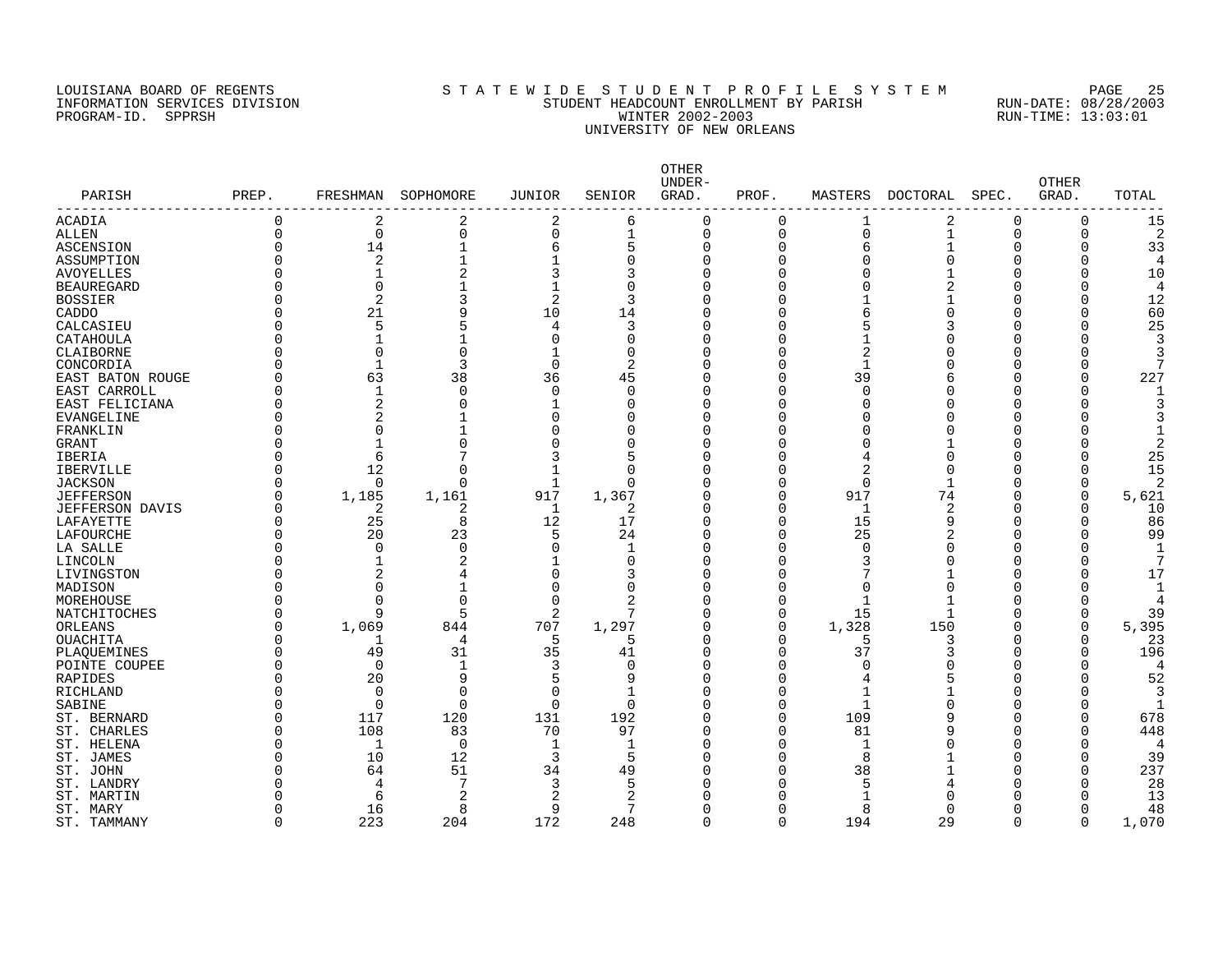## LOUISIANA BOARD OF REGENTS SOURCOMERTY AS T A T E W I D E S T U D E N T P R O F I L E S Y S T E M PAGE 26 PAGE<br>STUDENT HEADCOUNT ENROLLMENT BY PARISH RUN-DATE: 08/28/2003 ITUDENT HEADCOUNT ENROLLMENT BY PARISH WINTER 2002-2003 PROGRAM-ID. SPPRSH WINTER 2002-2003 RUN-TIME: 13:03:01 UNIVERSITY OF NEW ORLEANS

| PARISH              | PREP. | FRESHMAN | SOPHOMORE | JUNIOR | SENIOR | <b>OTHER</b><br>UNDER-<br>GRAD. | PROF. | MASTERS | DOCTORAL | SPEC. | OTHER<br>GRAD. | TOTAL  |
|---------------------|-------|----------|-----------|--------|--------|---------------------------------|-------|---------|----------|-------|----------------|--------|
| TANGIPAHOA          |       |          |           |        | 14     |                                 |       | 13      |          |       |                | 58     |
| TENSAS              |       |          |           |        |        |                                 |       |         |          |       |                |        |
| TERREBONNE          |       |          | 24        |        | 19     |                                 |       | 24      |          |       |                | 116    |
| UNION               |       |          |           |        |        |                                 |       |         |          |       |                |        |
| VERMILLION          |       |          |           |        |        |                                 |       |         |          |       |                |        |
| VERNON              |       |          |           |        |        |                                 |       |         |          |       |                |        |
| WASHINGTON          |       |          |           |        |        |                                 |       |         |          |       |                |        |
| WEBSTER             |       |          |           |        |        |                                 |       |         |          |       |                |        |
| WEST BATON ROUGE    |       |          |           |        |        |                                 |       |         |          |       |                |        |
| WEST CARROLL        |       |          |           |        |        |                                 |       |         |          |       |                |        |
| WINN                |       |          |           |        |        |                                 |       |         |          |       |                |        |
| LOUISIANA TOTALS    |       | 3,119    | 2,706     | 2,228  | 3,511  |                                 |       | 2,923   | 334      |       |                | 14,821 |
| OUT-OF-STATE TOTALS |       | 109      | 93        | 91     | 84     |                                 |       | 136     | 43       |       |                | 556    |
| FOREIGN TOTALS      |       | 38       | 64        | 65     | 150    |                                 |       | 314     | 130      |       |                | 761    |
| TOTAL STUDENTS      |       | 3,266    | 2,863     | 2,384  | 3,745  |                                 |       | 3,373   | 507      |       | 0              | 16,138 |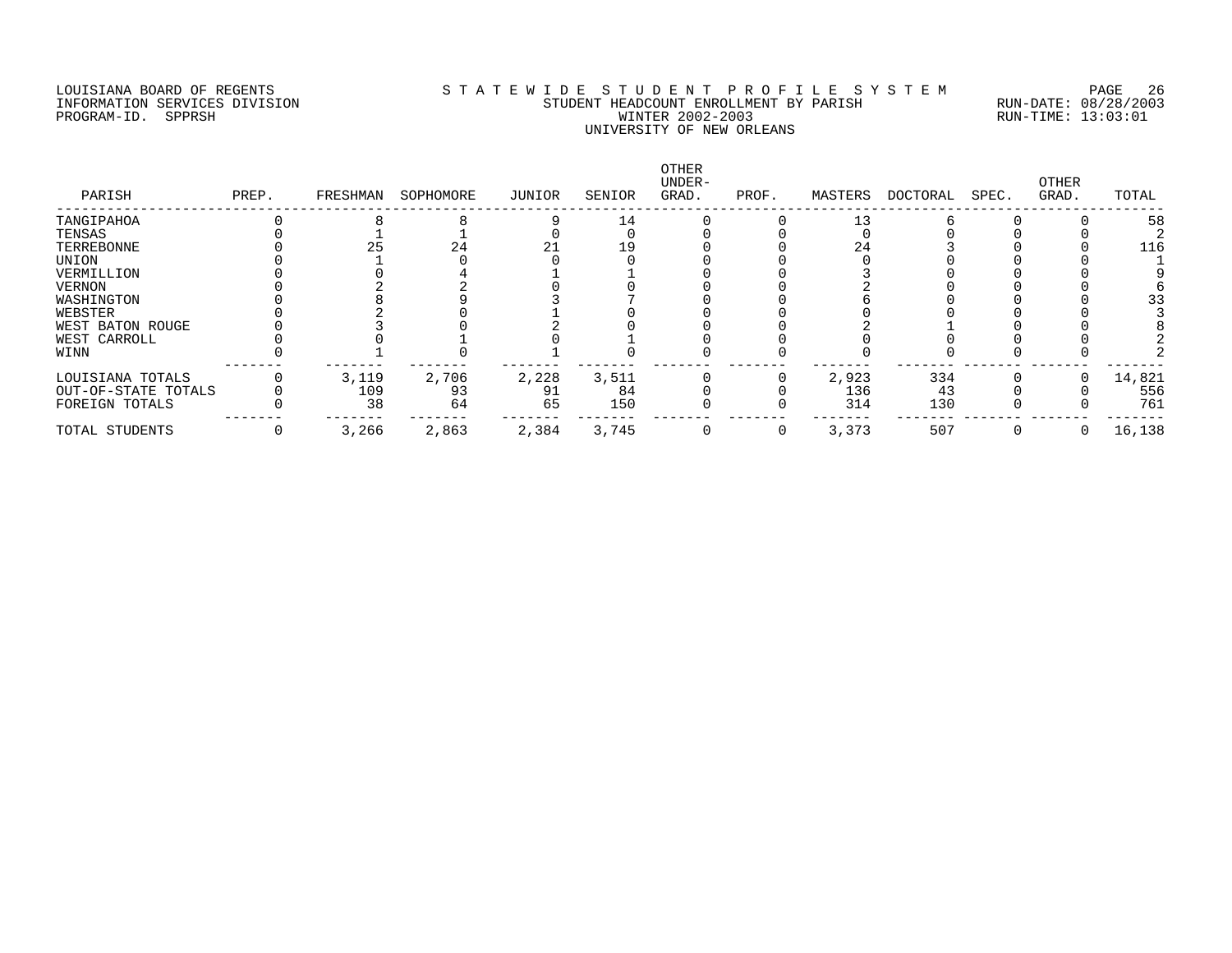PROGRAM-ID. SPPRSH

# LOUISIANA BOARD OF REGENTS STATEWIDE STUDENT PROFILE SYSTEM PAGE 27 INFORMATION SERVICES DIVISION SUNDERT STUDENT HEADCOUNT ENROLLMENT BY PARISH SUN-DATE: 08/28/2003<br>PROGRAM-ID. SPPRSH RUN-TIME: 13:03:01 L.S.U. LAW CENTER

| PARISH                 | PREP.    | FRESHMAN     | SOPHOMORE | <b>JUNIOR</b> | SENIOR       | OTHER<br>UNDER-<br>GRAD. | PROF.        | MASTERS  | DOCTORAL | SPEC.    | <b>OTHER</b><br>GRAD. | TOTAL            |
|------------------------|----------|--------------|-----------|---------------|--------------|--------------------------|--------------|----------|----------|----------|-----------------------|------------------|
| ACADIA                 | $\Omega$ | 0            | 0         | 0             | $\mathbf 0$  | 0                        | 2            | 0        | 0        | 0        | 0                     | 2                |
| ALLEN                  | $\Omega$ | $\mathbf 0$  | 0         | $\Omega$      | $\mathbf 0$  | $\mathbf 0$              | $\mathbf{1}$ | $\Omega$ | 0        | 0        | 0                     | $\mathbf{1}$     |
| ASCENSION              |          | $\mathbf 0$  | 0         | $\Omega$      | 0            | $\mathbf 0$              |              | O        | 0        | 0        | 0                     | 7                |
| ASSUMPTION             |          | $\Omega$     | U         | $\Omega$      | $\Omega$     | $\Omega$                 |              |          | 0        | O        | 0                     |                  |
| <b>AVOYELLES</b>       |          | $\Omega$     | U         | $\Omega$      | $\Omega$     | O                        | 3            |          | 0        | O        | 0                     | 3                |
| <b>BEAUREGARD</b>      |          | $\Omega$     |           | 0             | $\Omega$     | O                        | 6            |          | O        | O        | 0                     | 6                |
| <b>BIENVILLE</b>       |          | $\Omega$     |           | 0             | $\Omega$     | O                        | -1           |          | O        | U        | 0                     |                  |
| <b>BOSSIER</b>         |          | $\Omega$     |           | 0             | $\Omega$     | $\Omega$                 | 5            |          | O        | U        | 0                     | 5                |
| CADDO                  |          | $\Omega$     | U         | 0             | 0            | 0                        | 29           |          | 0        | 0        | 0                     | 29               |
| CALCASIEU              |          | $\Omega$     | O         | 0             | $\Omega$     | $\Omega$                 | 17           |          | 0        | O        | 0                     | 17               |
| CALDWELL               |          | $\Omega$     | O         | 0             | $\Omega$     | $\Omega$                 | $\mathbf 1$  |          | 0        | 0        | 0                     | $\mathbf{1}$     |
| CAMERON                |          | $\Omega$     | U         | $\Omega$      | $\Omega$     | $\Omega$                 | 2            |          | 0        | O        | 0                     | $\overline{2}$   |
| CATAHOULA              |          | $\Omega$     |           | $\Omega$      | $\Omega$     | $\Omega$                 | $\mathbf 1$  |          | $\Omega$ | U        | 0                     | $\mathbf{1}$     |
| CLAIBORNE              |          | $\Omega$     |           | 0             | $\Omega$     | $\Omega$                 | $\mathbf{1}$ |          | 0        | U        | 0                     | $\mathbf{1}$     |
| DE SOTO                |          | $\Omega$     |           | O             | $\Omega$     | $\Omega$                 | $\mathbf{1}$ |          | O        | U        | 0                     | $\mathbf{1}$     |
| EAST BATON ROUGE       |          | $\Omega$     | U         | 0             | $\Omega$     | $\mathbf 0$              | 164          |          | O        | $\Omega$ | $\Omega$              | 164              |
| EVANGELINE             |          | $\Omega$     |           | 0             | $\Omega$     | $\Omega$                 | 8            |          | O        | U        | 0                     | 8                |
| FRANKLIN               |          | $\Omega$     | U         | 0             | $\Omega$     | $\Omega$                 |              |          | 0        | U        | 0                     | 4                |
| <b>GRANT</b>           |          | O            |           | 0             | $\Omega$     | O                        | 3            |          | 0        | U        | 0                     | 3                |
| IBERIA                 |          | $\Omega$     | U         | 0             | $\Omega$     | O                        | 8            |          | 0        | U        | 0                     | 8                |
| IBERVILLE              |          | $\Omega$     |           | 0             | $\Omega$     | O                        | 2            |          | 0        | U        | 0                     | 2                |
| <b>JEFFERSON</b>       |          | $\Omega$     |           | 0             | $\Omega$     | $\Omega$                 | 30           |          | 0        | U        | 0                     | 30               |
| <b>JEFFERSON DAVIS</b> |          | $\Omega$     |           | 0             | $\Omega$     | $\Omega$                 | 4            |          | 0        | O        | 0                     | 4                |
| LAFAYETTE              |          | $\Omega$     | O         | 0             | $\Omega$     | $\Omega$                 | 44           |          | 0        | 0        | 0                     | 44               |
| LAFOURCHE              |          | $\Omega$     | O         | $\Omega$      | 0            | $\Omega$                 | 4            |          | 0        | O        | 0                     | 4                |
| LINCOLN                |          | $\Omega$     | 0         | 0             | $\Omega$     | $\Omega$                 | 9            |          | 0        | 0        | 0                     | 9                |
| LIVINGSTON             |          | $\Omega$     | O         | $\Omega$      | $\Omega$     | $\Omega$                 | 13           |          | 0        | 0        | 0                     | 13               |
| MADISON                |          | $\Omega$     | O         | 0             | $\Omega$     | $\Omega$                 | 4            |          | $\Omega$ | O        | 0                     | 4                |
| MOREHOUSE              |          | $\Omega$     | U         | O             | $\Omega$     | $\Omega$                 | 2            |          | O        | U        | U                     | $\boldsymbol{2}$ |
| NATCHITOCHES           |          | $\Omega$     |           | 0             | $\Omega$     | $\Omega$                 | 11           |          | O        | O        | 0                     | 11               |
| ORLEANS                |          | $\Omega$     | U         | 0             | $\Omega$     | $\Omega$                 | 45           |          | O        | $\Omega$ | 0                     | 45               |
| OUACHITA               |          | O            |           | 0             | $\Omega$     | $\Omega$                 | 17           |          | O        | O        | 0                     | 17               |
| PLAQUEMINES            |          | $\Omega$     | O         | 0             | $\Omega$     | $\Omega$                 | 2            |          | 0        | U        | 0                     | $\overline{2}$   |
| POINTE COUPEE          |          | $\Omega$     |           | 0             | $\Omega$     | 0                        | 6            |          | 0        | O        | 0                     | 6                |
| RAPIDES                |          | $\Omega$     | U         | 0             | $\Omega$     | $\Omega$                 | 10           |          | 0        | $\Omega$ | 0                     | 10               |
| RED RIVER              |          | $\Omega$     |           | 0             | $\Omega$     | O                        | 1            |          | 0        | U        | 0                     | 1                |
| RICHLAND               |          | $\Omega$     |           | 0             | $\Omega$     | $\Omega$                 |              |          | 0        | O        | 0                     |                  |
| ST. BERNARD            |          | $\Omega$     |           | 0             | $\Omega$     | O                        | 5            |          | 0        | O        | O                     | 5                |
| ST. CHARLES            |          | 0            | O         | 0             | $\Omega$     | $\Omega$                 | 1            |          | 0        | 0        | 0                     |                  |
| ST. HELENA             |          | 0            |           | 0             | $\Omega$     | $\Omega$                 | 3            |          | 0        | U        | O                     | 3                |
| ST. JAMES              |          | $\Omega$     | 0         | 0             | $\Omega$     | $\Omega$                 | 3            |          | 0        | 0        | 0                     | 3                |
| ST. JOHN               |          | O            | U         | O             | $\Omega$     | $\Omega$                 | 6            |          | $\Omega$ | U        | 0                     | 6                |
| ST. LANDRY             |          | O            |           | C             | <sup>n</sup> | $\Omega$                 | 11           |          | U        | U        | 0                     | 11               |
| ST. MARTIN             |          | ∩            |           | O             | O            | $\cap$                   | 5            |          | U        | U        | U                     | 5                |
| ST. MARY               |          |              |           | O             | O            | U                        | 4            |          | Ω        | Λ        | U                     | 4                |
| ST. TAMMANY            |          | <sup>0</sup> | O         | 0             | 0            | $\Omega$                 | 28           |          | O        | 0        | 0                     | 28               |
| TANGIPAHOA             | $\Omega$ | $\Omega$     | $\Omega$  | 0             | $\mathbf 0$  | $\Omega$                 | 13           | $\Omega$ | 0        | 0        | $\Omega$              | 13               |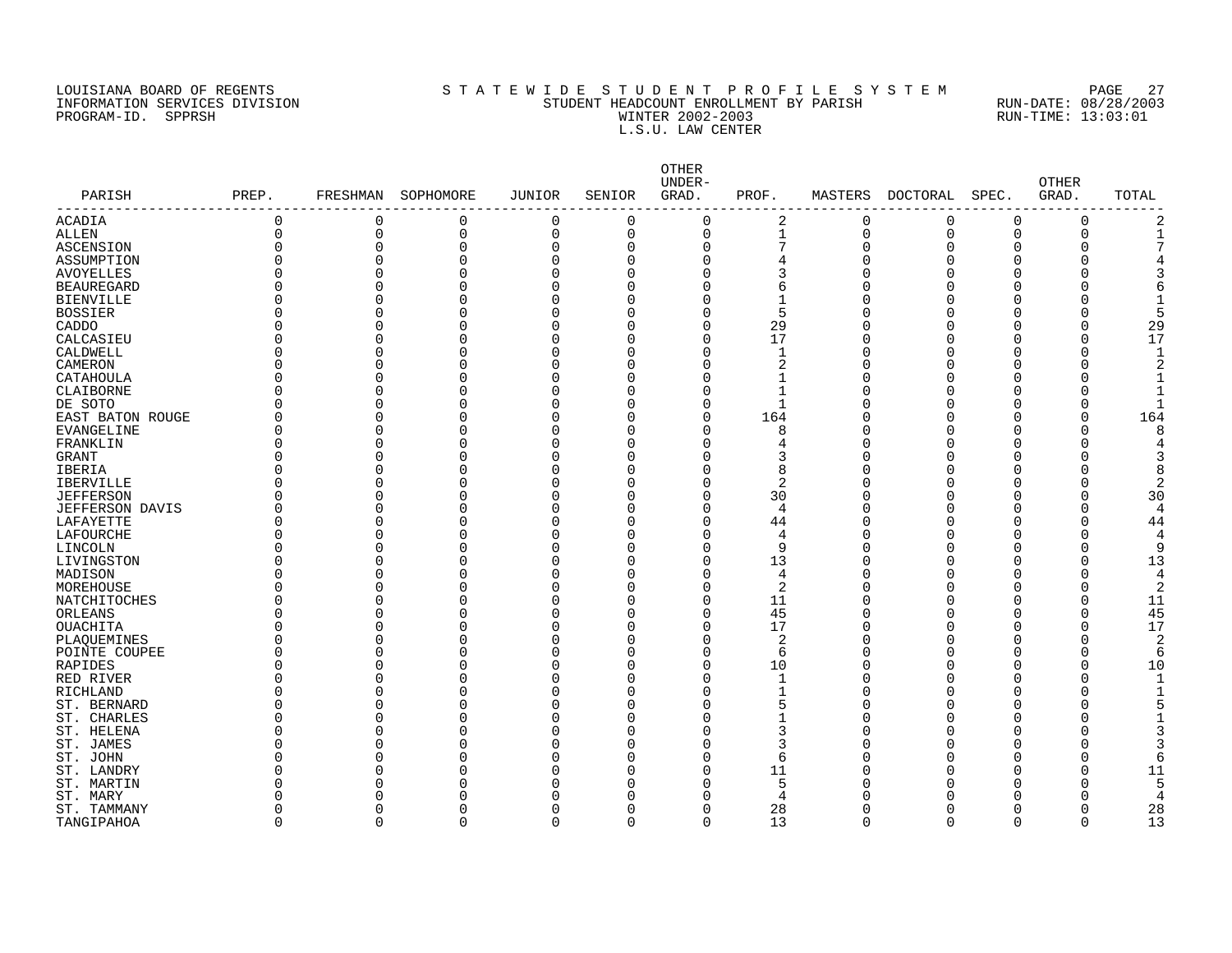# LOUISIANA BOARD OF REGENTS S T A T E W I D E S T U D E N T P R O F I L E S Y S T E M PAGE 28 INFORMATION SERVICES DIVISION STUDENT HEADCOUNT ENROLLMENT BY PARISH RUN-DATE: 08/28/2003 PROGRAM-ID. SPPRSH WINTER 2002-2003 RUN-TIME: 13:03:01 L.S.U. LAW CENTER

| PARISH              | PREP. | FRESHMAN | SOPHOMORE | JUNIOR | SENIOR | <b>OTHER</b><br>UNDER-<br>GRAD. | PROF. | MASTERS | DOCTORAL | SPEC. | OTHER<br>GRAD. | TOTAL |
|---------------------|-------|----------|-----------|--------|--------|---------------------------------|-------|---------|----------|-------|----------------|-------|
| TERREBONNE          |       |          |           |        |        |                                 |       |         |          |       |                |       |
| UNION               |       |          |           |        |        |                                 |       |         |          |       |                |       |
| VERMILLION          |       |          |           |        |        |                                 |       |         |          |       |                |       |
| VERNON              |       |          |           |        |        |                                 |       |         |          |       |                |       |
| WASHINGTON          |       |          |           |        |        |                                 |       |         |          |       |                |       |
| WEBSTER             |       |          |           |        |        |                                 |       |         |          |       |                |       |
| WEST CARROLL        |       |          |           |        |        |                                 |       |         |          |       |                |       |
| WEST FELICIANA      |       |          |           |        |        |                                 |       |         |          |       |                |       |
| WINN                |       |          |           |        |        |                                 |       |         |          |       |                |       |
| LOUISIANA TOTALS    |       |          |           |        |        |                                 | 576   |         |          |       |                | 576   |
| OUT-OF-STATE TOTALS |       |          |           |        |        |                                 | 60    |         |          |       |                | 60    |
| FOREIGN TOTALS      |       |          |           |        |        |                                 | 13    |         |          |       |                | 13    |
| TOTAL STUDENTS      |       |          |           |        |        |                                 | 649   |         |          |       |                | 649   |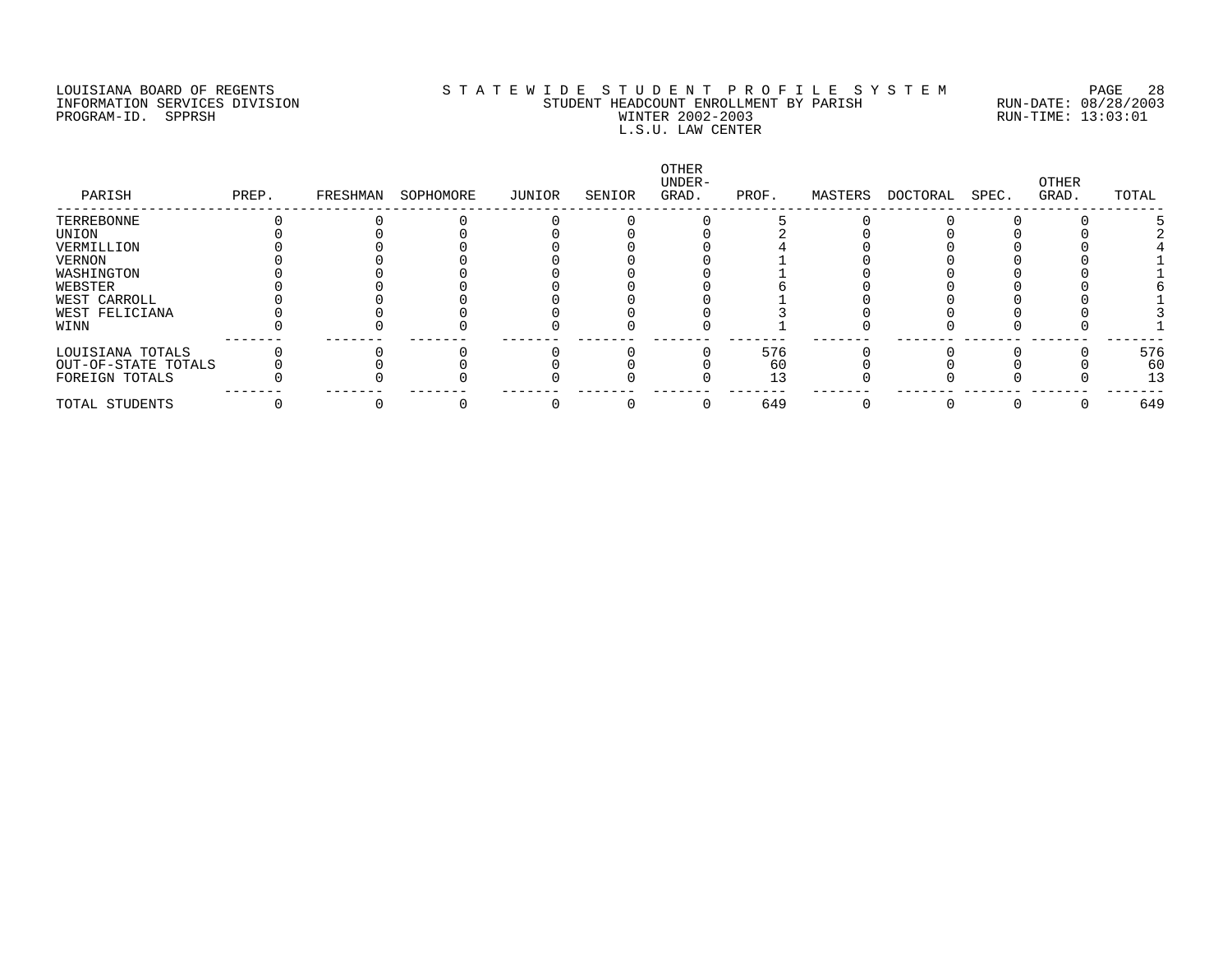# LOUISIANA BOARD OF REGENTS S T A T E W I D E S T U D E N T P R O F I L E S Y S T E M PAGE 29 INFORMATION SERVICES DIVISION STUDENT HEADCOUNT ENROLLMENT BY PARISH RUN-DATE: 08/28/2003 PROGRAM-ID. SPPRSH WINTER 2002-2003 RUN-TIME: 13:03:01 SOUTHERN U. IN BATON ROUGE

| PARISH                 | PREP.    | FRESHMAN       | SOPHOMORE | JUNIOR         | SENIOR       | OTHER<br>UNDER-<br>GRAD. | PROF.          | MASTERS        | DOCTORAL       | SPEC.        | <b>OTHER</b><br>GRAD. | TOTAL |
|------------------------|----------|----------------|-----------|----------------|--------------|--------------------------|----------------|----------------|----------------|--------------|-----------------------|-------|
| ACADIA                 | $\Omega$ | 8              | 10        | 4              | 6            | 0                        | 1              | 8              | $\Omega$       | $\Omega$     | 3                     | 40    |
| ALLEN                  | $\Omega$ | 6              | 1         | $\mathbf{1}$   | 3            | $\mathbf 0$              | 3              | $\mathbf 0$    | $\mathbf{1}$   | $\Omega$     | 0                     | 15    |
| ASCENSION              | $\Omega$ | 41             | 35        | 37             | 41           |                          | 14             | 12             | $\overline{2}$ | 2            | 4                     | 189   |
| ASSUMPTION             | $\Omega$ | $\overline{2}$ | 3         | $\overline{4}$ | 5            | $\Omega$                 | 3              | 3              | O              | $\Omega$     | $\mathbf{1}$          | 21    |
| <b>AVOYELLES</b>       | $\Omega$ | 5              | 9         | 11             | 11           | $\Omega$                 | 3              | 7              |                | 3            | 3                     | 53    |
| <b>BEAUREGARD</b>      | ∩        |                | 2         | 2              | 2            |                          |                | 3              |                | O            | O                     | 15    |
| <b>BIENVILLE</b>       | $\Omega$ |                | 1         | 2              | 6            |                          | 0              | $\Omega$       |                |              | 0                     | 11    |
| <b>BOSSIER</b>         | $\Omega$ | $\overline{2}$ | 2         | 4              | 8            | O                        | $\overline{2}$ |                |                | $\Omega$     |                       | 26    |
| CADDO                  | $\Omega$ | 41             | 36        | 41             | 87           | $\overline{2}$           | 14             | 20             |                | U            | 8                     | 250   |
| CALCASIEU              | ∩        | 28             | 31        | 26             | 29           | ∩                        | 10             | 17             |                |              | 1                     | 147   |
| CALDWELL               | $\Omega$ | $\Omega$       | 2         | 0              | 1            | $\Omega$                 | 1              | $\Omega$       |                | $\Omega$     | 0                     |       |
| CAMERON                | $\Omega$ | $\Omega$       | $\Omega$  | 0              | 1            | ∩                        | 0              | $\Omega$       |                | O            | 0                     |       |
| CATAHOULA              | $\Omega$ | 5              | 10        | 7              | 5            | $\Omega$                 | 0              |                | O              | 2            | 3                     | 33    |
| CLAIBORNE              | ∩        | 3              | 2         | $\mathbf{1}$   | 3            | $\Omega$                 | $\Omega$       | $\Omega$       | Λ              | $\Omega$     | 2                     | 11    |
| CONCORDIA              | $\Omega$ | 10             | 12        | 3              | 12           |                          | 1              | 5              | O              | $\Omega$     | 0                     | 44    |
| DE SOTO                | ∩        | 6              | 4         | 2              | 12           | $\Omega$                 | $\mathbf{1}$   | 3              | $\Omega$       | $\Omega$     | 2                     | 30    |
| EAST BATON ROUGE       | $\Omega$ | 612            | 501       | 510            | 735          | 60                       | 63             | 278            | 15             | 36           | 95                    | 2,905 |
| EAST CARROLL           | $\Omega$ | 3              | 2         | 4              | 4            | $\Omega$                 | $\Omega$       | $\overline{4}$ | $\Omega$       | 1            | $\mathbf{1}$          | 19    |
| EAST FELICIANA         | $\Omega$ | 25             | 24        | 21             | 25           | 2                        | 0              | 13             | U              | 3            | 6                     | 119   |
| EVANGELINE             | $\Omega$ | 5              | 5         | 5              | 11           | U                        | 1              | 4              | 4              | U            | 2                     | 37    |
| FRANKLIN               | $\Omega$ | 11             | 7         | 4              | 2            | ∩                        | 1              | 8              | 2              | O            | O                     | 35    |
| <b>GRANT</b>           | $\Omega$ | 2              | 1         | 1              | 1            | U                        | 0              | $\Omega$       |                | O            | $\Omega$              |       |
| <b>IBERIA</b>          | $\Omega$ | 12             | 24        | 11             | 24           | $\Omega$                 | $\overline{2}$ | 7              |                | $\Omega$     | 6                     | 86    |
| <b>IBERVILLE</b>       | $\Omega$ | 58             | 57        | 48             | 64           | $\Omega$                 | 10             | 34             |                | 2            | 14                    | 287   |
| <b>JACKSON</b>         | $\Omega$ | $\mathbf{1}$   | 1         | 2              | $\mathbf 0$  | $\Omega$                 | $\mathbf 0$    | $\mathbf{1}$   |                | $\Omega$     | 0                     |       |
| <b>JEFFERSON</b>       | $\Omega$ | 29             | 34        | 31             | 41           |                          | 29             | 14             |                | ∩            | 3                     | 184   |
| <b>JEFFERSON DAVIS</b> | $\Omega$ | 2              | 0         | $\overline{0}$ | 4            | $\Omega$                 | 1              | 4              |                | O            | 0                     | 12    |
| LAFAYETTE              | $\Omega$ | 22             | 21        | 25             | 27           |                          | 20             | 10             | ζ              |              | 4                     | 134   |
| LAFOURCHE              | ∩        | 5              | 5         | $\mathbf{1}$   | 6            | ∩                        | 4              |                |                | U            | U                     | 24    |
| LA SALLE               | $\Omega$ |                | 2         | $\mathbf 0$    | $\mathbf{1}$ | U                        |                | ∩              |                | U            | <sup>0</sup>          |       |
| LINCOLN                | $\Omega$ | 3              | 2         |                | $\Omega$     | ∩                        | 3              |                | Λ              | $\Omega$     | O                     | 13    |
| LIVINGSTON             | $\Omega$ |                | 5         | 4              | 5            | Λ                        | 5              | 8              |                | 2            | 0                     | 30    |
| MADISON                | $\Omega$ | 10             | 6         | 8              | 5            | ∩                        | 0              | $\overline{2}$ | Ω              | $\Omega$     | $\Omega$              | 31    |
| MOREHOUSE              | ∩        | 13             | 11        | 5              | 11           | O                        | $\mathbf{1}$   | 5              | $\Omega$       | $\Omega$     | 0                     | 46    |
| NATCHITOCHES           | $\Omega$ | 5              | 10        | 3              | 13           | $\cap$                   | 7              | 3              | $\Omega$       | $\Omega$     | 2                     | 43    |
| ORLEANS                | $\Omega$ | 136            | 105       | 114            | 145          |                          | 45             | 31             | 14             | 1            | 8                     | 601   |
| <b>OUACHITA</b>        | ∩        | 26             | 19        | 18             | 26           | U                        | 14             |                | $\Omega$       | -1           | 6                     | 117   |
| PLAOUEMINES            | $\Omega$ | 11             | 6         | 7              | 7            | $\Omega$                 | $\mathbf{1}$   | $\overline{2}$ | Ω              | 0            | $\mathbf{1}$          | 35    |
| POINTE COUPEE          | $\Omega$ | 19             | 23        | 27             | 36           |                          | $\Omega$       | 24             |                | 3            | 15                    | 148   |
| <b>RAPIDES</b>         | ∩        | 57             | 32        | 36             | 60           | $\Omega$                 | 13             | 16             |                | $\mathbf{1}$ | 4                     | 220   |
| RED RIVER              | $\Omega$ | 3              | 1         | $\Omega$       | 2            | ∩                        | 4              | <sup>0</sup>   |                | $\Omega$     | 1                     | 11    |
| RICHLAND               |          | 6              | 5         | 4              | 1            |                          | 1              |                |                | U            | $\mathbf{1}$          | 19    |
| SABINE                 | U        | 3              | 0         | O              | 3            |                          | 1              | ∩              |                | U            | $\mathbf{1}$          | 8     |
| ST. BERNARD            |          | $\Omega$       |           |                | $\mathbf{1}$ |                          |                |                |                |              | 0                     | 4     |
| ST. CHARLES            | U        | 10             | 9         | 9              | 9            |                          | O              |                |                |              | 0                     | 39    |
| ST. HELENA             | $\Omega$ | 8              | 4         | 13             | 26           |                          |                |                |                | 5            | 10                    | 76    |
| ST. JAMES              | $\Omega$ | 20             | 34        | 22             | 27           | $\cap$                   | 3              | $\sqrt{2}$     |                | -1           | 3                     | 117   |
|                        |          |                |           |                |              |                          |                |                |                |              |                       |       |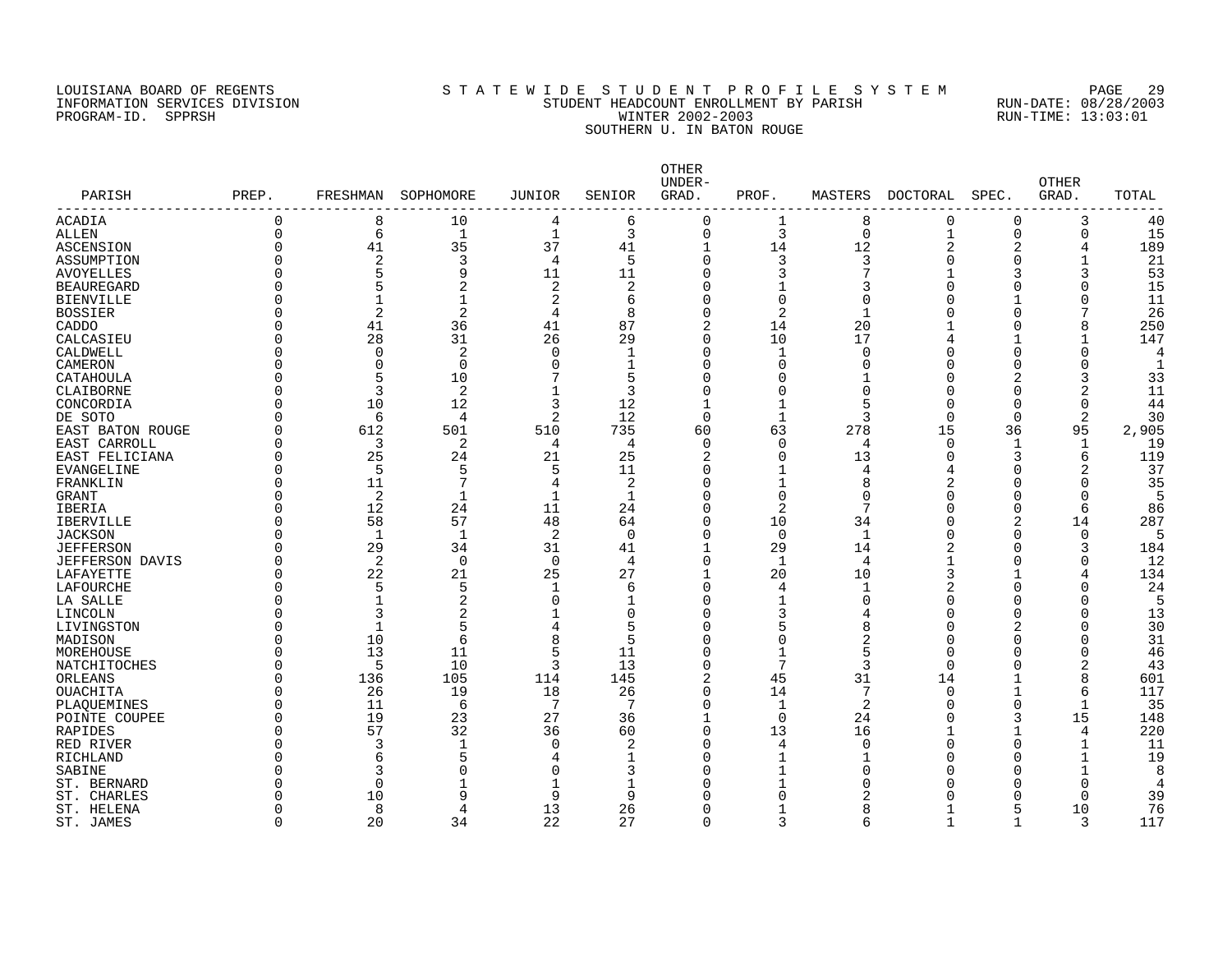### LOUISIANA BOARD OF REGENTS STATEWIDE STUDENT PROFILE SYSTEM PAGE 30 INFORMATION SERVICES DIVISION SAN SENDENT HEADCOUNT ENROLLMENT BY PARISH STUDENT HEADCOUNT ENROLLMENT BY PARISH<br>PROGRAM-ID. SPPRSH STUDENT MUNTER 2002-2003 PROGRAM-ID. SPPRSH WINTER 2002-2003 SOUTHERN U. IN BATON ROUGE

| PARISH              | PREP. | FRESHMAN | SOPHOMORE | JUNIOR | SENIOR | OTHER<br>UNDER-<br>GRAD. | PROF. | MASTERS | DOCTORAL | SPEC. | OTHER<br>GRAD. | TOTAL |
|---------------------|-------|----------|-----------|--------|--------|--------------------------|-------|---------|----------|-------|----------------|-------|
| ST. JOHN            |       | 30       | 22        | 23     | 22     |                          |       |         |          |       |                | 115   |
| ST. LANDRY          |       | 45       | 33        | 25     | 69     |                          |       | 26      |          |       |                | 232   |
| ST. MARTIN          |       |          | 13        | 10     | 21     |                          |       |         |          |       |                | 63    |
| ST. MARY            |       | 16       | 13        | 16     | 20     |                          |       |         |          |       |                | 81    |
| ST. TAMMANY         |       |          | 13        |        | 15     |                          |       |         |          |       |                | 64    |
| TANGIPAHOA          |       | 20       | 24        |        | 30     |                          |       | 25      |          |       |                | 142   |
| TENSAS              |       | 16       |           |        |        |                          |       |         |          |       |                | 33    |
| TERREBONNE          |       | 10       | L 6       |        | 21     |                          |       |         |          |       |                | 67    |
| UNION               |       |          |           |        |        |                          |       |         |          |       |                | 10    |
| VERMILLION          |       |          |           |        |        |                          |       |         |          |       |                | 15    |
| VERNON              |       |          |           |        |        |                          |       |         |          |       |                | 16    |
| WASHINGTON          |       |          | 12        |        | 22     |                          |       |         |          |       |                | 65    |
| WEBSTER             |       |          |           |        | 11     |                          |       |         |          |       |                | 31    |
| WEST BATON ROUGE    |       | 25       | 25        | 25     | 45     |                          |       |         |          |       |                | 145   |
| WEST CARROLL        |       |          |           |        |        |                          |       |         |          |       |                |       |
| WEST FELICIANA      |       |          |           |        | 14     |                          |       |         |          |       |                | 41    |
| WINN                |       |          |           |        |        |                          |       |         |          |       |                |       |
| LOUISIANA TOTALS    |       | 1,502    | 1,312     | 1,257  | 1,859  | 77                       | 330   | 697     | 67       | 84    | 253            | 7,438 |
| OUT-OF-STATE TOTALS |       | 266      | 220       | 184    | 321    |                          | 47    | 92      | 13       |       | 15             | 1,172 |
| FOREIGN TOTALS      |       |          | 10        |        | 29     |                          |       | 77      | 28       |       |                | 176   |
| TOTAL STUDENTS      |       | 1,777    | 1,542     | 1,458  | 2,209  | 90                       | 377   | 866     | 108      | 90    | 269            | 8,786 |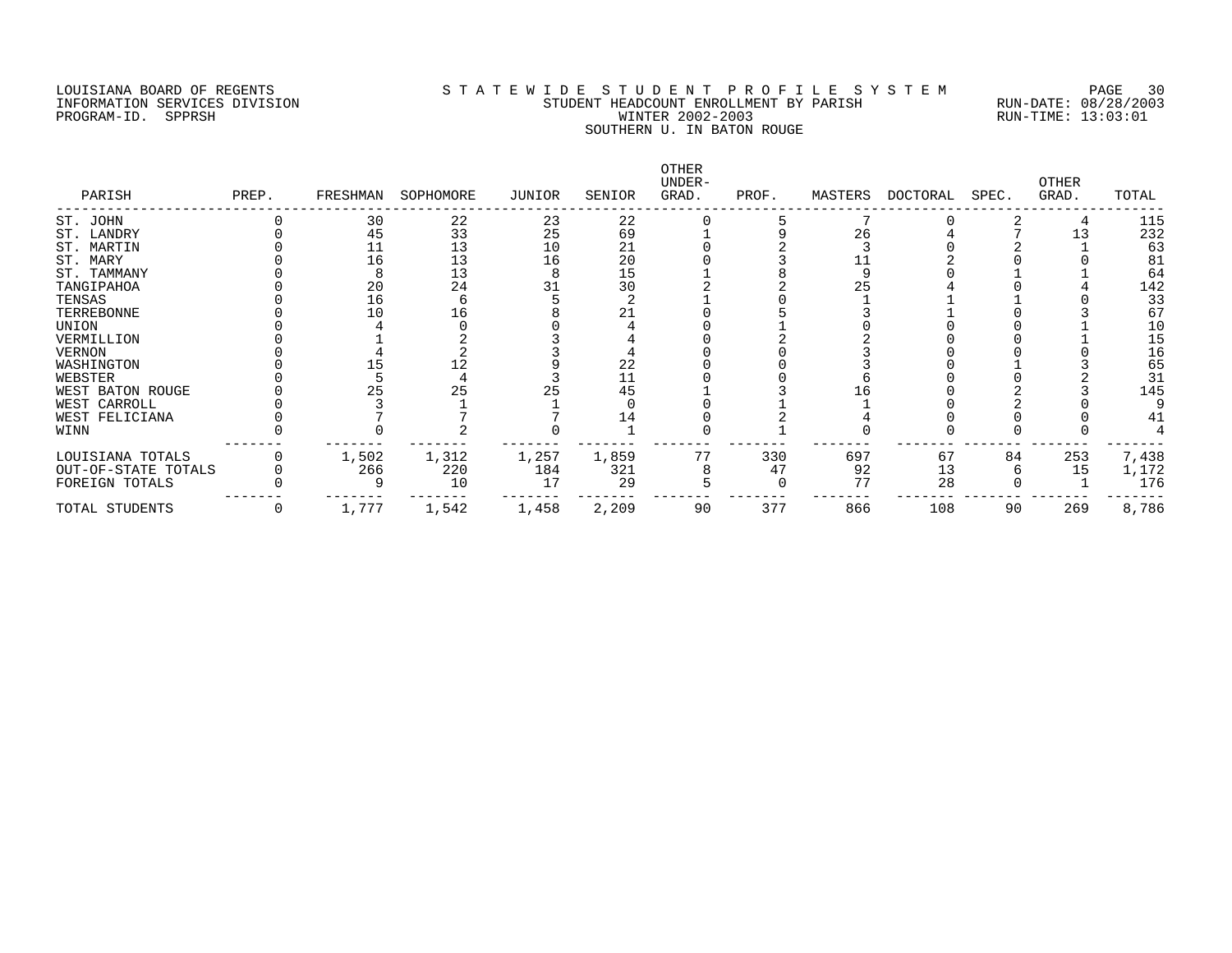# LOUISIANA BOARD OF REGENTS SOURCLEARIE S T A T E W I D E S T U D E N T P R O F I L E S Y S T E M PAGE 31 INFORMATION SERVICES DIVISION STUDENT HEADCOUNT ENROLLMENT BY PARISH RUN-DATE: 08/28/2003 PROGRAM-ID. SPPRSH WINTER 2002-2003 RUN-TIME: 13:03:01 SOUTHERN U. IN NEW ORLEANS

| PARISH              | PREP. | FRESHMAN       | SOPHOMORE   | <b>JUNIOR</b> | SENIOR         | OTHER<br>UNDER-<br>GRAD. | PROF.    | MASTERS        | <b>DOCTORAL</b> | SPEC.    | <b>OTHER</b><br>GRAD. | TOTAL          |
|---------------------|-------|----------------|-------------|---------------|----------------|--------------------------|----------|----------------|-----------------|----------|-----------------------|----------------|
| ASCENSION           | 0     | 1              | 0           | 0             |                | O                        | $\Omega$ | 2              | N               | $\Omega$ | 0                     |                |
| <b>AVOYELLES</b>    | 0     | 0              | $\mathbf 0$ | $\mathbf 1$   | $\Omega$       | $\Omega$                 | $\Omega$ | $\mathbf 0$    | $\Omega$        | $\Omega$ | 0                     |                |
| CADDO               | 0     | $\Omega$       | 0           |               | O              | $\Omega$                 | 0        |                | O               | O        |                       |                |
| CALCASIEU           | ი     |                | 0           |               |                |                          | 0        |                |                 |          | O                     |                |
| CALDWELL            | ი     |                | 0           |               | ſ              |                          | 0        |                |                 | U        |                       |                |
| CATAHOULA           |       |                | U           |               |                |                          | O        | $\Omega$       |                 |          |                       |                |
| CONCORDIA           | N     |                | O           |               |                |                          | O        | $\Omega$       |                 |          |                       |                |
| DE SOTO             |       |                | O           |               |                | ∩                        | O        |                |                 |          |                       |                |
| EAST BATON ROUGE    | ი     | 2              | 2           |               | 3              |                          | O        | 28             |                 |          |                       | 39             |
| EAST CARROLL        | ი     | U              | 0           |               |                |                          | O        | $\Omega$       |                 |          |                       |                |
| EVANGELINE          | U     | $\Omega$       | 0           |               | 1              |                          | O        | <sup>0</sup>   |                 |          |                       |                |
| <b>IBERIA</b>       | N     | $\overline{c}$ | $\Omega$    |               | -1             |                          | Ω        |                |                 |          |                       |                |
| <b>IBERVILLE</b>    | ∩     | $\Omega$       | 1           | $\mathbf 1$   | $\overline{1}$ |                          | O        | $\Omega$       |                 | O        | 0                     |                |
| <b>JEFFERSON</b>    |       | 91             | 48          | 66            | 111            |                          | Ω        | 58             |                 | ∩        | 38                    | 412            |
| JEFFERSON DAVIS     | Π     | $\Omega$       | $\mathbf 0$ | $\Omega$      | 1              |                          | Ω        | $\Omega$       |                 | O        | $\Omega$              |                |
| LAFAYETTE           |       | O              | $\Omega$    | $\cap$        |                |                          | Ω        | 1              |                 | U        |                       |                |
| LAFOURCHE           |       |                | O           |               |                |                          | O        | 3              |                 |          | U                     |                |
| LINCOLN             | ი     | U              | $\Omega$    |               |                |                          | O        |                |                 | U        |                       |                |
| LIVINGSTON          | N     |                | $\Omega$    |               | O              |                          | Ω        | 2              |                 |          |                       |                |
| MADISON             | N     |                | $\Omega$    |               | $\Omega$       |                          | Ω        | 2              |                 | U        | U                     |                |
| NATCHITOCHES        | ი     | $\Omega$       | 0           | $\cap$        | $\Omega$       |                          | 0        | $\mathbf{1}$   |                 | 0        | $\Omega$              |                |
| ORLEANS             | ი     | 653            | 392         | 334           | 823            |                          | 0        | 255            |                 | $\Omega$ | 193                   | 2,650          |
| OUACHITA            | ი     | $\Omega$       | 0           | 0             | 3              |                          | 0        |                |                 | 0        | 0                     |                |
| PLAQUEMINES         | ი     |                | O           | 3             | 12             |                          | O        | 3              |                 | C        |                       | 20             |
|                     | N     |                | U           |               | ∩              |                          | O        |                |                 |          |                       | 2              |
| POINTE COUPEE       |       |                |             |               | ∩              |                          | O        | $\Omega$       |                 |          |                       | 6              |
| RAPIDES             |       |                |             | 2             |                |                          |          |                |                 |          |                       |                |
| ST. BERNARD         |       |                |             | 3             | 6              |                          | Ω        | 8              |                 |          |                       | 22             |
| ST. CHARLES         | ი     | 8              | 11          | 5             | 12             |                          | Λ        | 3              |                 |          |                       | 42             |
| ST. HELENA          | N     |                | $\mathbf 0$ |               | $\Omega$       |                          | O        |                |                 |          |                       | $\overline{2}$ |
| ST. JAMES           | ი     | $\overline{2}$ |             |               | 5              |                          | O        | 3              |                 |          |                       | 12             |
| ST. JOHN            | N     | 10             | 5           |               | 6              | ∩                        | Ω        | 3              |                 | U        |                       | 36             |
| ST. LANDRY          |       | $\mathbf{1}$   | 0           |               | 1              |                          | O        | $\overline{2}$ |                 |          |                       |                |
| ST. MARTIN          | ∩     | ∩              | O           |               | 2              | ∩                        | Ω        | $\mathbf{1}$   |                 | U        |                       |                |
| ST. MARY            |       |                | 2           | 3             | $\Omega$       |                          | O        | $\overline{2}$ |                 |          |                       | q              |
| ST. TAMMANY         |       | 6              | 3           | 2             | 9              |                          | O        | 16             |                 |          |                       | 39             |
| TANGIPAHOA          | Ω     |                | 3           | $\Omega$      | 2              |                          | O        | 6              |                 |          |                       | 13             |
| TENSAS              | N     |                | N           |               | O              |                          | Ω        | $\Omega$       |                 |          | U                     | -1             |
| TERREBONNE          | O     |                |             |               | c              |                          | O        | ∩              |                 |          |                       | 25             |
| VERMILLION          | N     |                | N           |               | O              |                          | O        |                |                 |          |                       | -1             |
| <b>VERNON</b>       |       |                |             |               |                |                          | O        | ∩              |                 |          |                       |                |
| WASHINGTON          | ი     |                | 0           |               |                |                          | 0        |                |                 | U        |                       | 12             |
| WEST BATON ROUGE    | 0     | $\Omega$       |             | O             |                | $\Omega$                 | 0        | $\overline{2}$ |                 | C        | $\Omega$              |                |
| WEST CARROLL        | 0     | $\Omega$       | $\mathbf 0$ | $\Omega$      |                | $\Omega$                 | $\Omega$ | $\mathbf 0$    | U               | $\Omega$ | $\Omega$              |                |
| WEST FELICIANA      | O     | O              |             | $\Omega$      | $\mathbf{1}$   | ∩                        | 0        | $\Omega$       | $\Omega$        | 0        | U                     |                |
| LOUISIANA TOTALS    | 0     | 795            | 476         | 440           | 1,020          |                          | 0        | 417            | $\Omega$        | 0        | 264                   | 3,412          |
| OUT-OF-STATE TOTALS | 0     | 25             | 22          | 22            | 35             | $\Omega$                 | 0        | 7              | $\Omega$        | 0        | 7                     | 118            |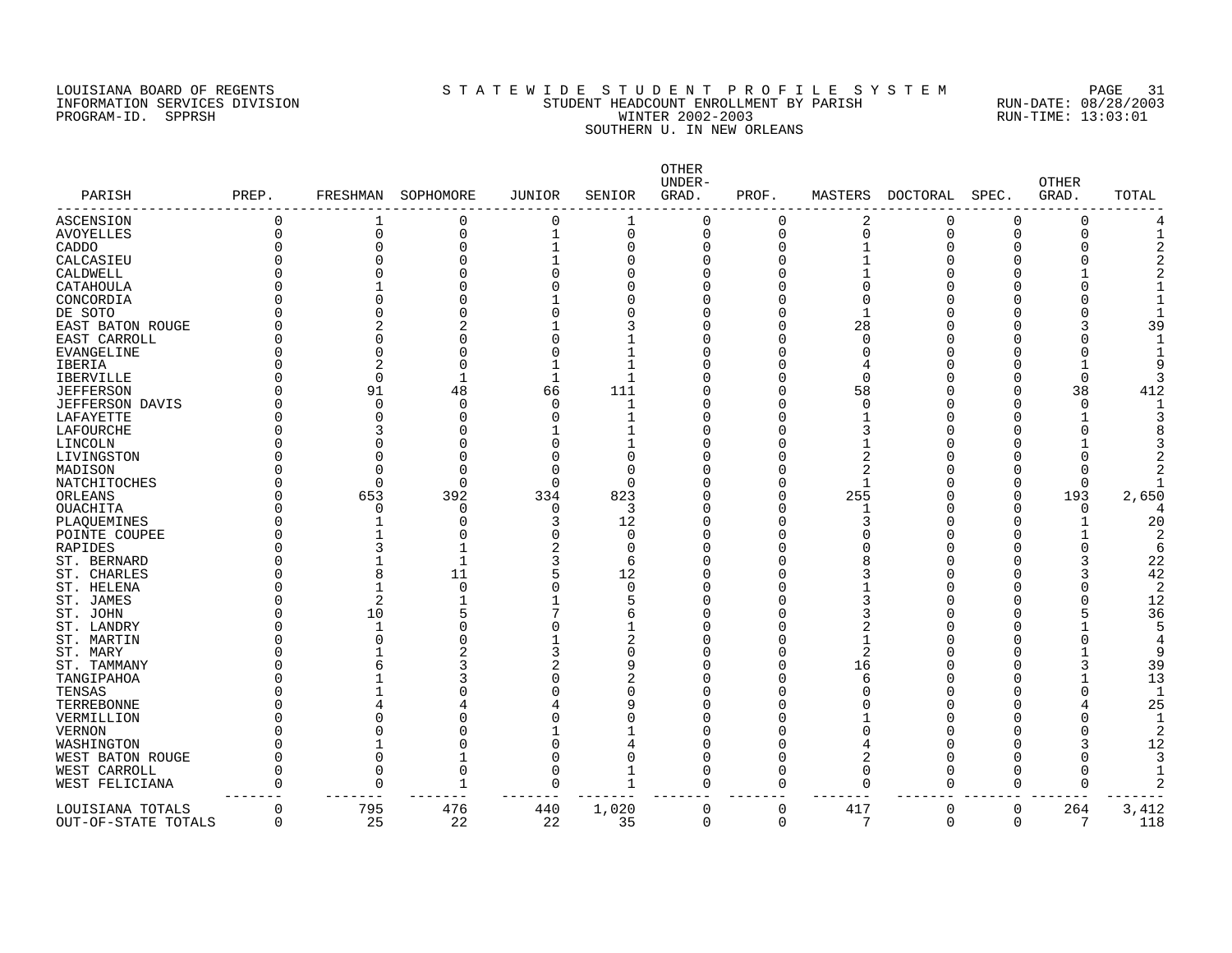# LOUISIANA BOARD OF REGENTS S T A T E W I D E S T U D E N T P R O F I L E S Y S T E M PAGE 32 INFORMATION SERVICES DIVISION STUDENT HEADCOUNT ENROLLMENT BY PARISH RUN-DATE: 08/28/2003 PROGRAM-ID. SPPRSH WINTER 2002-2003 RUN-TIME: 13:03:01 SOUTHERN U. IN NEW ORLEANS

| PARISH         | PREP | FRESHMAN | SOPHOMORE | JUNIOR | SENIOR | <b>OTHER</b><br>UNDER-<br>GRAD | PROF | MASTERS | <b>DOCTORAL</b> | SPEC. | OTHER<br>GRAD. | TOTAL |
|----------------|------|----------|-----------|--------|--------|--------------------------------|------|---------|-----------------|-------|----------------|-------|
| FOREIGN TOTALS |      | 14       |           |        |        |                                |      | 10      |                 |       |                |       |
| TOTAL STUDENTS |      | 834      | 511       | 471    | .072   |                                |      | 434     |                 |       | 273            | 3,595 |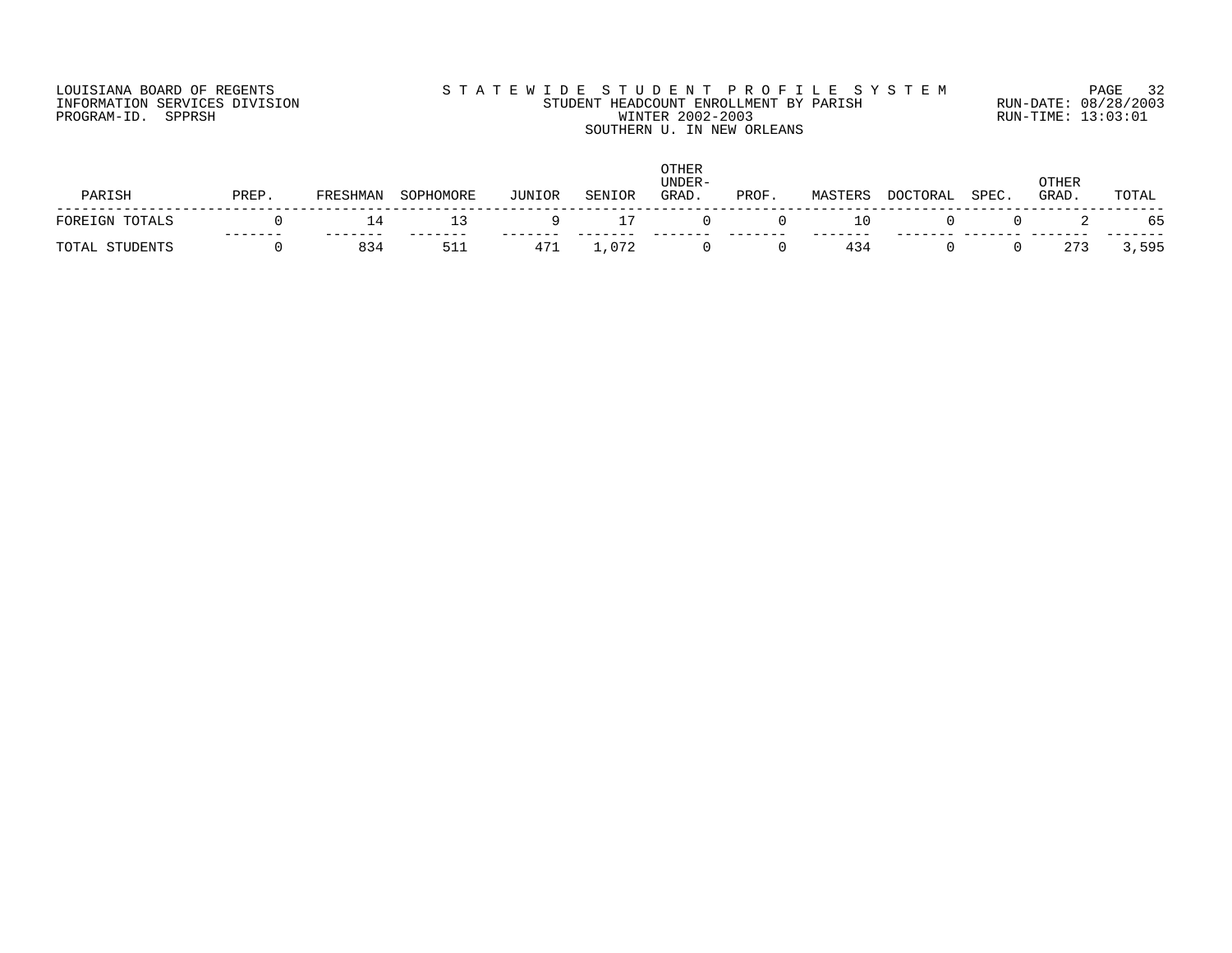# LOUISIANA BOARD OF REGENTS S T A T E W I D E S T U D E N T P R O F I L E S Y S T E M PAGE 33 INFORMATION SERVICES DIVISION STUDENT HEADCOUNT ENROLLMENT BY PARISH RUN-DATE: 08/28/2003 PROGRAM-ID. SPPRSH WINTER 2002-2003 RUN-TIME: 13:03:01 SOUTHERN U. IN SHREVEPORT

| PARISH              | PREP. | FRESHMAN       | SOPHOMORE | JUNIOR   | SENIOR   | OTHER<br>UNDER-<br>GRAD. | PROF.    | MASTERS  | DOCTORAL | SPEC.       | <b>OTHER</b><br>GRAD. | TOTAL |
|---------------------|-------|----------------|-----------|----------|----------|--------------------------|----------|----------|----------|-------------|-----------------------|-------|
| ALLEN               |       |                | 0         | C        |          |                          |          |          |          |             | 0                     |       |
| <b>AVOYELLES</b>    |       |                | 0         | C        | $\Omega$ | 0                        | O        |          |          |             |                       |       |
| <b>BEAUREGARD</b>   |       |                |           |          |          | O                        |          |          |          |             |                       |       |
| <b>BIENVILLE</b>    |       |                |           |          |          | $\cap$                   |          |          |          |             |                       |       |
| <b>BOSSIER</b>      |       | 114            | 43        |          |          | 15                       |          |          |          |             |                       | 172   |
| CADDO               |       | 1,181          | 419       |          |          | 211                      |          |          |          |             |                       | 1,811 |
| CALCASIEU           |       |                |           |          |          | $\Omega$                 |          |          |          |             |                       |       |
| CALDWELL            |       |                |           |          |          |                          |          |          |          |             |                       |       |
| CLAIBORNE           |       |                | 2         |          |          | $\Omega$                 |          |          |          |             |                       |       |
| DE SOTO             |       | 42             | 14        |          |          | 10                       |          |          |          |             |                       | 66    |
| EAST BATON ROUGE    |       |                | U         |          |          |                          |          |          |          |             |                       |       |
| EAST CARROLL        |       |                |           |          |          | ∩                        |          |          |          |             |                       |       |
| EAST FELICIANA      |       |                |           |          |          |                          |          |          |          |             |                       |       |
| <b>EVANGELINE</b>   |       |                |           |          |          |                          |          |          |          |             |                       |       |
| FRANKLIN            |       |                |           |          |          |                          |          |          |          |             |                       |       |
| <b>JACKSON</b>      |       |                |           |          |          |                          |          |          |          |             |                       |       |
| LAFAYETTE           |       |                |           |          |          |                          |          |          |          |             |                       |       |
| LA SALLE            |       |                |           |          |          |                          |          |          |          |             |                       |       |
| LINCOLN             |       |                |           |          |          |                          |          |          |          |             |                       |       |
| MADISON             |       |                |           |          |          |                          |          |          |          |             |                       |       |
| MOREHOUSE           |       |                |           |          |          |                          |          |          |          |             |                       |       |
| NATCHITOCHES        |       |                |           |          |          |                          |          |          |          |             |                       |       |
| ORLEANS             |       |                |           |          |          |                          |          |          |          |             |                       |       |
| OUACHITA            |       | 11             |           |          |          |                          |          |          |          |             |                       | 14    |
| POINTE COUPEE       |       |                |           |          |          |                          |          |          |          |             |                       |       |
| <b>RAPIDES</b>      |       |                |           |          |          |                          |          |          |          |             |                       | 12    |
| RED RIVER           |       |                |           |          |          |                          |          |          |          |             |                       |       |
| <b>RICHLAND</b>     |       |                |           |          |          |                          |          |          |          |             |                       |       |
| SABINE              |       |                |           |          |          |                          |          |          |          |             |                       |       |
| TERREBONNE          |       |                |           |          |          |                          |          |          |          |             |                       |       |
| <b>VERNON</b>       |       |                |           |          |          |                          |          |          |          |             |                       |       |
| WASHINGTON          |       |                |           |          |          |                          |          |          |          |             |                       | 11    |
| WEBSTER             |       | 20             |           |          |          | 6                        |          |          |          |             |                       | 30    |
| WINN                |       | $\overline{c}$ | Λ         |          |          |                          | O        |          |          |             |                       |       |
|                     |       |                |           |          |          |                          |          |          |          |             |                       |       |
| LOUISIANA TOTALS    | 0     | 1,427          | 508       | 0        | 0        | 257                      | 0        | 0        |          |             | $\Omega$              | 2,192 |
| OUT-OF-STATE TOTALS | 0     | 0              | 0         | $\Omega$ | 0        | 0                        | 0        | $\Omega$ |          | $\Omega$    | U                     |       |
| FOREIGN TOTALS      |       |                | $\Omega$  | $\Omega$ | $\Omega$ | $\Omega$                 | O        | $\Omega$ |          | $\Omega$    | U                     |       |
| TOTAL STUDENTS      | 0     | 1,427          | 508       | $\Omega$ | $\Omega$ | 257                      | $\Omega$ | $\Omega$ | 0        | $\mathbf 0$ | 0                     | 2,192 |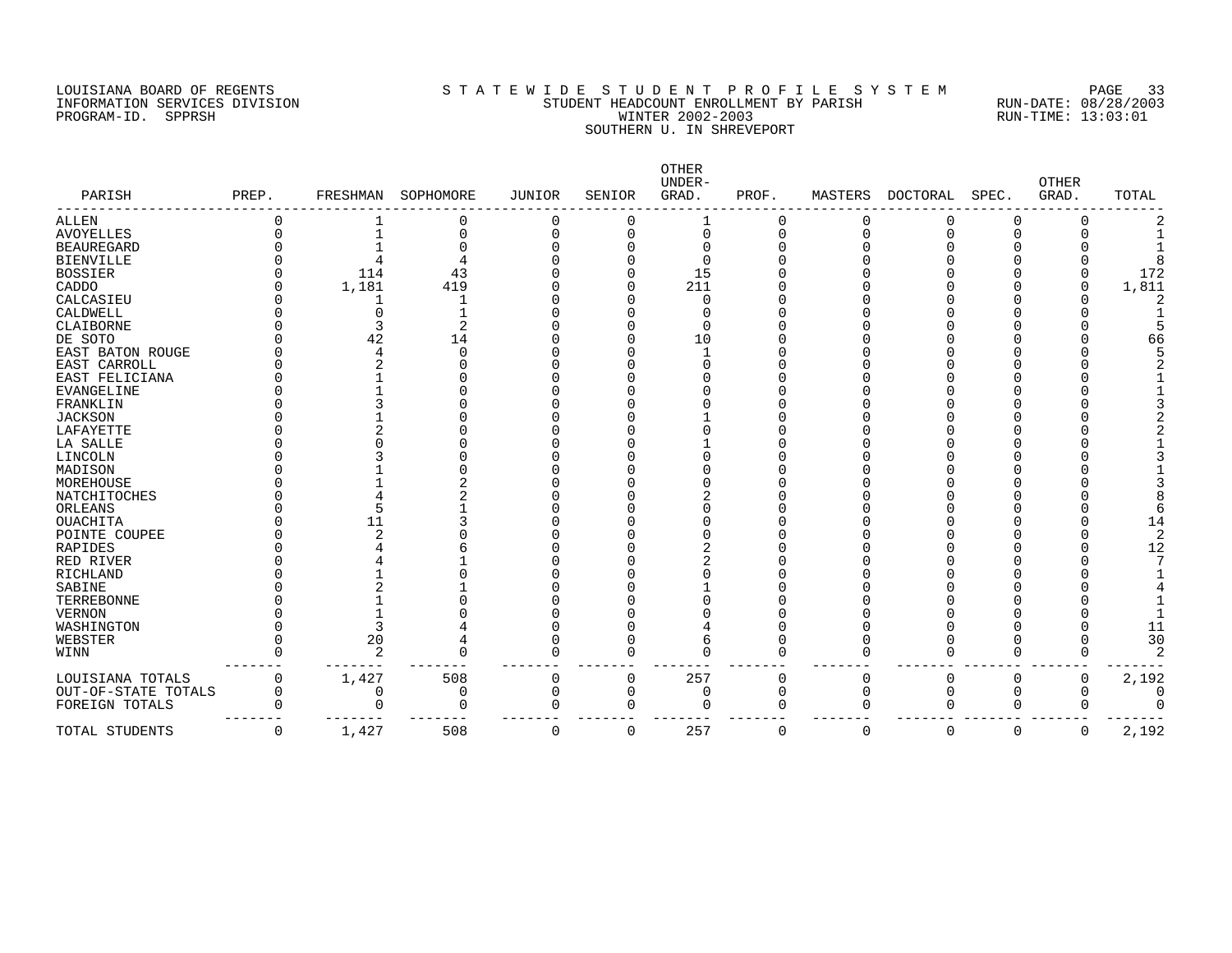### LOUISIANA BOARD OF REGENTS S T A T E W I D E S T U D E N T P R O F I L E S Y S T E M PAGE 34 INFORMATION SERVICES DIVISION STATE: STUDENT HEADCOUNT ENROLLMENT BY PARISH RUN-DATE: 08/28/2000<br>PROGRAM-ID. SPPRSH RUN-TIME: 13:03:01 PROGRAM-ID. SPPRSH WINTER 2002-2003 BATON ROUGE COMMUNITY COLLEGE

| PARISH           | PREP.       | FRESHMAN        | SOPHOMORE      | JUNIOR       | SENIOR         | OTHER<br>UNDER-<br>GRAD. | PROF.       | MASTERS  | $\tt DOCTORAL$ | SPEC.    | <b>OTHER</b><br>GRAD. | TOTAL |
|------------------|-------------|-----------------|----------------|--------------|----------------|--------------------------|-------------|----------|----------------|----------|-----------------------|-------|
| --------------   |             |                 |                |              |                |                          |             |          |                |          |                       |       |
| ACADIA           | $\mathbf 0$ | 1               | 1              | $\mathbf 0$  | 0              | 0                        | $\mathbf 0$ | $\Omega$ | 0              | 0        | 0                     |       |
| <b>ALLEN</b>     | $\mathbf 0$ | 3               | $\mathbf 0$    | $\mathbf 0$  | $\overline{0}$ | 0                        | $\mathbf 0$ | 0        | $\mathbf 0$    | 0        | 0                     | 3     |
| ASCENSION        | $\Omega$    | 146             | 29             | $\Omega$     | $\Omega$       | 9                        | $\Omega$    | 0        | $\Omega$       | 0        | 0                     | 184   |
| ASSUMPTION       |             | 5               | $\overline{2}$ | $\Omega$     | $\Omega$       | $\mathbf{1}$             | $\Omega$    | $\Omega$ | 0              | 0        | 0                     | 8     |
| <b>AVOYELLES</b> |             | 4               | $\overline{c}$ | $\Omega$     | $\Omega$       | $\Omega$                 | $\Omega$    |          | O              | O        | O                     |       |
| <b>BOSSIER</b>   |             | 4               |                | $\Omega$     | $\Omega$       | $\Omega$                 | $\Omega$    |          | O              | O        | $\Omega$              |       |
| CADDO            | 0           | 12              | $\overline{2}$ | $\Omega$     | 0              | $\Omega$                 | $\Omega$    |          | O              | O        | 0                     | 14    |
| CALCASIEU        | $\Omega$    | 14              |                | $\Omega$     | 0              | $\Omega$                 |             |          | Ω              | 0        | $\Omega$              | 15    |
| CONCORDIA        | $\Omega$    | 3               |                | $\Omega$     | 0              | $\Omega$                 | n           |          | Λ              | O        | <sup>0</sup>          |       |
| DE SOTO          | $\Omega$    |                 | $\Omega$       | $\Omega$     | 0              | $\Omega$                 |             |          | Ω              | O        | 0                     |       |
| EAST BATON ROUGE | 25          | 2,265           | 583            | $\Omega$     | 0              | 191                      | n           |          |                | O        | 0                     | 3,064 |
| EAST CARROLL     | $\Omega$    | 1               | $\Omega$       | $\Omega$     | $\Omega$       | $\Omega$                 |             |          | Λ              | O        | O                     |       |
| EAST FELICIANA   | $\Omega$    | 66              | 16             | $\Omega$     | $\Omega$       | 6                        | n           |          | O              | O        | 0                     | 88    |
| EVANGELINE       | ∩           | 4               | $\Omega$       | $\Omega$     | $\Omega$       |                          | ∩           |          | Λ              | Ω        | O                     |       |
| FRANKLIN         |             | $\mathbf{1}$    | $\Omega$       | $\Omega$     | O              | $\Omega$                 | n           |          |                | Ω        | O                     |       |
| GRANT            | Ω           | $\mathbf{1}$    | $\Omega$       | $\Omega$     | O              | $\Omega$                 | n           |          | Λ              | Ω        | O                     |       |
| IBERIA           | C           | 3               | $\overline{2}$ | $\Omega$     | O              | $\Omega$                 | n           |          |                | O        | 0                     |       |
| <b>IBERVILLE</b> | 2           | 159             | 32             | <sup>0</sup> | O              | 8                        | ∩           |          | Λ              | Ω        | 0                     | 201   |
| <b>JACKSON</b>   | O           | 1               | $\Omega$       | $\Omega$     | 0              | 0                        | ∩           |          | Ω              | O        | 0                     |       |
| <b>JEFFERSON</b> | O           | 60              | 9              | $\Omega$     | 0              | 2                        | n           |          | Ω              | Ω        | 0                     | 71    |
| JEFFERSON DAVIS  |             | 1               |                | $\Omega$     | 0              | 0                        |             |          | Ω              | 0        | 0                     |       |
| LAFAYETTE        | O           | 9               | 2              | $\Omega$     | 0              | $\mathbf{1}$             |             |          | O              | 0        | 0                     | 12    |
| LAFOURCHE        | O           | 13              |                | $\Omega$     | 0              | 2                        |             |          | O              | 0        | 0                     | 19    |
| LA SALLE         | Ω           | $\mathbf 0$     |                | $\Omega$     | 0              | 0                        |             |          |                | O        | 0                     |       |
| LINCOLN          | O           | $\mathbf{1}$    | $\Omega$       | $\Omega$     | 0              | $\Omega$                 |             |          | Ω              | O        | 0                     |       |
| LIVINGSTON       | O           | 165             | 38             | $\Omega$     | $\Omega$       | 11                       | $\Omega$    |          |                | O        | 0                     | 214   |
| ORLEANS          | O           | 31              | $\overline{4}$ | $\Omega$     | $\Omega$       | 0                        |             |          | Ω              | O        | $\Omega$              | 35    |
| OUACHITA         | O           | 6               | $\mathbf{1}$   | $\Omega$     | $\Omega$       | 0                        | $\Omega$    |          |                | O        | $\Omega$              |       |
|                  | O           | 3               | $\mathbf{1}$   | $\Omega$     | O              | $\Omega$                 | $\Omega$    |          | Ω              | O        | $\Omega$              |       |
| PLAQUEMINES      |             |                 |                |              |                |                          | $\Omega$    |          |                |          |                       |       |
| POINTE COUPEE    |             | 75              | 14             | $\Omega$     | 0              | 5                        | n           |          | Ω              | O        | 0                     | 94    |
| RAPIDES          | $\Omega$    | 5               | 1              | $\Omega$     | $\Omega$       | $\Omega$                 |             | U        |                | O        | 0                     |       |
| ST. BERNARD      | C           | $7\phantom{.0}$ | $\Omega$       | $\Omega$     | 0              | $\Omega$                 | n           |          |                | 0        | $\Omega$              |       |
| ST. CHARLES      | $\Omega$    | 17              | 5              | $\Omega$     | 0              | 1                        | n           |          | O              | 0        | 0                     | 23    |
| ST. HELENA       |             | $\mathbf{1}$    | $\Omega$       | $\Omega$     | $\Omega$       | 0                        |             |          | O              | 0        | $\Omega$              |       |
| ST. JAMES        |             | 4               |                | $\Omega$     | 0              | $\mathbf{1}$             | $\Omega$    |          | O              | O        | 0                     |       |
| ST. JOHN         |             | 9               | 3              | $\Omega$     | 0              | $\Omega$                 |             |          | Ω              | O        | 0                     | 12    |
| ST. LANDRY       | ſ           | 3               |                | $\Omega$     | 0              | $\Omega$                 |             |          |                | O        | $\Omega$              |       |
| ST. MARTIN       |             | 2               |                | $\Omega$     | O              | $\Omega$                 |             |          | Ω              | O        | O                     | 2     |
| ST. MARY         |             | 4               |                | $\Omega$     | O              | O                        | $\cap$      |          |                | O        | 0                     |       |
| ST. TAMMANY      | Ω           | 37              | 8              | $\Omega$     | O              | O                        |             |          | Λ              | Ω        | 0                     | 45    |
| TANGIPAHOA       | O           | 13              | $\Omega$       | $\Omega$     | 0              | 1                        | $\cap$      |          |                | O        | 0                     | 14    |
| TERREBONNE       | $\cap$      | 7               |                | $\Omega$     | O              | 1                        | ∩           |          |                | Ω        | 0                     | 11    |
| VERMILLION       | $\cap$      | $\Omega$        |                | $\Omega$     | $\Omega$       | $\mathbf{1}$             |             |          |                | Ω        | 0                     | -1    |
| <b>VERNON</b>    | $\cap$      | $\mathbf{1}$    | $\Omega$       | ∩            | O              | <sup>0</sup>             |             |          |                | Λ        | O                     |       |
| WASHINGTON       | $\Omega$    | 3               | $\Omega$       |              | O              | O                        |             |          |                | Ω        | 0                     |       |
| WEST BATON ROUGE | 10          | 109             | 29             | <sup>0</sup> | $\Omega$       | 6                        | ∩           | U        | Λ              | O        | 0                     | 154   |
| WEST FELICIANA   | $\mathbf 0$ | 50              | 16             | $\Omega$     | $\Omega$       | 1                        | $\Omega$    | $\Omega$ | $\Omega$       | $\Omega$ | 0                     | 67    |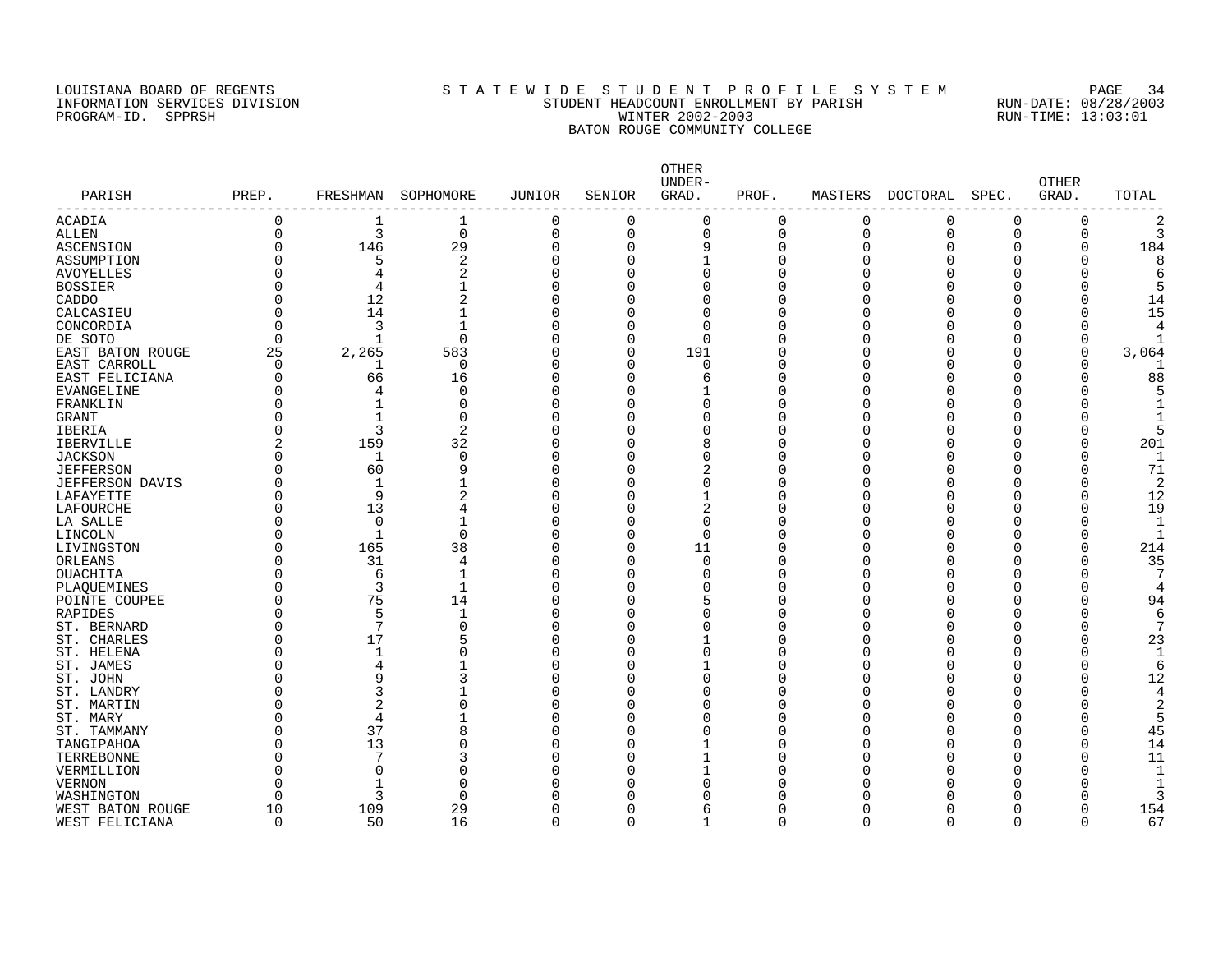# LOUISIANA BOARD OF REGENTS S T A T E W I D E S T U D E N T P R O F I L E S Y S T E M PAGE 35 INFORMATION SERVICES DIVISION STUDENT HEADCOUNT ENROLLMENT BY PARISH RUN-DATE: 08/28/2003 PROGRAM-ID. SPPRSH WINTER 2002-2003 RUN-TIME: 13:03:01 BATON ROUGE COMMUNITY COLLEGE

| PARISH                                                    | PREP. | FRESHMAN | SOPHOMORE | JUNIOR | SENIOR | OTHER<br>UNDER-<br>GRAD. | PROF. | MASTERS | DOCTORAL | SPEC. | <b>OTHER</b><br>GRAD. | TOTAL             |
|-----------------------------------------------------------|-------|----------|-----------|--------|--------|--------------------------|-------|---------|----------|-------|-----------------------|-------------------|
| LOUISIANA TOTALS<br>OUT-OF-STATE TOTALS<br>FOREIGN TOTALS |       | 3,330    | 815       |        |        | 249                      |       |         |          |       |                       | 4,431<br>34<br>35 |
| TOTAL STUDENTS                                            |       | 3,387    | 826       |        |        | 250                      |       |         |          |       |                       | 4,500             |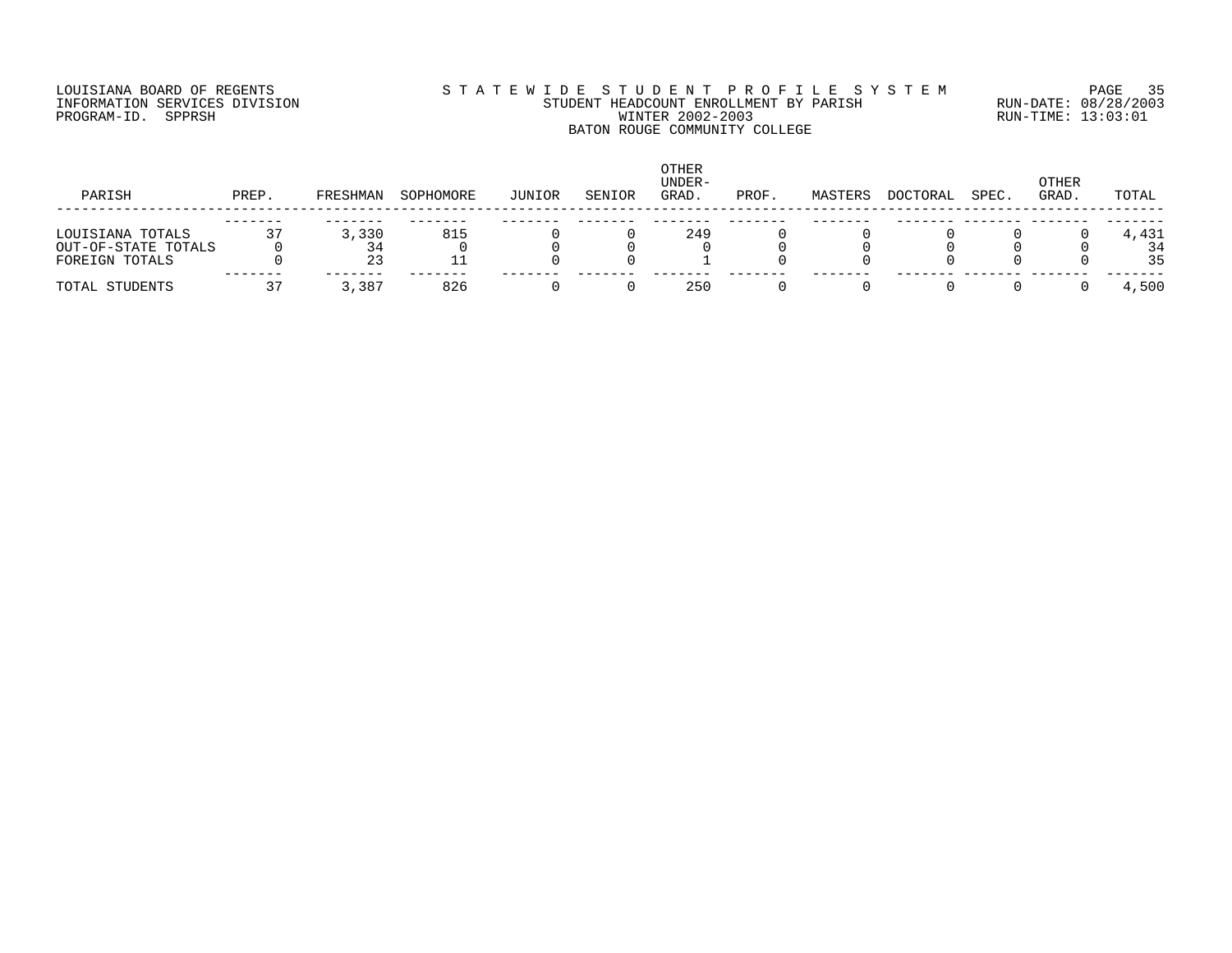# LOUISIANA BOARD OF REGENTS S T A T E W I D E S T U D E N T P R O F I L E S Y S T E M PAGE 36 INFORMATION SERVICES DIVISION STUDENT HEADCOUNT ENROLLMENT BY PARISH RUN-DATE: 08/28/2003 PROGRAM-ID. SPPRSH WINTER 2002-2003 RUN-TIME: 13:03:01 BOSSIER PARISH COMMUNITY COLLEGE

| PARISH              | PREP. | FRESHMAN | SOPHOMORE | JUNIOR       | SENIOR | OTHER<br>UNDER-<br>GRAD. | PROF. | MASTERS  | DOCTORAL | SPEC. | <b>OTHER</b><br>GRAD. | TOTAL |
|---------------------|-------|----------|-----------|--------------|--------|--------------------------|-------|----------|----------|-------|-----------------------|-------|
| <b>ASCENSION</b>    |       | 0        |           |              |        |                          |       |          |          |       |                       |       |
| <b>BIENVILLE</b>    |       | 27       | 9         |              |        |                          |       |          |          |       |                       | 39    |
| <b>BOSSIER</b>      | 112   | 766      | 639       |              |        |                          |       |          |          |       |                       | 1,517 |
| CADDO               | 54    | 1,010    | 910       |              |        |                          |       |          |          |       |                       | 1,974 |
| CALCASIEU           |       |          |           |              |        |                          |       |          |          |       |                       |       |
| CLAIBORNE           |       | 32       | 19        |              |        |                          |       |          |          |       |                       | 54    |
| DE SOTO             |       | 47       | 66        |              |        |                          |       |          |          |       |                       | 114   |
| EAST BATON ROUGE    |       |          |           |              |        |                          |       |          |          |       |                       |       |
| FRANKLIN            |       |          |           |              |        |                          |       |          |          |       |                       |       |
| LAFAYETTE           |       |          |           |              |        |                          |       |          |          |       |                       |       |
| LINCOLN             |       |          |           |              |        |                          |       |          |          |       |                       | 10    |
| LIVINGSTON          |       |          |           |              |        |                          |       |          |          |       |                       |       |
| MADISON             |       |          |           |              |        |                          |       |          |          |       |                       |       |
| <b>NATCHITOCHES</b> |       |          |           |              |        |                          |       |          |          |       |                       |       |
| OUACHITA            |       |          |           |              |        |                          |       |          |          |       |                       | 12    |
| POINTE COUPEE       |       |          |           |              |        |                          |       |          |          |       |                       |       |
| <b>RAPIDES</b>      |       |          |           |              |        |                          |       |          |          |       |                       |       |
| RED RIVER           |       | 10       |           |              |        |                          |       |          |          |       |                       |       |
| <b>RICHLAND</b>     |       |          |           |              |        |                          |       |          |          |       |                       |       |
| SABINE              |       |          |           |              |        |                          |       |          |          |       |                       |       |
| ST. JOHN            |       |          |           |              |        |                          |       |          |          |       |                       |       |
| ST. MARTIN          |       |          |           |              |        |                          |       |          |          |       |                       |       |
| TERREBONNE          |       |          |           |              |        |                          |       |          |          |       |                       |       |
| <b>UNION</b>        |       |          |           |              |        |                          |       |          |          |       |                       |       |
| VERMILLION          |       |          |           |              |        |                          |       |          |          |       |                       |       |
| <b>VERNON</b>       |       |          |           |              |        |                          |       |          |          |       |                       |       |
| WEBSTER             | 18    | 206      | 160       |              |        |                          |       |          |          |       |                       | 384   |
| WEST CARROLL        |       |          |           |              |        |                          |       |          |          |       |                       |       |
| LOUISIANA TOTALS    | 191   | 2,137    | 1,836     |              |        |                          |       |          |          |       | O                     | 4,164 |
| OUT-OF-STATE TOTALS | 4     | 28       | 11        |              |        |                          |       |          |          |       |                       | 43    |
| FOREIGN TOTALS      |       |          | O         |              |        |                          |       |          |          |       |                       |       |
| TOTAL STUDENTS      | 195   | 2,165    | 1,847     | <sup>0</sup> | O      |                          | O     | $\Omega$ | $\Omega$ | 0     | 0                     | 4,207 |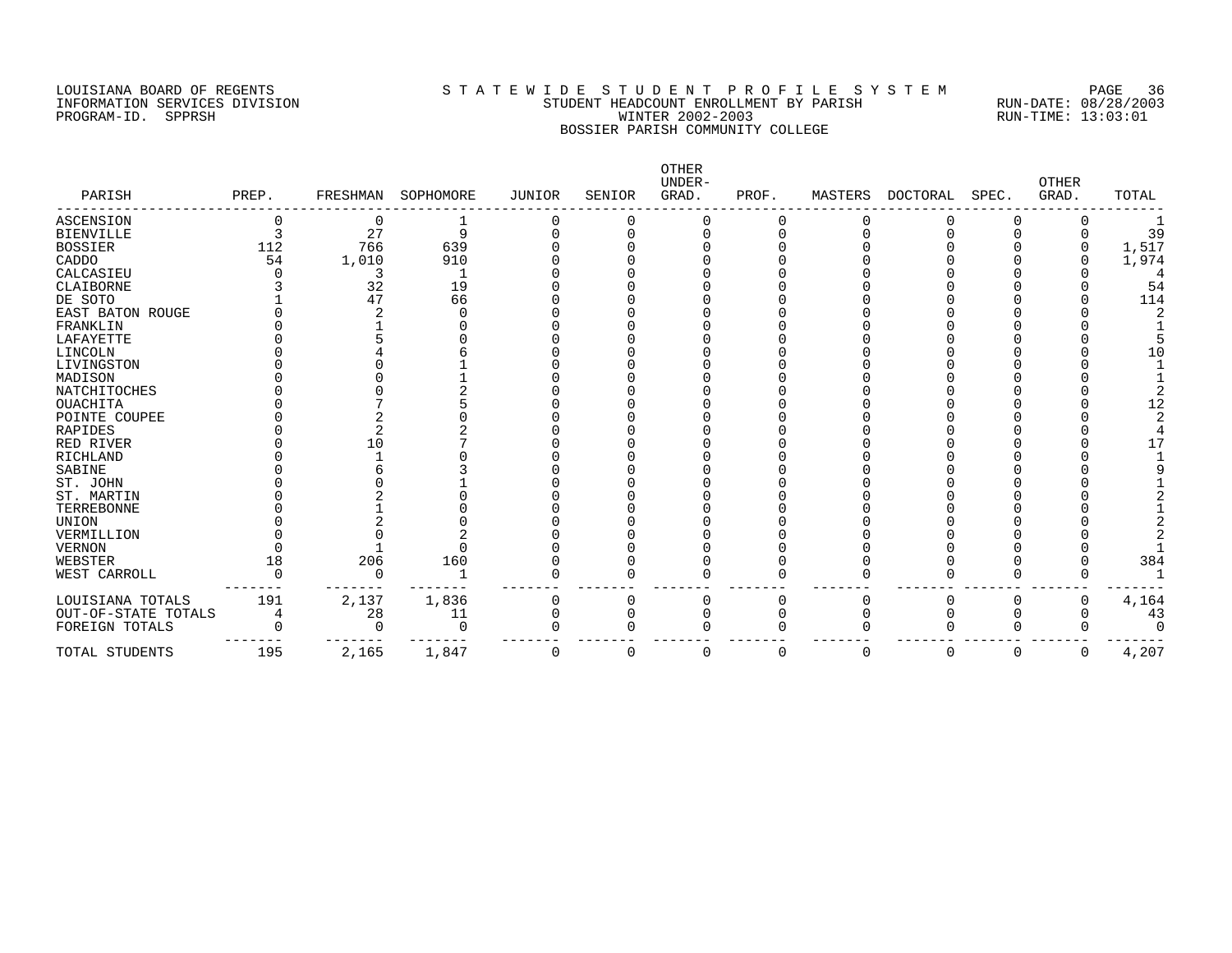### LOUISIANA BOARD OF REGENTS SOURCLAINA SUBSETTED S T A T E W I D E S T U D E N T P R O F I L E S Y S T E M PAGE<br>STUDENT HEADCOUNT ENROLLMENT BY PARISH RUN-DATE: 08/28/2003 INFORMATION SERVICES DIVISION STATE STILL STUDENT HEADCOUNT ENROLLMENT BY PARISH RUN-DATE: 08/28/2000<br>INFORMATION SERVICES DIVISION STATE: SPIRE: 08/28/2003<br>WINTER 2002-2003 WINTER 2002-2003 PROGRAM-ID. SPPRSH WINTER 2002-2003 DELGADO COMMUNITY COLLEGE

| PARISH                 | PREP.       |                | FRESHMAN SOPHOMORE | JUNIOR   | SENIOR      | <b>OTHER</b><br>UNDER-<br>GRAD. | PROF.        | MASTERS  | DOCTORAL | SPEC.    | OTHER<br>GRAD. | TOTAL          |
|------------------------|-------------|----------------|--------------------|----------|-------------|---------------------------------|--------------|----------|----------|----------|----------------|----------------|
| ACADIA                 | $\mathbf 0$ | 2              | 3                  | 0        | $\mathbf 0$ | $\mathbf 0$                     | $\Omega$     | $\Omega$ | $\Omega$ | 0        | 0              | 5              |
| ALLEN                  | $\Omega$    | $\mathbf{1}$   | $\Omega$           | $\Omega$ | $\Omega$    | $\mathbf 0$                     | 0            | $\Omega$ | $\Omega$ | $\Omega$ | $\Omega$       | $\mathbf{1}$   |
| ASCENSION              | $\Omega$    | 8              |                    | $\Omega$ | $\Omega$    | 6                               | O            |          | $\Omega$ | $\Omega$ | $\Omega$       | 21             |
| ASSUMPTION             |             | 3              |                    | 0        | $\Omega$    | $\overline{2}$                  | Ω            |          | $\Omega$ | 0        | 0              | 9              |
| AVOYELLES              | O           |                | O                  | 0        | $\Omega$    | $\mathbf 0$                     | U            |          | $\Omega$ | O        | 0              | $\mathbf{1}$   |
| <b>BOSSIER</b>         |             |                |                    | O        | $\Omega$    |                                 |              |          | 0        | U        | 0              | 3              |
| CADDO                  |             |                |                    | O        | $\Omega$    |                                 | Ω            |          | 0        | U        | 0              | 3              |
| CALCASIEU              | ი           | 2              |                    | U        | $\Omega$    | 4                               |              |          | U        | U        | O              | 10             |
| CALDWELL               |             |                |                    | O        | O           | 0                               | O            |          | O        | N        | O              | $\mathbf 1$    |
| CAMERON                |             |                | O                  | U        | $\Omega$    | 0                               | U            |          | Ω        | Λ        | O              |                |
| CATAHOULA              | ი           | $\mathbf{1}$   | O                  | O        | O           | 0                               | O            |          | O        | N        | O              | 1              |
| CONCORDIA              |             | 3              | $\Omega$           | O        | ∩           | 0                               | U            |          | O        | U        | O              | 3              |
| DE SOTO                |             | 4              | $\Omega$           | O        | O           | $\mathbf{1}$                    | O            |          | O        | U        | O              | 5              |
| EAST BATON ROUGE       | O           | 18             | 14                 | U        | $\Omega$    | 16                              | U            |          | O        | U        | O              | 48             |
| EAST CARROLL           | ი           | 1              | $\Omega$           | 0        | $\Omega$    | $\mathbf 0$                     |              |          | 0        | O        | O              | $\mathbf{1}$   |
| EAST FELICIANA         | O           | 11             | 2                  | 0        | $\Omega$    | $\mathbf{1}$                    | U            |          | O        | U        | O              | 14             |
| EVANGELINE             | O           | $\overline{3}$ |                    | 0        | $\Omega$    |                                 | O            |          | 0        | O        | 0              | 5              |
| GRANT                  | $\Omega$    | $\mathbf 0$    |                    | 0        | $\Omega$    | $\mathbf{1}$                    | O            |          | $\Omega$ | O        | 0              | $\overline{2}$ |
| IBERIA                 | 0           | $\overline{2}$ |                    | 0        | $\Omega$    | 6                               |              |          | $\Omega$ | O        | 0              | 9              |
| <b>IBERVILLE</b>       | $\Omega$    | 3              | $\Omega$           | 0        | $\Omega$    | $\overline{c}$                  | C            |          | 0        | 0        | $\Omega$       |                |
| <b>JACKSON</b>         | $\Omega$    |                |                    | 0        | $\Omega$    | $\Omega$                        |              |          | 0        | O        | 0              | 2              |
| <b>JEFFERSON</b>       | 26          | 2,839          | 1,326              | O        | $\Omega$    | 1,276                           | Ω            |          | O        | U        | $\Omega$       | 5,467          |
| <b>JEFFERSON DAVIS</b> | $\Omega$    | 2              | O                  | U        | $\Omega$    | $\Omega$                        |              |          | O        | U        | O              | 2              |
| LAFAYETTE              | O           | 10             | 4                  | O        | $\Omega$    | 2                               | U            |          | O        | O        | O              | 16             |
| LAFOURCHE              | O           | 79             | 38                 | O        | $\Omega$    | 48                              | U            |          | O        | U        | O              | 165            |
| LA SALLE               | 0           | $\mathbf 0$    | 0                  | 0        | $\Omega$    | $\mathbf{1}$                    | O            |          | O        | O        | O              | $\mathbf 1$    |
| LINCOLN                | O           | $\Omega$       |                    | O        | $\Omega$    | $\mathbf 0$                     | U            |          | U        | U        | O              | $\mathbf{1}$   |
| LIVINGSTON             | O           | 4              | 3                  | U        | $\Omega$    | 2                               | U            |          | U        | U        | O              | q              |
| MADISON                | O           |                |                    | U        | $\Omega$    | $\Omega$                        |              |          | U        | U        | O              |                |
| MOREHOUSE              | O           | $\overline{2}$ | $\Omega$           | U        | $\Omega$    | $\Omega$                        |              |          | U        | U        | O              |                |
| NATCHITOCHES           | $\Omega$    | 3              | $\Omega$           | O        | $\Omega$    | $\mathbf{1}$                    | U            |          | O        | N        | 0              |                |
| ORLEANS                | 90          | 3,438          | 1,256              | O        | $\Omega$    | 1,246                           |              |          | O        | O        | 0              | 6,030          |
| <b>OUACHITA</b>        | $\Omega$    | 2              | 0                  | 0        | $\Omega$    | -1                              | U            |          | $\Omega$ | O        | 0              | 3              |
| PLAQUEMINES            | 0           | 108            | 62                 | 0        | $\Omega$    | 37                              |              |          | 0        | O        | 0              | 207            |
| POINTE COUPEE          | $\Omega$    | 5              | 2                  | O        | $\Omega$    | $\mathbf 0$                     | U            |          | $\Omega$ | O        | 0              | 7              |
| RAPIDES                | 0           | 2              | 5                  | O        | $\Omega$    | 3                               |              |          | 0        | O        | 0              | 10             |
| SABINE                 | $\Omega$    | 2              | $\Omega$           | O        | $\Omega$    | $\Omega$                        | Ω            |          | O        | O        | 0              | $\overline{2}$ |
| ST. BERNARD            | $\Omega$    | 110            | 75                 | O        | $\Omega$    | 107                             | O            |          | O        | O        | 0              | 292            |
| ST. CHARLES            | 24          | 233            | 90                 | 0        | $\Omega$    | 81                              | O            |          | 0        | O        | 0              | 428            |
| ST. HELENA             | $\Omega$    | 4              | $\Omega$           | U        | $\Omega$    | $\Omega$                        | U            |          | U        | U        | U              | 4              |
| ST. JAMES              | O           | 37             | 16                 | O        | $\Omega$    | 14                              | U            |          | O        | O        | O              | 67             |
| ST. JOHN               |             | 160            | 85                 | O        | $\Omega$    | 62                              | Ω            |          | O        | U        | O              | 308            |
| ST. LANDRY             | $\Omega$    | 2              | $\Omega$           | U        | $\Omega$    | $\mathbf{1}$                    |              |          | U        | U        | O              | 3              |
| ST. MARTIN             | $\Omega$    | $\overline{c}$ | $\mathbf{1}$       | U        | $\Omega$    | $\cap$                          |              |          | U        | U        | 0              | 3              |
|                        | O           | 4              | 2                  | Ω        | $\Omega$    |                                 |              |          | U        | U        | $\Omega$       | 8              |
| ST. MARY               | 23          | 892            | 315                | $\Omega$ | 0           | 2<br>270                        | <sup>0</sup> |          | O        | $\Omega$ | $\Omega$       | 1,500          |
| ST. TAMMANY            | 0           | 36             | 15                 | 0        | $\Omega$    | 7                               | $\Omega$     | Ω        | $\Omega$ | 0        | $\Omega$       | 58             |
| TANGIPAHOA             |             |                |                    |          |             |                                 |              |          |          |          |                |                |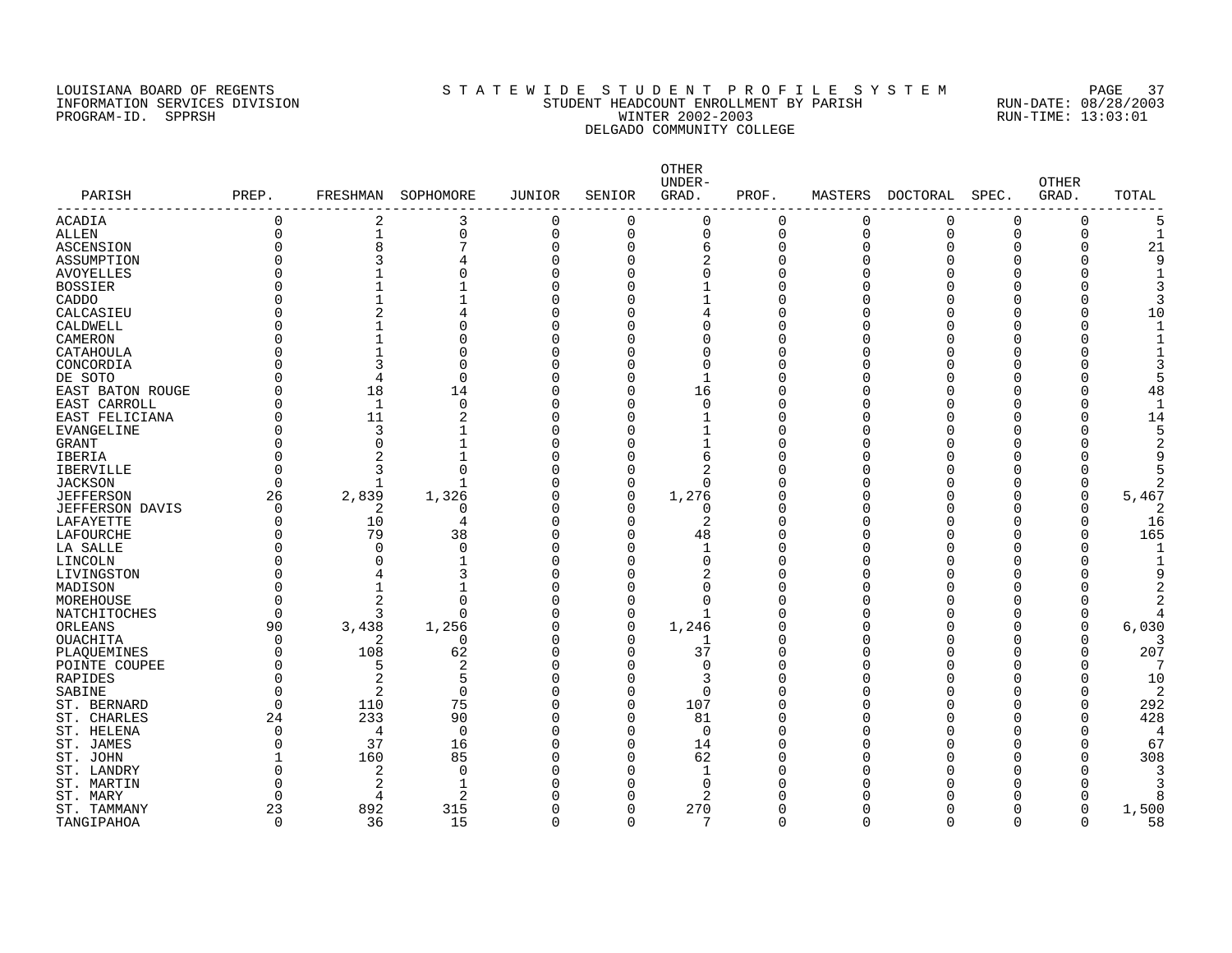# LOUISIANA BOARD OF REGENTS S T A T E W I D E S T U D E N T P R O F I L E S Y S T E M PAGE 38 INFORMATION SERVICES DIVISION STUDENT HEADCOUNT ENROLLMENT BY PARISH RUN-DATE: 08/28/2003 PROGRAM-ID. SPPRSH WINTER 2002-2003 RUN-TIME: 13:03:01 DELGADO COMMUNITY COLLEGE

| PARISH              | PREP. | FRESHMAN | SOPHOMORE | JUNIOR | SENIOR | OTHER<br>UNDER-<br>GRAD. | PROF. | MASTERS | DOCTORAL | SPEC. | OTHER<br>GRAD. | TOTAL  |
|---------------------|-------|----------|-----------|--------|--------|--------------------------|-------|---------|----------|-------|----------------|--------|
| TERREBONNE          |       | 85       | 36        |        |        | 38                       |       |         |          |       |                | 159    |
| VERMILLION          |       |          |           |        |        |                          |       |         |          |       |                | 12     |
| VERNON              |       |          |           |        |        |                          |       |         |          |       |                |        |
| WASHINGTON          |       |          |           |        |        |                          |       |         |          |       |                | 44     |
| WEST BATON ROUGE    |       |          |           |        |        |                          |       |         |          |       |                |        |
| WEST FELICIANA      |       |          |           |        |        |                          |       |         |          |       |                |        |
| WINN                |       |          |           |        |        |                          |       |         |          |       |                |        |
| LOUISIANA TOTALS    | 165   | 8,168    | 3,383     |        |        | 3,252                    |       |         |          |       |                | 14,968 |
| OUT-OF-STATE TOTALS |       | 132      |           |        |        | 35                       |       |         |          |       |                | 198    |
| FOREIGN TOTALS      |       | 99       | 51        |        |        | 56                       |       |         |          |       |                | 206    |
| TOTAL STUDENTS      | 165   | 8,399    | 3,465     |        |        | 3,343                    |       |         |          |       |                | 15,372 |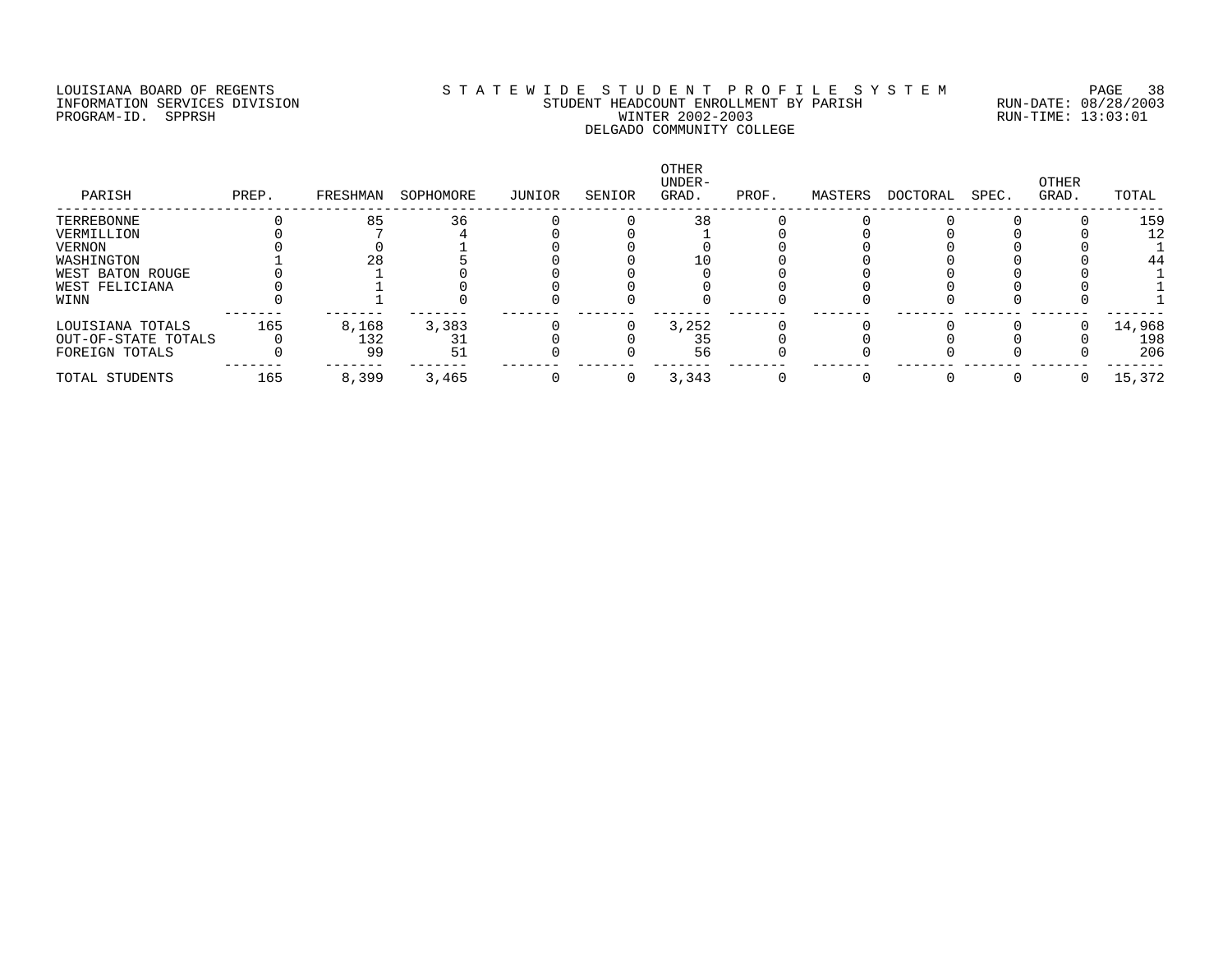# LOUISIANA BOARD OF REGENTS S T A T E W I D E S T U D E N T P R O F I L E S Y S T E M PAGE 39 INFORMATION SERVICES DIVISION STUDENT HEADCOUNT ENROLLMENT BY PARISH RUN-DATE: 08/28/2003 PROGRAM-ID. SPPRSH WINTER 2002-2003 RUN-TIME: 13:03:01 ELAINE P. NUNEZ COMMUN. COLLEGE

| PARISH              | PREP. | FRESHMAN | SOPHOMORE | JUNIOR | SENIOR | OTHER<br>UNDER-<br>GRAD. | PROF. | MASTERS | DOCTORAL | SPEC. | OTHER<br>GRAD. | TOTAL |
|---------------------|-------|----------|-----------|--------|--------|--------------------------|-------|---------|----------|-------|----------------|-------|
| ASCENSION           |       |          |           |        |        |                          |       |         |          |       |                |       |
| ASSUMPTION          |       |          |           |        |        |                          |       |         |          |       |                |       |
| EAST BATON ROUGE    |       |          |           |        |        |                          |       |         |          |       |                |       |
| <b>JEFFERSON</b>    |       |          |           |        |        |                          |       |         |          |       |                | 69    |
| LAFAYETTE           |       |          |           |        |        |                          |       |         |          |       |                |       |
| LIVINGSTON          |       |          |           |        |        |                          |       |         |          |       |                |       |
| ORLEANS             | 28    | 279      | 124       |        |        | 223                      |       |         |          |       |                | 654   |
| PLAQUEMINES         | 16    | 81       | 36        |        |        | 61                       |       |         |          |       |                | 194   |
| ST. BERNARD         | 26    | 512      | 286       |        |        | 380                      |       |         |          |       |                | 1,204 |
| ST. CHARLES         |       |          |           |        |        |                          |       |         |          |       |                |       |
| ST. MARY            |       |          |           |        |        |                          |       |         |          |       |                |       |
| ST. TAMMANY         |       |          |           |        |        |                          |       |         |          |       |                | 69    |
| TANGIPAHOA          |       |          |           |        |        |                          |       |         |          |       |                |       |
| TERREBONNE          |       |          |           |        |        |                          |       |         |          |       |                |       |
| LOUISIANA TOTALS    | 70    | 938      | 475       |        |        | 719                      |       |         |          |       |                | 2,202 |
| OUT-OF-STATE TOTALS |       |          |           |        |        |                          |       |         |          |       |                |       |
| FOREIGN TOTALS      |       |          |           |        |        |                          |       |         |          |       |                |       |
| TOTAL STUDENTS      | 70    | 938      | 475       |        |        | 720                      |       |         |          |       | O              | 2,203 |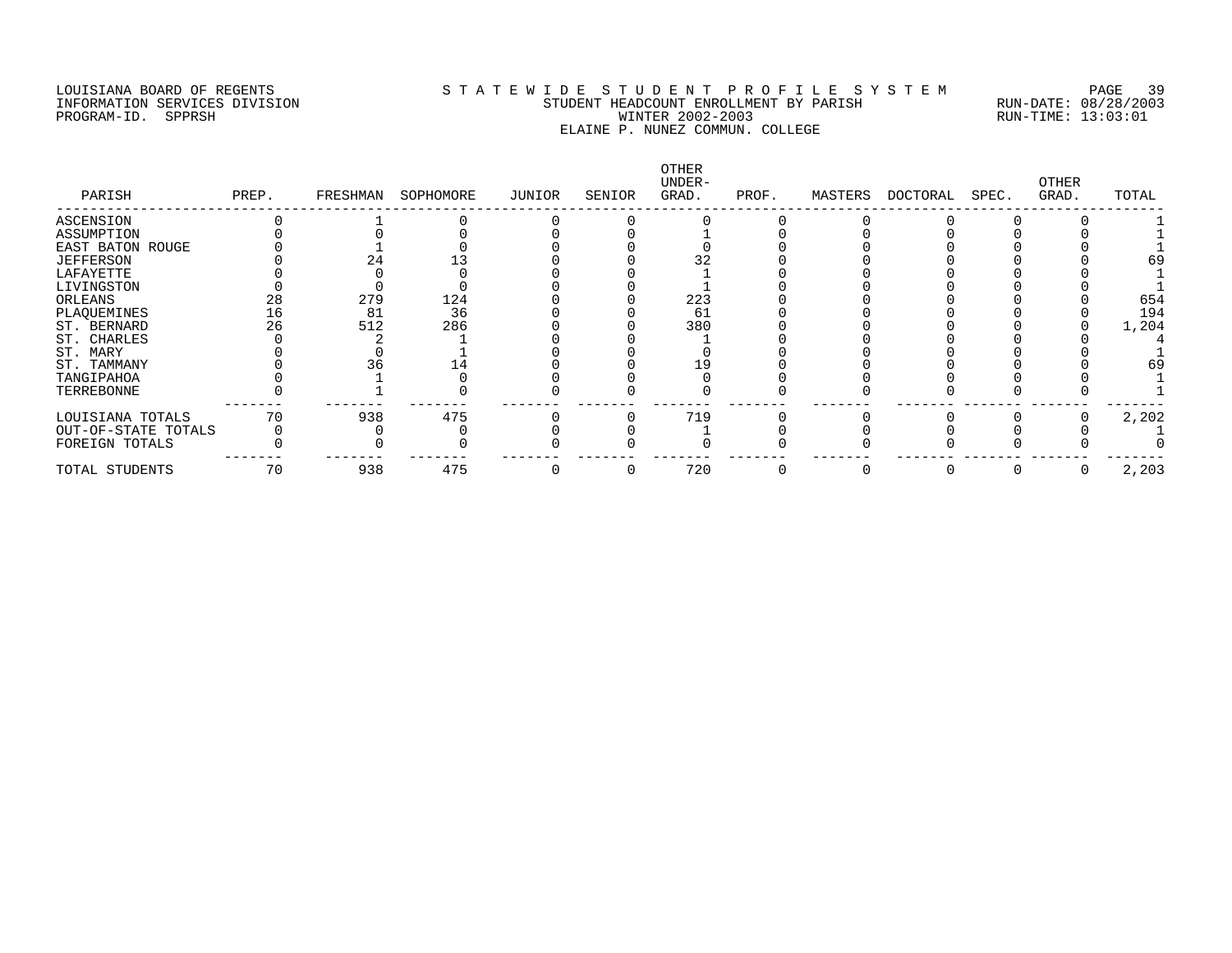# LOUISIANA BOARD OF REGENTS S T A T E W I D E S T U D E N T P R O F I L E S Y S T E M PAGE 40 INFORMATION SERVICES DIVISION STUDENT HEADCOUNT ENROLLMENT BY PARISH RUN-DATE: 08/28/2003 PROGRAM-ID. SPPRSH WINTER 2002-2003 RUN-TIME: 13:03:01 RIVER PARISHES COMMUNITY COLLEGE

| PARISH              | PREP. | FRESHMAN | SOPHOMORE | JUNIOR | SENIOR | OTHER<br>UNDER-<br>GRAD. | PROF. | MASTERS | DOCTORAL | SPEC. | OTHER<br>GRAD. | TOTAL |
|---------------------|-------|----------|-----------|--------|--------|--------------------------|-------|---------|----------|-------|----------------|-------|
| ASCENSION           | 27    | 243      | 81        |        |        | 13                       |       |         |          |       |                | 364   |
| ASSUMPTION          |       | 39       |           |        |        |                          |       |         |          |       |                | 41    |
| CALCASIEU           |       |          |           |        |        |                          |       |         |          |       |                |       |
| EAST BATON ROUGE    |       |          |           |        |        |                          |       |         |          |       |                | 20    |
| IBERVILLE           |       |          |           |        |        |                          |       |         |          |       |                |       |
| <b>JEFFERSON</b>    |       |          |           |        |        |                          |       |         |          |       |                |       |
| LAFOURCHE           |       |          |           |        |        |                          |       |         |          |       |                |       |
| LIVINGSTON          |       |          |           |        |        |                          |       |         |          |       |                |       |
| ORLEANS             |       |          |           |        |        |                          |       |         |          |       |                |       |
| ST. CHARLES         |       |          |           |        |        |                          |       |         |          |       |                |       |
| ST. JAMES           |       |          |           |        |        |                          |       |         |          |       |                | 95    |
| ST. JOHN            |       |          |           |        |        |                          |       |         |          |       |                | 45    |
| ST. LANDRY          |       |          |           |        |        |                          |       |         |          |       |                |       |
| ST. MARY            |       |          |           |        |        |                          |       |         |          |       |                |       |
| TERREBONNE          |       |          |           |        |        |                          |       |         |          |       |                |       |
| LOUISIANA TOTALS    | 63    | 384      | 111       |        |        | 32                       |       |         |          |       |                | 590   |
| OUT-OF-STATE TOTALS |       |          |           |        |        |                          |       |         |          |       |                |       |
| FOREIGN TOTALS      |       |          |           |        |        |                          |       |         |          |       |                |       |
| TOTAL STUDENTS      | 63    | 384      | 111       |        |        | 32                       |       |         |          |       |                | 590   |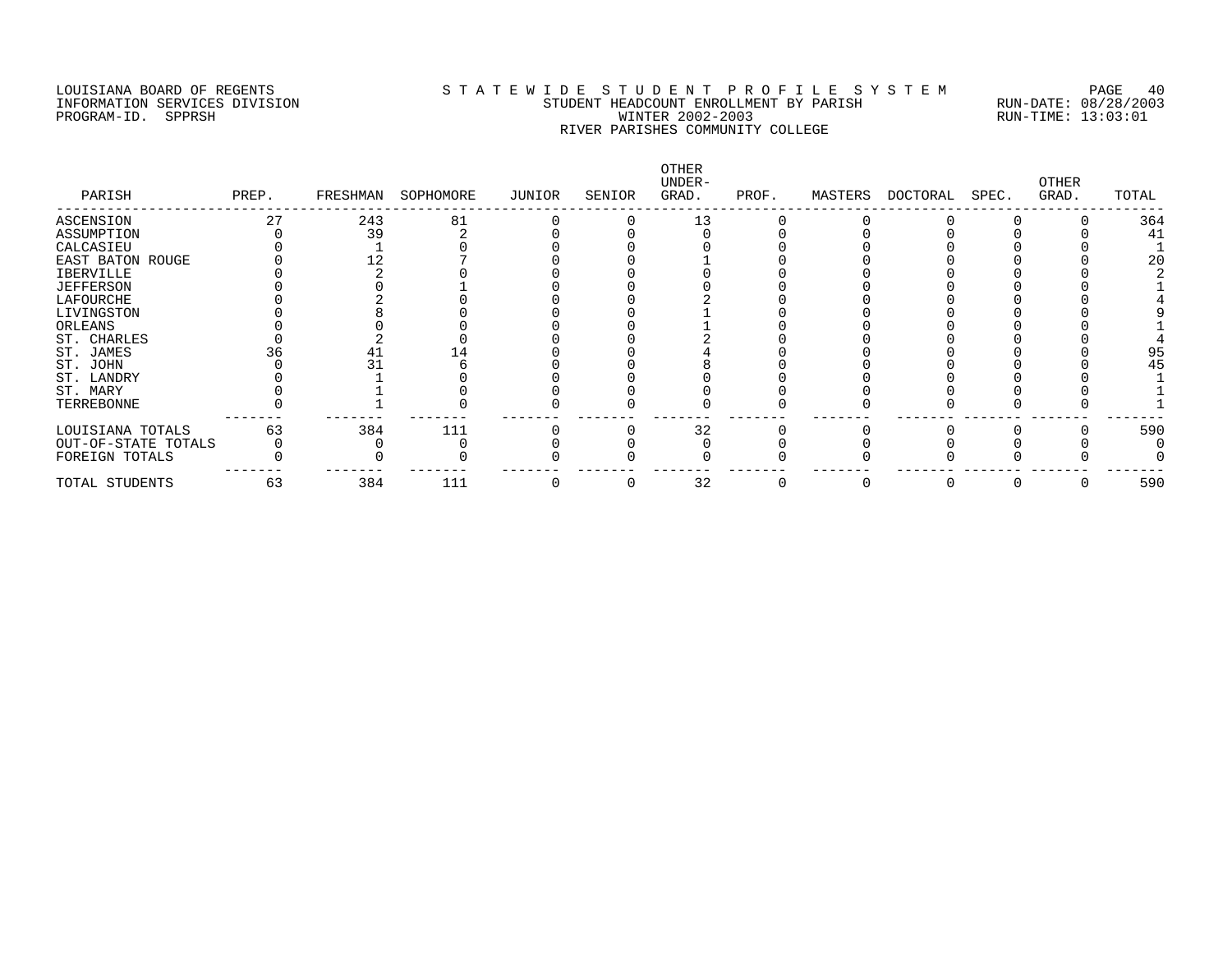# LOUISIANA BOARD OF REGENTS S T A T E W I D E S T U D E N T P R O F I L E S Y S T E M PAGE 41 INFORMATION SERVICES DIVISION STUDENT HEADCOUNT ENROLLMENT BY PARISH RUN-DATE: 08/28/2003 PROGRAM-ID. SPPRSH WINTER 2002-2003 RUN-TIME: 13:03:01 SOUTH LA. COMMUNITY COLLEGE

| PARISH              | PREP. | FRESHMAN | SOPHOMORE | JUNIOR | SENIOR | OTHER<br>UNDER-<br>GRAD. | PROF. | MASTERS | DOCTORAL | SPEC. | <b>OTHER</b><br>GRAD. | TOTAL |
|---------------------|-------|----------|-----------|--------|--------|--------------------------|-------|---------|----------|-------|-----------------------|-------|
| ACADIA              |       |          |           |        |        |                          |       |         |          |       |                       | 13    |
| <b>AVOYELLES</b>    |       |          |           |        |        |                          |       |         |          |       |                       |       |
| CALCASIEU           |       |          |           |        |        |                          |       |         |          |       |                       |       |
| CAMERON             |       |          |           |        |        |                          |       |         |          |       |                       |       |
| EAST BATON ROUGE    |       |          |           |        |        |                          |       |         |          |       |                       |       |
| EVANGELINE          |       |          |           |        |        |                          |       |         |          |       |                       |       |
| FRANKLIN            |       | 12       |           |        |        |                          |       |         |          |       |                       | 23    |
| IBERIA              |       | 152      |           |        |        | 103                      |       |         |          |       |                       | 300   |
| IBERVILLE           |       |          |           |        |        |                          |       |         |          |       |                       |       |
| <b>JEFFERSON</b>    |       |          |           |        |        |                          |       |         |          |       |                       |       |
| JEFFERSON DAVIS     |       |          |           |        |        |                          |       |         |          |       |                       |       |
| LAFAYETTE           |       | 308      |           |        |        | 198                      |       |         |          |       |                       | 561   |
| LAFOURCHE           |       |          |           |        |        |                          |       |         |          |       |                       |       |
| POINTE COUPEE       |       |          |           |        |        |                          |       |         |          |       |                       |       |
| RAPIDES             |       |          |           |        |        |                          |       |         |          |       |                       |       |
| RED RIVER           |       |          |           |        |        |                          |       |         |          |       |                       |       |
| ST. LANDRY          |       | 16       |           |        |        |                          |       |         |          |       |                       | 28    |
| ST. MARTIN          |       | 70       | 21        |        |        | 33                       |       |         |          |       |                       | 124   |
| ST. MARY            |       | 51       |           |        |        | $\overline{20}$          |       |         |          |       |                       | 82    |
| TERREBONNE          |       |          |           |        |        |                          |       |         |          |       |                       |       |
| VERMILLION          |       | 31       |           |        |        | 25                       |       |         |          |       |                       | 64    |
| LOUISIANA TOTALS    |       | 660      | 150       |        |        | 405                      |       |         |          |       |                       | 1,215 |
| OUT-OF-STATE TOTALS |       |          |           |        |        |                          |       |         |          |       |                       |       |
| FOREIGN TOTALS      |       |          |           |        |        |                          |       |         |          |       |                       |       |
| TOTAL STUDENTS      | O     | 663      | 153       |        |        | 405                      | O     |         | 0        |       | 0                     | 1,221 |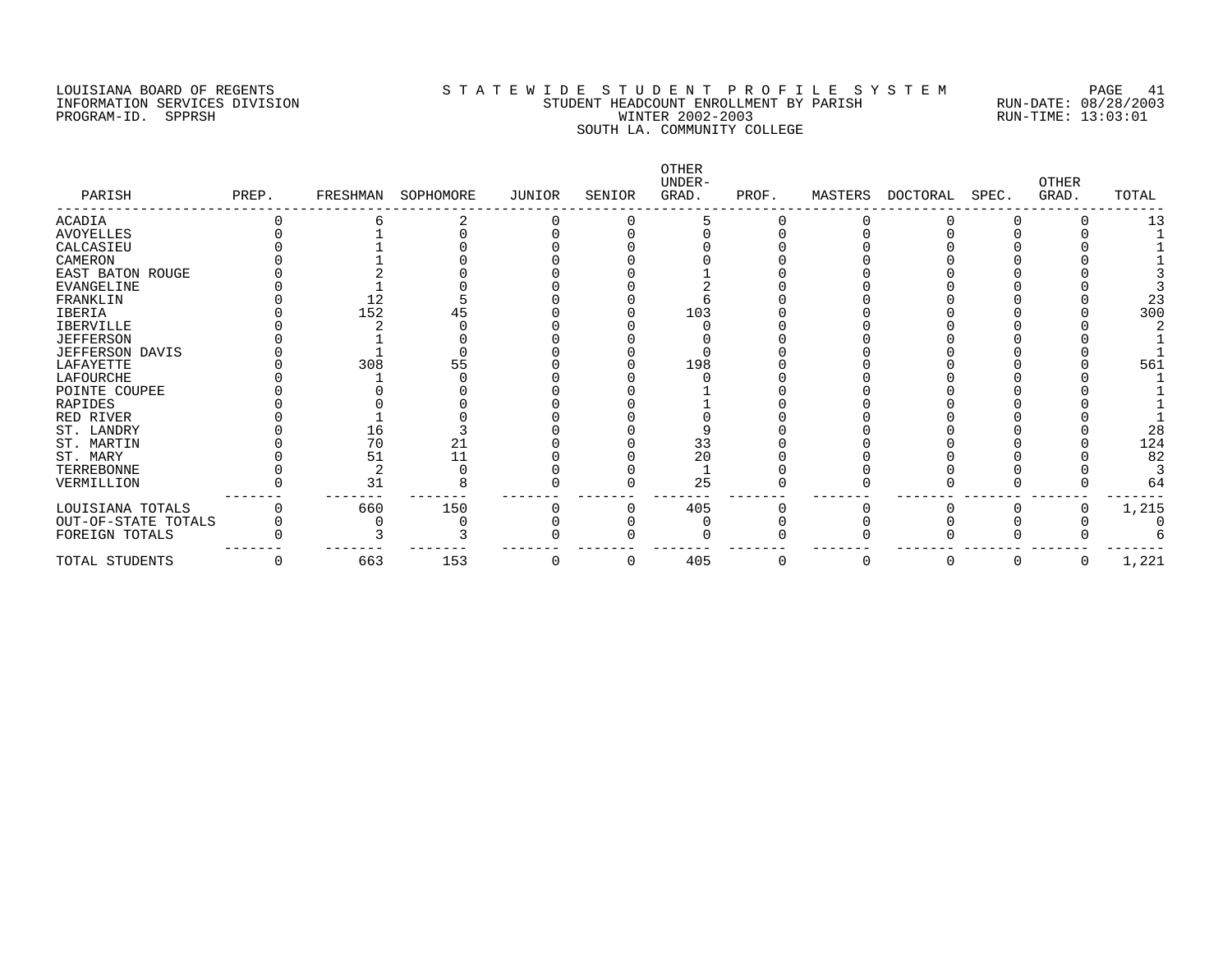# LOUISIANA BOARD OF REGENTS S T A T E W I D E S T U D E N T P R O F I L E S Y S T E M PAGE 42 INFORMATION SERVICES DIVISION STUDENT HEADCOUNT ENROLLMENT BY PARISH RUN-DATE: 08/28/2003 PROGRAM-ID. SPPRSH WINTER 2002-2003 RUN-TIME: 13:03:01 LA. DELTA COMMUNITY COLLEGE

| PARISH                 | PREP. | FRESHMAN     | SOPHOMORE | <b>JUNIOR</b> | SENIOR   | OTHER<br>UNDER-<br>GRAD. | PROF.       | MASTERS  | <b>DOCTORAL</b> | SPEC.    | <b>OTHER</b><br>GRAD. | TOTAL |
|------------------------|-------|--------------|-----------|---------------|----------|--------------------------|-------------|----------|-----------------|----------|-----------------------|-------|
| <b>ALLEN</b>           |       |              | 0         | O             |          | 0                        | 0           | 0        |                 | 0        | 0                     |       |
| <b>BIENVILLE</b>       |       |              | $\Omega$  | 0             |          | 0                        | 0           | C        |                 | 0        | U                     |       |
| <b>BOSSIER</b>         |       |              |           |               |          | U                        | ∩           |          |                 |          |                       |       |
| CADDO                  |       | 13           |           |               |          |                          |             |          |                 |          |                       | 13    |
| CALCASIEU              |       | $\mathbf{1}$ |           |               |          |                          |             |          |                 |          |                       |       |
| CALDWELL               |       | 18           |           |               |          |                          |             |          |                 |          |                       | 21    |
| CATAHOULA              |       |              |           |               |          |                          |             |          |                 |          |                       |       |
| CLAIBORNE              |       |              |           |               |          |                          |             |          |                 |          |                       |       |
| CONCORDIA              |       |              |           |               |          |                          |             |          |                 |          |                       |       |
| EAST BATON ROUGE       |       | 5            |           |               |          |                          |             |          |                 |          |                       |       |
| EAST CARROLL           |       | 21           |           |               |          |                          |             |          |                 |          |                       | 22    |
| FRANKLIN               |       | 10           |           |               |          |                          |             |          |                 |          |                       | 17    |
| <b>IBERIA</b>          |       | $\mathbf{1}$ |           |               |          |                          |             |          |                 |          |                       |       |
| <b>JACKSON</b>         |       | 12           |           |               |          |                          |             |          |                 |          |                       | 14    |
| <b>JEFFERSON</b>       |       |              |           |               |          |                          |             |          |                 |          |                       |       |
| <b>JEFFERSON DAVIS</b> |       |              |           |               |          |                          |             |          |                 |          |                       |       |
| LAFAYETTE              |       |              |           |               |          |                          |             |          |                 |          |                       |       |
| LAFOURCHE              |       |              |           |               |          |                          |             |          |                 |          |                       |       |
| LA SALLE               |       |              |           |               |          |                          |             |          |                 |          |                       |       |
| LINCOLN                |       | 25           |           |               |          |                          |             |          |                 |          |                       | 28    |
| MADISON                |       | 28           |           |               |          |                          |             |          |                 |          |                       | 34    |
| MOREHOUSE              |       | 30           |           |               |          |                          |             |          |                 |          |                       | 34    |
| ORLEANS                |       | 2            | 0         |               |          | $\Omega$                 |             |          |                 |          |                       |       |
| <b>OUACHITA</b>        |       | 167          | 26        |               |          | 14                       |             |          |                 |          |                       | 207   |
| PLAQUEMINES            |       |              | O         |               |          |                          |             |          |                 |          |                       |       |
| RAPIDES                |       |              |           |               |          |                          |             |          |                 |          |                       |       |
| RICHLAND               |       |              |           |               |          |                          |             |          |                 |          |                       | 13    |
| ST. LANDRY             |       |              |           |               |          |                          |             |          |                 |          |                       |       |
| ST. TAMMANY            |       |              |           |               |          |                          |             |          |                 |          |                       |       |
| TENSAS                 |       | 22           |           |               |          |                          |             |          |                 |          |                       | 22    |
| UNION                  |       | 16           |           |               |          |                          |             |          |                 |          |                       | 17    |
| <b>VERNON</b>          |       |              |           |               |          |                          |             |          |                 |          |                       |       |
| WEBSTER                |       | 6            |           |               |          |                          |             |          |                 |          |                       |       |
| WEST CARROLL           |       |              | 2         |               |          | U                        | O           |          |                 |          |                       |       |
| WINN                   |       |              | $\Omega$  |               | ∩        | $\Omega$                 | $\Omega$    |          |                 | U        | U                     |       |
| LOUISIANA TOTALS       |       | 433          | 52        | 0             | 0        | 23                       | $\mathbf 0$ | 0        | $\Omega$        | 0        | 0                     | 508   |
| OUT-OF-STATE TOTALS    | O     | 17           | 0         | 0             | $\Omega$ | $\Omega$                 | $\mathbf 0$ | 0        |                 | 0        | 0                     | 17    |
| FOREIGN TOTALS         |       | $\Omega$     | $\Omega$  | U             | ∩        | ∩                        | O           | O        |                 | $\Omega$ | O                     | 0     |
| TOTAL STUDENTS         | U     | 450          | 52        | $\Omega$      | 0        | 23                       | $\Omega$    | $\Omega$ | 0               | 0        | 0                     | 525   |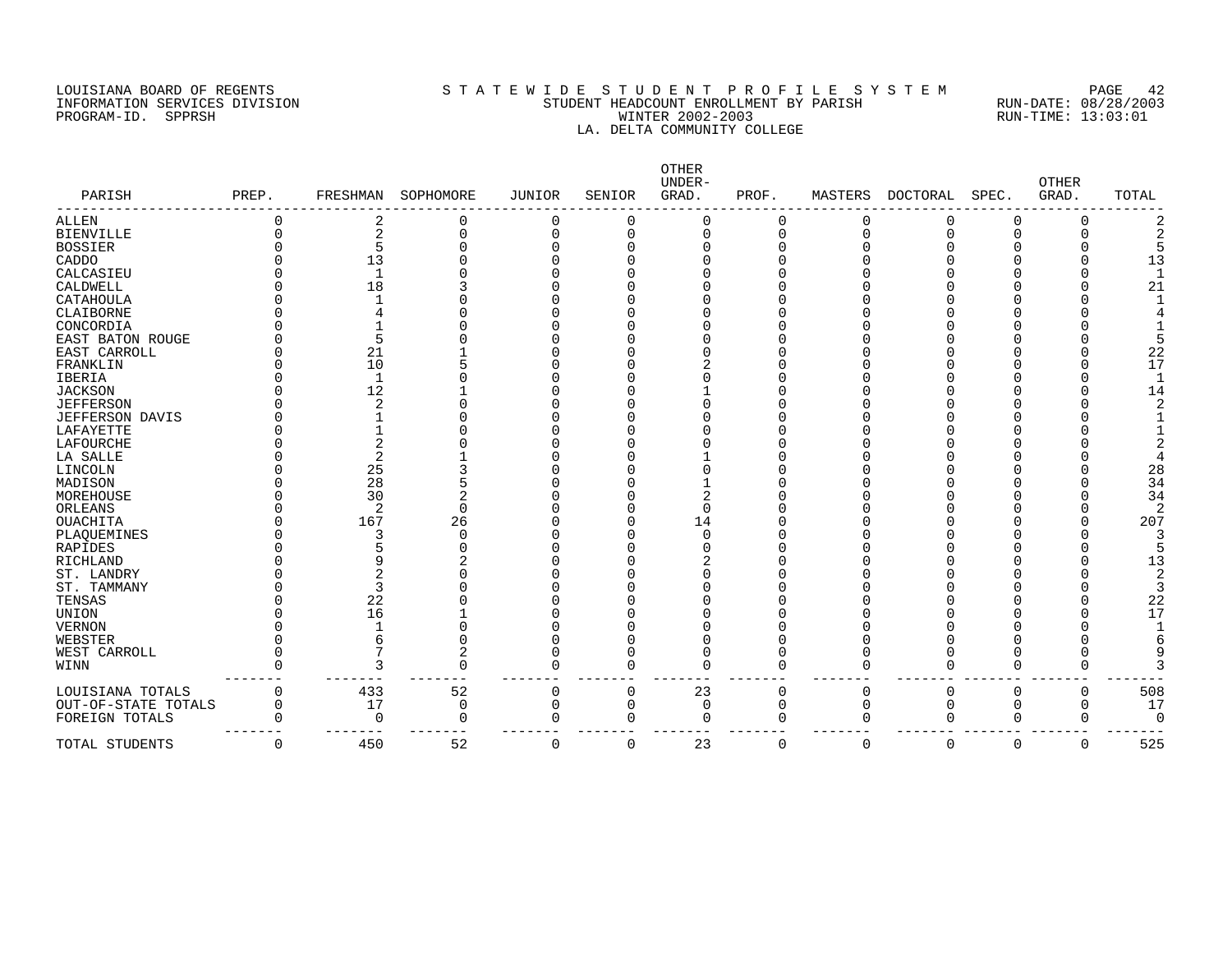# LOUISIANA BOARD OF REGENTS S T A T E W I D E S T U D E N T P R O F I L E S Y S T E M PAGE 43 INFORMATION SERVICES DIVISION STUDENT HEADCOUNT ENROLLMENT BY PARISH RUN-DATE: 08/28/2003 PROGRAM-ID. SPPRSH WINTER 2002-2003 RUN-TIME: 13:03:01 PUBLIC INSTITUTION SUMMARY

| PARISH                 | PREP.       | FRESHMAN | SOPHOMORE | JUNIOR | SENIOR | <b>OTHER</b><br>UNDER-<br>GRAD. | PROF.          | MASTERS | DOCTORAL       | SPEC.        | <b>OTHER</b><br>GRAD. | TOTAL  |
|------------------------|-------------|----------|-----------|--------|--------|---------------------------------|----------------|---------|----------------|--------------|-----------------------|--------|
| ACADIA                 | $\mathbf 0$ | 597      | 380       | 205    | 323    | 164                             | 12             | 79      | 11             | 5            | 36                    | 1,812  |
| <b>ALLEN</b>           | 29          | 192      | 93        | 56     | 103    | 25                              | 6              | 34      | $\overline{4}$ | 2            | 18                    | 562    |
| ASCENSION              | 27          | 873      | 504       | 386    | 452    | 66                              | 29             | 143     | 14             | 3            | 29                    | 2,526  |
| ASSUMPTION             | $\Omega$    | 165      | 88        | 80     | 100    | 6                               | 8              | 36      | 1              | 1            | 6                     | 491    |
| AVOYELLES              | $\mathbf 0$ | 447      | 188       | 111    | 195    | 57                              | 10             | 40      | 6              | 6            | 14                    | 1,074  |
| <b>BEAUREGARD</b>      | 46          | 245      | 187       | 127    | 179    | 3                               | 11             | 58      | 3              | 9            | 32                    | 900    |
| <b>BIENVILLE</b>       | 3           | 133      | 67        | 60     | 98     | 33                              | $\overline{3}$ | 39      | 7              | $\mathbf{1}$ | 14                    | 458    |
| <b>BOSSIER</b>         | 115         | 1,512    | 1,151     | 459    | 677    | 44                              | 19             | 143     | 14             | 5            | 170                   | 4,309  |
| CADDO                  | 66          | 3,672    | 2,412     | 1,068  | 1,573  | 276                             | 61             | 381     | 26             | 20           | 372                   | 9,927  |
| CALCASIEU              | 16          | 1,670    | 1,108     | 926    | 1,348  | 61                              | 56             | 420     | 26             | 22           | 200                   | 5,853  |
| CALDWELL               | $\mathbf 0$ | 87       | 44        | 24     | 47     | 2                               | 3              | 17      | 4              | 0            | 6                     | 234    |
| CAMERON                | $\mathbf 1$ | 65       | 59        | 36     | 68     | 2                               | 3              | 17      | 0              | $\mathbf 0$  | 7                     | 258    |
| CATAHOULA              | $\Omega$    | 100      | 69        | 53     | 80     |                                 | 3              | 26      |                | 2            | 20                    | 358    |
| CLAIBORNE              | 3           | 140      | 103       | 63     | 87     | 4                               | 2              | 31      | 3              | $\mathbf 0$  | 14                    | 450    |
| CONCORDIA              | $\Omega$    | 192      | 92        | 78     | 123    | 3                               | 3              | 41      | $\mathbf{1}$   | 6            | 12                    | 551    |
| DE SOTO                | 11          | 266      | 184       | 94     | 127    | 11                              | 3              | 28      | $\Omega$       | $\Omega$     | 36                    | 760    |
| EAST BATON ROUGE       | 32          | 5,006    | 3,352     | 2,747  | 3,718  | 696                             | 352            | 1,366   | 341            | 58           | 354                   | 18,022 |
| EAST CARROLL           | $\Omega$    | 102      | 50        | 30     | 37     | 1                               | 1              | 22      | 3              | 1            | 11                    | 258    |
| EAST FELICIANA         | $\Omega$    | 188      | 104       | 79     | 120    | 17                              | 1              | 32      | 2              | 3            | -9                    | 555    |
| EVANGELINE             | $\Omega$    | 388      | 247       | 116    | 193    | 115                             | 18             | 36      | 6              | 1            | 18                    | 1,138  |
| FRANKLIN               | $\Omega$    | 190      | 110       | 76     | 113    | 9                               | 11             | 58      | 5              | 1            | 20                    | 593    |
| GRANT                  | 17          | 203      | 72        | 43     | 76     | 16                              | 7              | 27      |                | 1            | 11                    | 476    |
| IBERIA                 | $\Omega$    | 634      | 460       | 339    | 528    | 188                             | 21             | 101     | 8              | 4            | 63                    | 2,346  |
| IBERVILLE              | 2           | 339      | 166       | 121    | 181    | 24                              | 19             | 78      | $\mathbf{1}$   | 6            | 22                    | 959    |
| <b>JACKSON</b>         | $\Omega$    | 151      | 80        | 66     | 103    | 12                              | 5              | 40      | 7              | 1            | 5                     | 470    |
| <b>JEFFERSON</b>       | 26          | 5,090    | 3,280     | 1,605  | 2,408  | 1,329                           | 92             | 1,185   | 114            | 2            | 89                    | 15,220 |
| <b>JEFFERSON DAVIS</b> | 9           | 247      | 172       | 128    | 179    | 41                              | 9              | 64      | 6              | 6            | 27                    | 888    |
| LAFAYETTE              | 8           | 2,095    | 1,434     | 1,107  | 1,658  | 744                             | 80             | 464     | 80             | 5            | 199                   | 7,874  |
| LAFOURCHE              | $\Omega$    | 863      | 582       | 469    | 703    | 74                              | 22             | 286     | 14             | 5            | 46                    | 3,064  |
| LA SALLE               | 2           | 182      | 86        | 46     | 67     | 9                               | -6             | 17      | $\Omega$       | $\Omega$     | 5                     | 420    |
| LINCOLN                | 12          | 523      | 337       | 281    | 506    | 278                             | 19             | 293     | 44             | 3            | 28                    | 2,324  |
| LIVINGSTON             | 22          | 921      | 571       | 462    | 575    | 50                              | 29             | 245     | 15             | 3            | 61                    | 2,954  |
| MADISON                | $\Omega$    | 119      | 62        | 49     | 64     | $\overline{4}$                  | 4              | 32      | $\mathbf 0$    | $\Omega$     | 15                    | 349    |
| MOREHOUSE              | $\Omega$    | 236      | 166       | 127    | 202    | 5                               | 9              | 61      | 3              | $\mathbf{1}$ | 24                    | 834    |
| NATCHITOCHES           | 12          | 527      | 362       | 283    | 432    |                                 | 27             | 173     | 21             | 13           | 59                    | 1,916  |
| ORLEANS                | 118         | 6,458    | 3,433     | 1,899  | 3,237  | 1,496                           | 124            | 1,784   | 208            | 7            | 237                   | 19,001 |
| OUACHITA               | 10          | 1,666    | 967       | 747    | 1,306  | 46                              | 66             | 416     | 42             | 21           | 158                   | 5,445  |
| PLAQUEMINES            | 16          | 367      | 190       | 79     | 129    | 100                             | 6              | 53      | 4              | $\Omega$     | 7                     | 951    |
| POINTE COUPEE          | $\Omega$    | 201      | 126       | 125    | 151    | 24                              | 10             | 57      | 2              | 3            | 30                    | 729    |
| <b>RAPIDES</b>         | 34          | 1,963    | 716       | 477    | 755    | 182                             | 41             | 220     | 30             | 12           | 99                    | 4,529  |
| RED RIVER              | 4           | 104      | 78        | 50     | 71     | 4                               | 6              | 9       | 1              | 5            | 13                    | 345    |
| RICHLAND               | $\Omega$    | 166      | 99        | 81     | 126    | $\overline{4}$                  | 9              | 46      | 7              | 4            | 15                    | 557    |
| SABINE                 | $\Omega$    | 180      | 113       | 102    | 107    | 7                               | 3              | 46      | 2              | 2            | 36                    | 598    |
| ST. BERNARD            | 26          | 846      | 580       | 239    | 303    | 488                             | 18             | 128     | 13             | 0            | 5                     | 2,646  |
| ST. CHARLES            | 24          | 657      | 398       | 269    | 345    | 88                              | 7              | 138     | 16             | 0            | 16                    | 1,958  |
| ST. HELENA             | $\mathbf 0$ | 65       | 26        | 34     | 54     | -1                              | 5              | 18      | 2              | 6            | 15                    | 226    |
| ST. JAMES              | 36          | 209      | 159       | 95     | 131    | 21                              | 6              | 53      | 2              | 2            | 19                    | 733    |